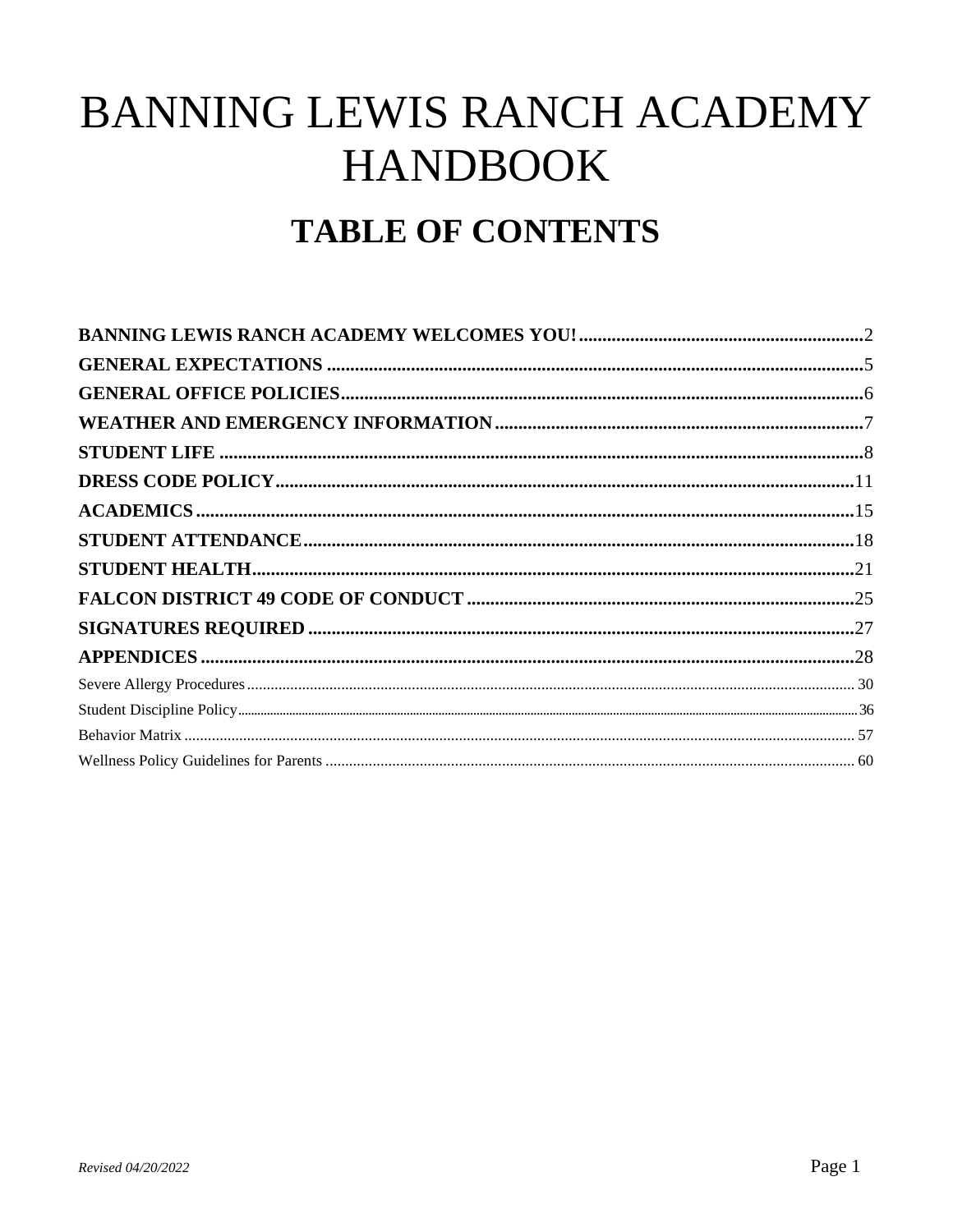### **BANNING LEWIS RANCH ACADEMY WELCOMES YOU!**

### <span id="page-1-0"></span>**Vision Statement:**

*"We are champions of tradition and innovative education."*

### **Mission Statement**

**"***The mission of BLRA is to create a safe, positive environment that fosters intellectual curiosity and a thirst for discovery where students and staff succeed through exceptional programs."*

### We will accomplish our mission by:

- Providing a world-class education through a curriculum that exposes students to diverse cultures with a balance in fine arts, technology, character development and extra-curricular activities.
- Establishing an engaged school community committed to the lifelong success of students in a global environment.
- Embracing traditional values as the cornerstone of a distinguished education.

**Design:** We offer an extended school day and academic year to allow for true mastery rather than cursory coverage of the curriculum.

**Curriculum:** Our content-rich curriculum converges high tech with the humanities, combining the rigors of a classical education with the relevance required by contemporary culture. Our interdisciplinary program instills in students a captivating conceptual understanding and chronological picture of history, as well as an awareness of the interrelationships between different domains of knowledge.

**Technology:** To master true computer literacy, students require hands-on access to computers as a tool for authentic learning. Banning Lewis Ranch Academy equips each classroom with a classroom set of computers along with a laptop for each teacher.

Assessment: The barometers that gauge Banning Lewis Ranch Academy's success include higher student standardized test scores, marked progress in the quality of performance-based assessments, and enhanced motivation, satisfaction, and morale on the part of students, teachers, and parents.

**Teachers:** Banning Lewis Ranch Academy hires, trains, and is committed to retaining star teachers and talented leaders in educational management. We hire and retain teachers that are highly qualified, experienced individuals who have a strong sense of purpose, and a willingness to challenge themselves as lifelong learners, as they would challenge their students. They compel all students to excel by concentrating on engaging every child in learning and by holding students to high standards.

Parents: Because every child needs stability, continuity and a champion who believes in his or her human potential, Banning Lewis Ranch Academy works to foster a close connection between home and school. Specifically, Banning Lewis Ranch Academy works with parents and other adults with positive influence to improve attendance, to assist with homework, and to intercede at the first hint of difficulty.

On behalf of the Banning Lewis Ranch Academy community, welcome! We are a growing community committed to providing high quality education and care. The Banning Lewis Ranch Academy Handbook is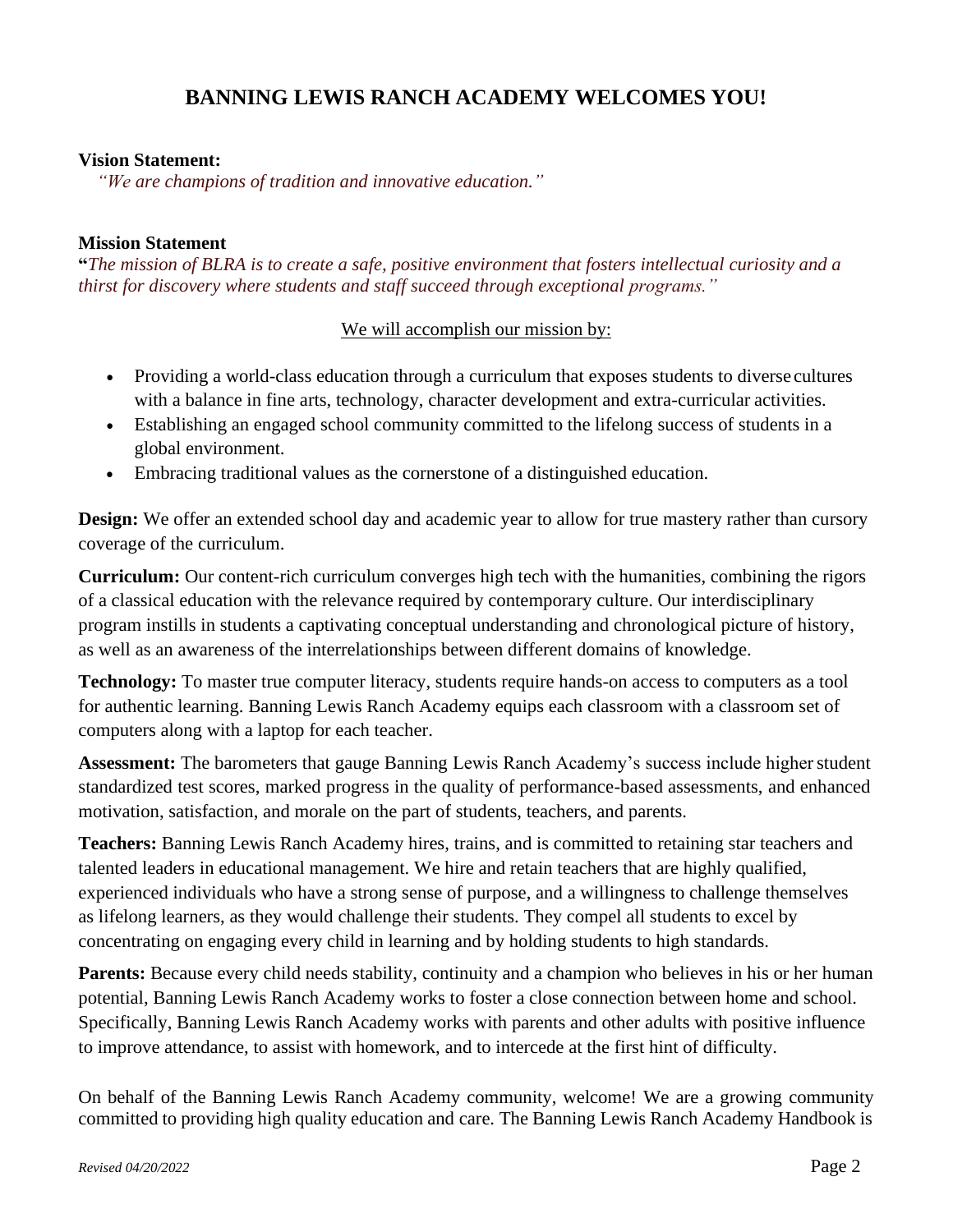designed to help students and parents become a part of the BLRA community and to integrate into our culture of caring and success. We are all responsible for knowing the contents of the handbook and for working hard to find our place at BLRA. Although this handbook does not cover every situation or question, it is designed to be your guide through the most common situations.

### **Contact Information:**

Banning Lewis Ranch Academy 7094 Cottonwood Tree Dr. Colorado Springs, CO 80927 Phone: 719-570-0075 Fax: 719-522-2900 Website: [www.blracademy.org](http://www.brlacademy.org/)

Access individual contact information at our website:<https://www.blracademy.org/blpa-staff>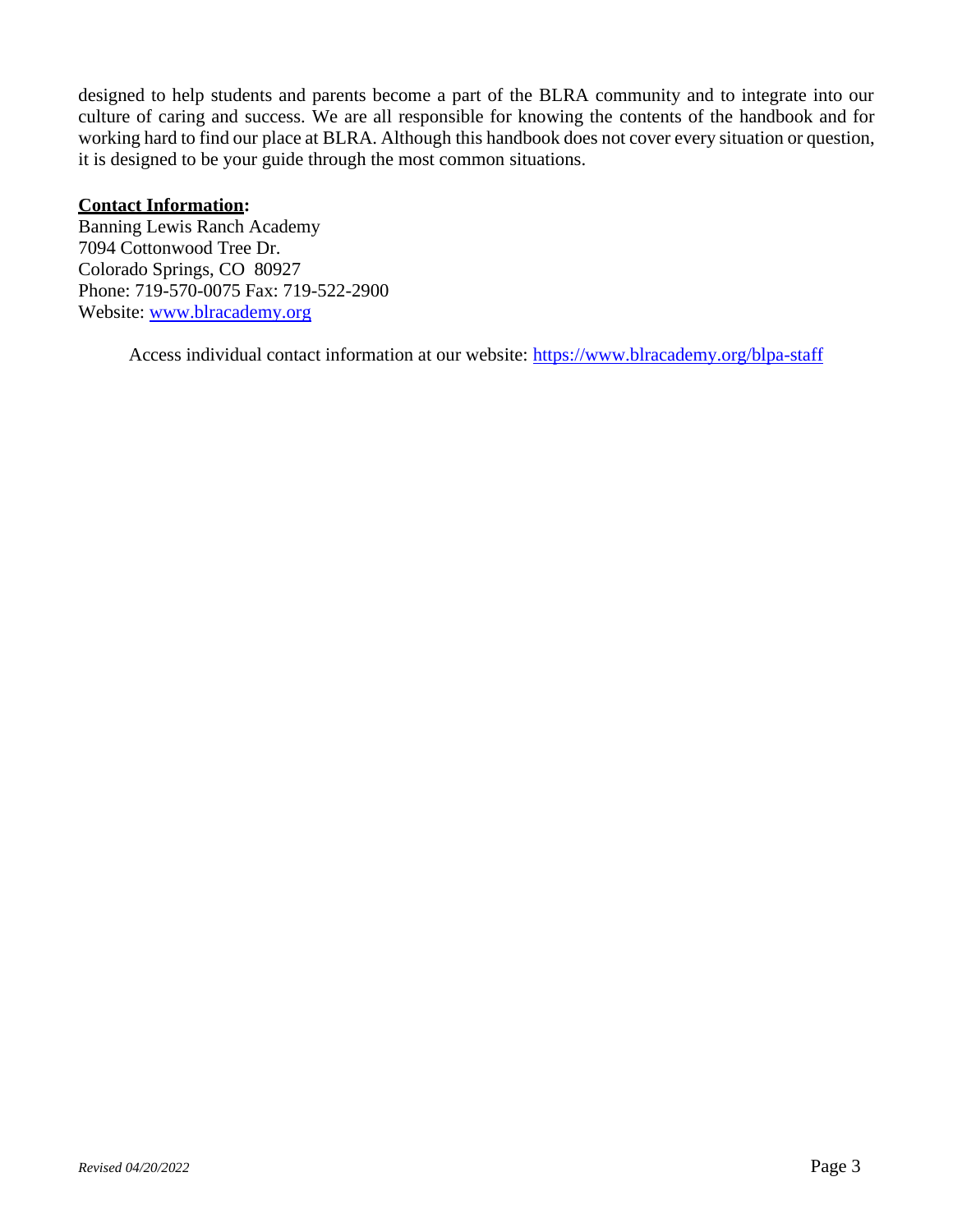### **GENERAL EXPECTATIONS**

### <span id="page-3-0"></span>**General Safety Expectations:**

As a community of learners, it is the duty of each individual to do her/his part in keeping our school safe. The school staff requires all visitors coming to the building report directly to the front desk to present identification, sign in, and receive a visitor badge.

Entry to the school should be gained through the front doors after 8 AM daily.

Traffic laws and postings are expected to be observed by all drivers. Crossing guards are on duty between 7:30 – 8:00 in the AM and 3:30 – 4:00 in the PM. All walkers are expected to obey crossing laws by utilizing the controlled crossing areas.

Students are not to be left unsupervised at the school under any circumstance. School personnel will supervise students between 7:45 AM and 3:45 PM daily. Tutoring and student activities will be supervised by a school sponsor. Students not participating in a school sponsored activity are the responsibility of the parent and must not be left at the school.

Appropriate attire must be worn by students to the school during cold weather days. Students are expected to have covered legs and jackets when the temperature reaches below freezing marks. Students are expected to remain in appropriate attire throughout the school day. Please refer to the Banning Lewis Academy dress code policy for details.

### **Communication:**

At Banning Lewis Ranch Academy, we believe that communication is paramount to the success of our students, and we believe that parents are essential in the communication process. Therefore, we ask that all members of the learning community adhere to the following guidelines:

- Keep up-to-date with our communication:
	- $\circ$  Check the school website [\(www.blracademy.org\)](http://www.blracademy.org/) at least weekly for updated information
	- o Check PowerSchool frequently to stay apprised of your student's grades
	- o Read every BLRA update and newsletters
	- o Check your student's planner daily for important assignments and information
	- o Check class Schoology pages weekly
- Treat our Board, faculty and staff with respect This includes at school events, emails, telephone conversations, and in the classrooms during and outside of school hours. Our students are held to a high standard in this regard, and they truly need to see this modeled by all adults in their lives.
- Respect our learning community Enrolling your student at BLRA indicates your commitment to supporting and respecting the rules as outlined in this handbook. Cooperative relationships provide the win-win support that all of our students need to be able to focus on their education.

Banning Lewis Ranch Academy maintains an open door policy concerning communication with parents, students, staff and our community. At the same time, however, all concerns should follow the proper line of contact to address an issue.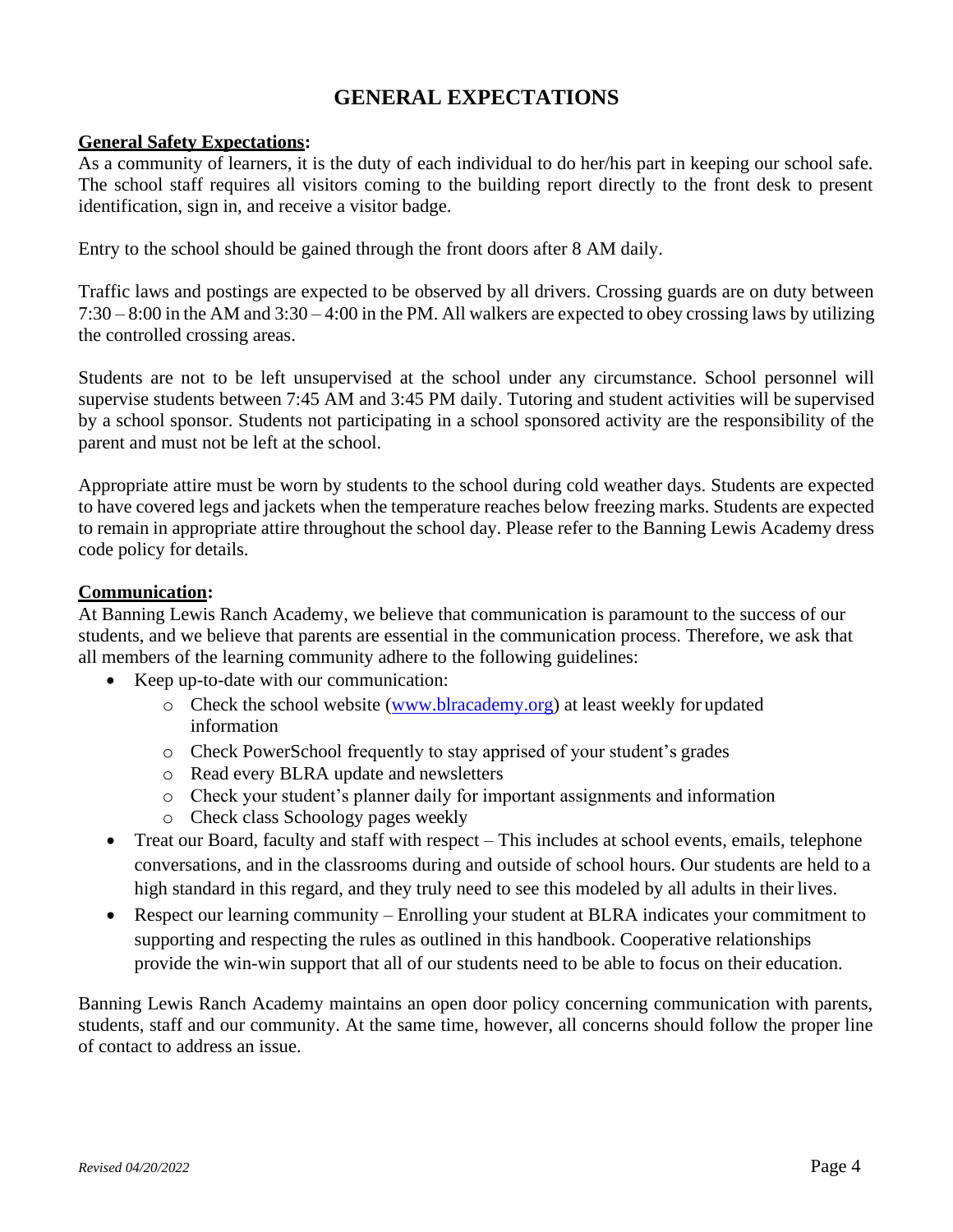- 1. The teacher, activity director or personnel responsible
- 2. The assistant principal and/or principal
- 3. The Accel Schools RVP
- 4. BLRA School Board
- 5. Falcon School District 49

### **Volunteerism:**

It is an expectation that by enrolling your child at BLRA each family will commit to 2 hours of volunteer service per month. Volunteer service can be completed at the school or at home through a variety of activities that help support the learning community. In addition, monetary donations can be made in lieu of service hours  $(\$10 = 1$  hour.)

Background checks are required and will be conducted for any adult/volunteer who will be in any type of supervisory role with children at Banning Lewis Academy, at a school function, or on a school sponsored trip to include chaperoning on a field trip.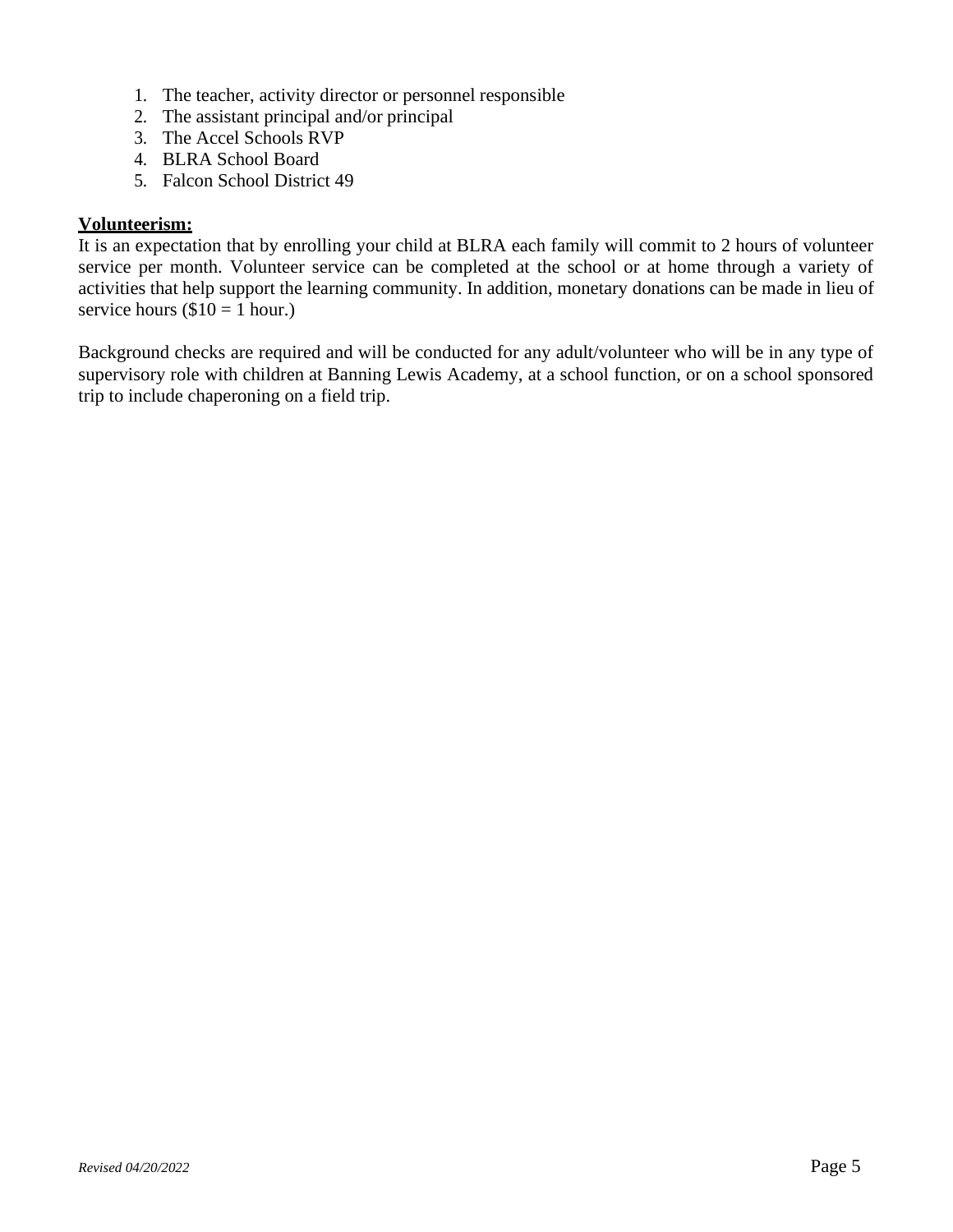### **GENERAL OFFICE POLICIES**

### <span id="page-5-0"></span>**Financial Obligations:**

All financial obligations must be met, or some satisfactory arrangement made with the school office, before a student can register for the following year or receive report cards.

### **Telephone:**

Telephones in the offices and classrooms are for business purposes. Except for emergencies, students may not use the office or classroom phones.

### **Messages:**

A message system will take messages before and after school or during times of high volume use in the school office. Messages are important to the BLRA staff and calls will be returned as soon as possible.

### **Copy machines:**

Use of all copy machines is restricted to faculty, staff, and trained volunteers.

### **School Property:**

The BLRA community is expected to show pride in BLRA by taking care of school facilities, equipment, materials and books, and by keeping the grounds and building free of litter.

### **Security Camera Use:**

Banning Lewis Ranch Academy utilizes video cameras in classrooms, hallways, the cafeteria, playground areas, and other areas within our school for safety of our students. The cameras aid in observation purposes should the need arise on behalf of the school. Since the cameras are to be used first and foremost forsafety purposes, Banning Lewis Ranch Academy reserves the exclusive rights to the footage. In certain disciplinary or safety situations, the faculty may request that an administrator view the camera footage. In order to ensure privacy of all students, camera footage is limited to administrative personnel and/or law enforcement when requested.

### **Use of School Name:**

At no time may any member of the BLRA community use the school name, seal, crest, emblem, mascot or logo for any promotional activity, in published or printed material, or in a contractual manner, without permission granted by the board of directors.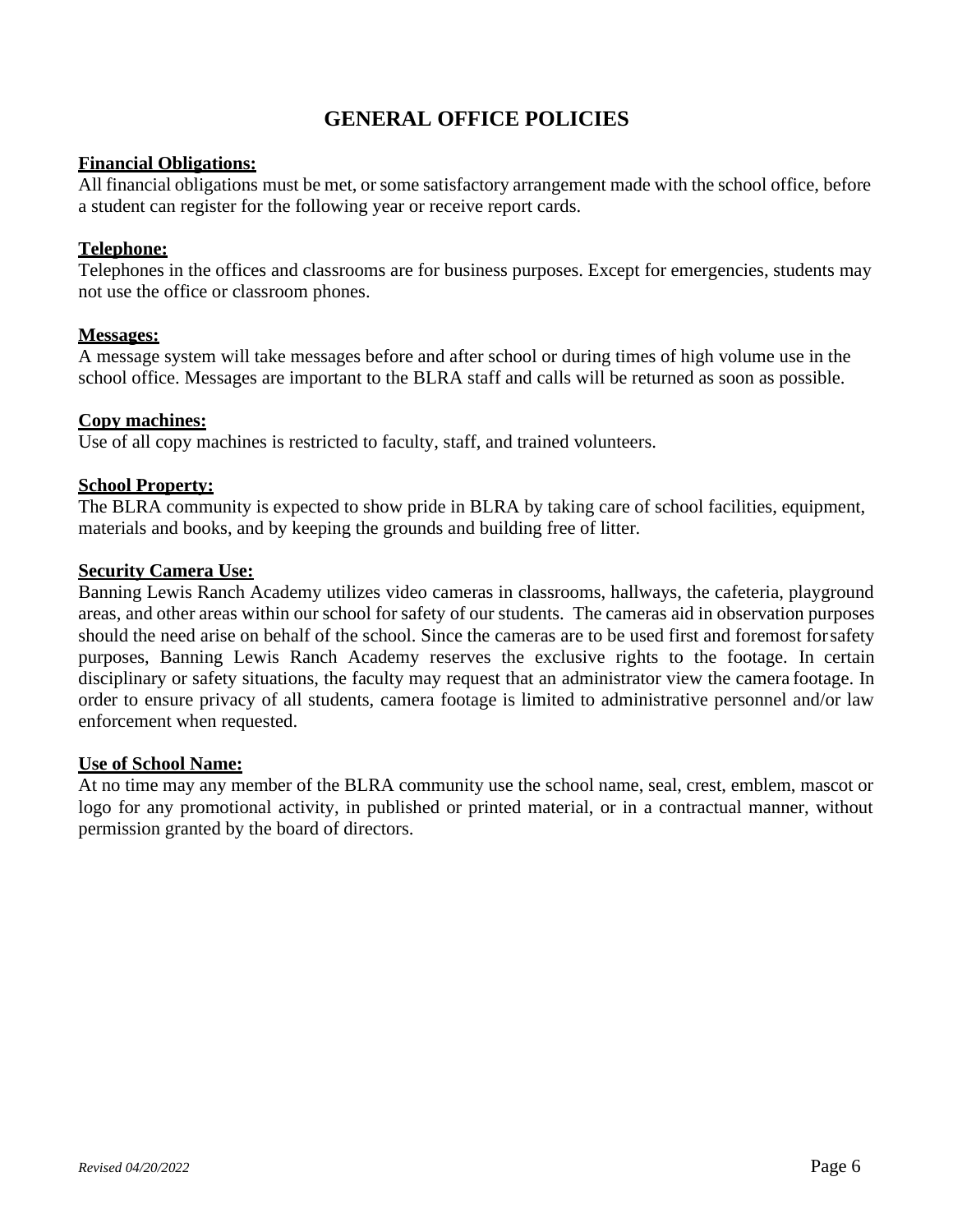### **WEATHER AND EMERGENCY INFORMATION**

### <span id="page-6-0"></span>**Cancellations:**

Because of our broad geographical student base, BLRA school delays or school cancellations will be determined by the administration. BLRA will delay or close in conjunction with D49 weather or safety related delays and closures. If D-49 calls a delay on a date that is scheduled for a BLRA early release day, then BLRA will be closed.

In all cases of inclement weather, please access the website, local radio or local television stations for pertinent announcements. In these cases, parents should exercise their own judgment whether to have their child attend school. All parent confirmed weather-related tardies and absences will be excused.

### **Emergency Drills:**

Students must learn all emergency procedures and instructions given by the BLRA staff. BLRA will conduct needed drills to ensure that the school community will respond to an emergency safely and effectively. Teachers will instruct students regarding the posted procedures for their classroom and the school building, including specific instructions for safe primary and secondary exits. The response to all drills is to be prompt, quiet, orderly and disciplined. Full cooperation is necessary for the proper execution of these drills, and students are to remember that their welfare is our sole purpose for practicing them.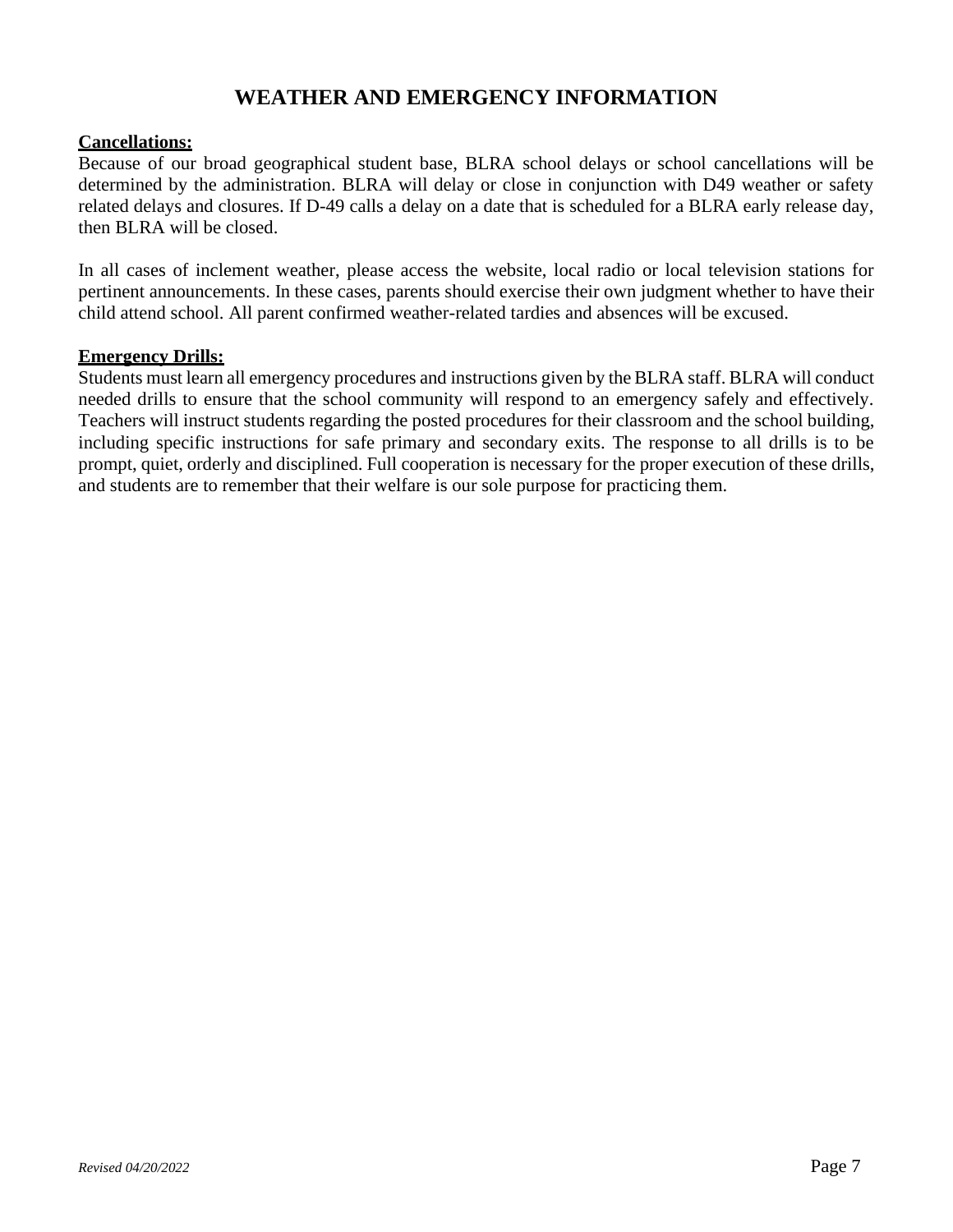### **STUDENT LIFE**

### <span id="page-7-0"></span>**Student Planner:**

A student planner will be purchased by each 4-5 grade student. The student planner is to be used as an educational and organizational aid. If lost, a replacement may be purchased. Students are responsible to carry their planner to all classes and use it to record class assignments.

### **Backpacks:**

Students are allowed to use backpacks and book bags at school.

### **Conduct in the Classroom:**

Individual teachers handle all matters of classroom discipline. In the cases of repeated misconduct or disruption, parents or guardians will be notified. Severe misconduct will be referred to the office. Student office referrals can result in an in-school suspension, out of school suspension, or expulsion.

### **Conduct in the Cafeteria:**

All students are expected to eat lunch on site. Lunch is to be eaten with a minimum of noise and activity. All trash is to be thrown away in the proper receptacle. It is the responsibility of each student to make sure that the cafeteria and other areas of the campus remain free from litter. Glass containers are not allowed.

### **Food and Water:**

As a general rule food and drinks are not allowed in the hallways, classrooms, or library, while approved snacks and water may be allowed in designated areas for nutrition break. Students are encouraged to bring water bottles that may be refilled throughout the day in order to stay hydrated. Students may not bring energy drinks and drinks high in sugar.

### **Food Allergies:**

Parents are responsible to inform the office, school nurse, and their student's teachers of any food allergies their child might have.

### **Gum:**

Gum is not allowed.

### **Conduct at Assemblies:**

Assemblies will be scheduled and posted on the monthly calendar. Assemblies are part of student life at BLRA, so it is important that attendees are attentive, quiet and respectful at all times.

### **Conduct at BLRA Social Events:**

The following apply to other BLRA-sponsored social events:

- Chaperones are required to be present at school events. All parent chaperones must be approved by the school prior to the event.
- The parent/guardian and Law Enforcement will be called immediately if there is any evidence of inappropriate behavior, possession or use of drugs, alcohol or tobacco at any BLRA event.

### **Conduct at Athletic Events:**

BLRA athletes, family members and other guests are to be responsible for their actions and are required to follow the same rules of conduct as BLRA students are. Any player who is guilty of misconduct during an event may be suspended from the sport that is being played at the time of the incident. The BLRA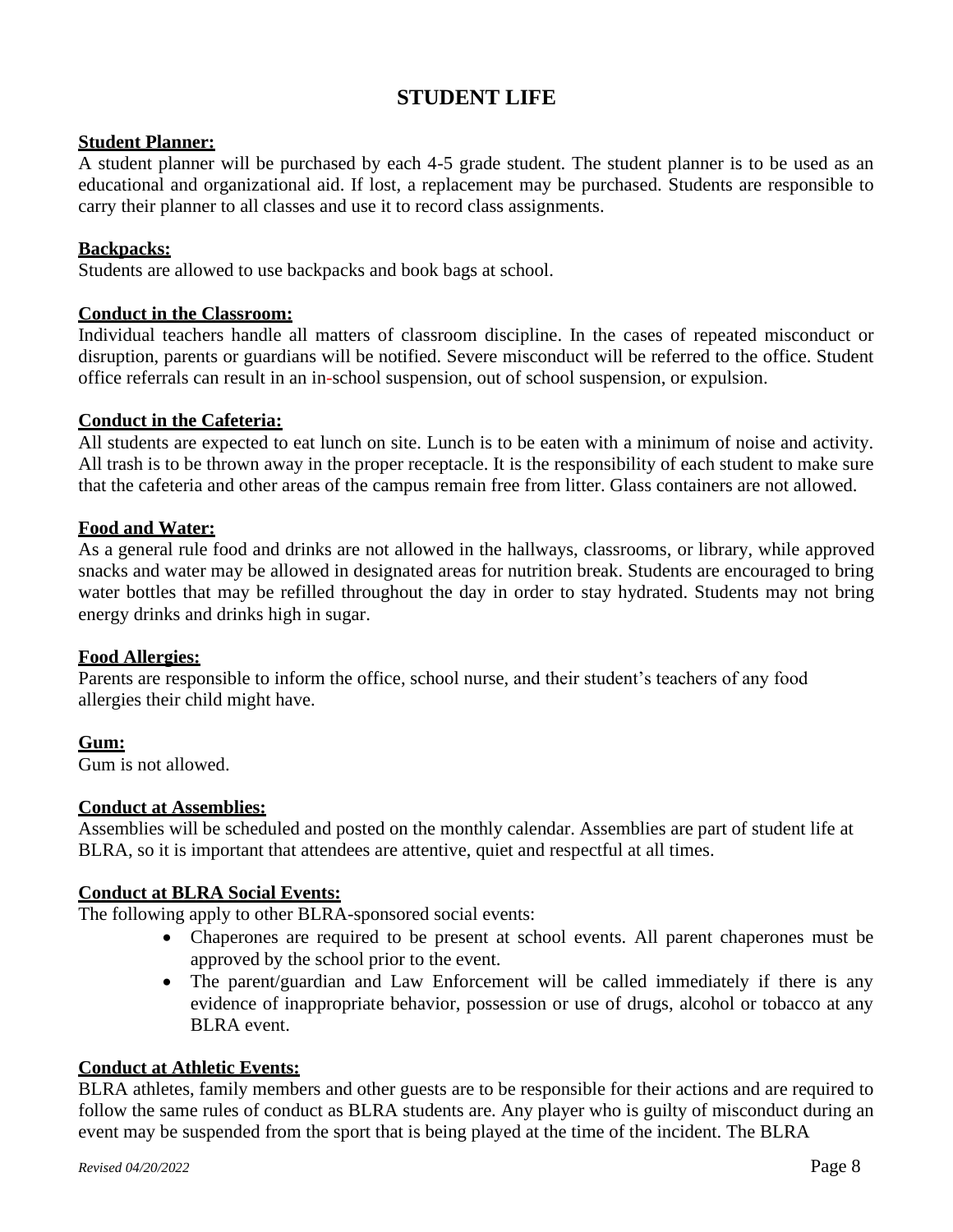community will not engage in derogatory cheers directed toward the rival team or engage in the use of devices intended to discredit or distract rival players.

### **Lost and Found:**

The school cannot be responsible for lost or stolen property, but an effort is made to assist students in the recovery of their missing property. A "lost and found" will be maintained by the school. Any found items should be turned in at the office. Unclaimed items will be turned over to benevolent organizations at the end of each quarter. Students are strongly encouraged to leave valuable items, including cash, at home.

### **Signs and Posters:**

All BLRA event signs and posters must be approved by the administration and should be removed by the end of the school day following the event or activity.

### **Solicitation:**

Students are not allowed to sell any items at school. Fundraisers are conducted by PTO, Student Council, National Honor Society, and approved organized events.

#### **Electronics:**

Cell phones, cameras, MP3 players, portable CD/DVD players, smart watches, and video games in any form are not allowed to be used at school or school related events. Teachers may confiscate if any of these devices are seen or heard.

Tablets and e-readers are permitted for the sole purpose of reading required material(s) for class. If students are using tablets or e-readers for any other purpose, their privileges will be revoked for the remainder of the school year. An electronic reader agreement must be signed and on file with the main office before a student will be permitted to use the device.

### **Toys:**

Toys, game cards, or collectable cards are not allowed at school.

### **Literature:**

There are to be no comic books, magazines or unapproved books brought to school for personal use as determined by grade level teachers. Teachers may allow prescribed books and magazines for special class assignments with permission from the administration.

### **Field Trips:**

A form provided by the school is to be completed by the parent/guardian granting permission for the student to participate in any scheduled field trip. Students who fail to submit the proper form will not be allowed to participate. Students and/or adult chaperones may be denied participation by the school if they fail to meet academic and/or behavioral requirements. CBI Background checks for adult chaperones must be conducted prior to attending a field trip.

### **Clubs:**

Student clubs may be permitted by the BLRA community after a written proposal is submitted to and approved by the administration.

### **School Photos:**

At the beginning of the year, there will be an opportunity for all students to have their pictures taken. Notice will be given prior to picture day. Students will follow the dress code for school pictures.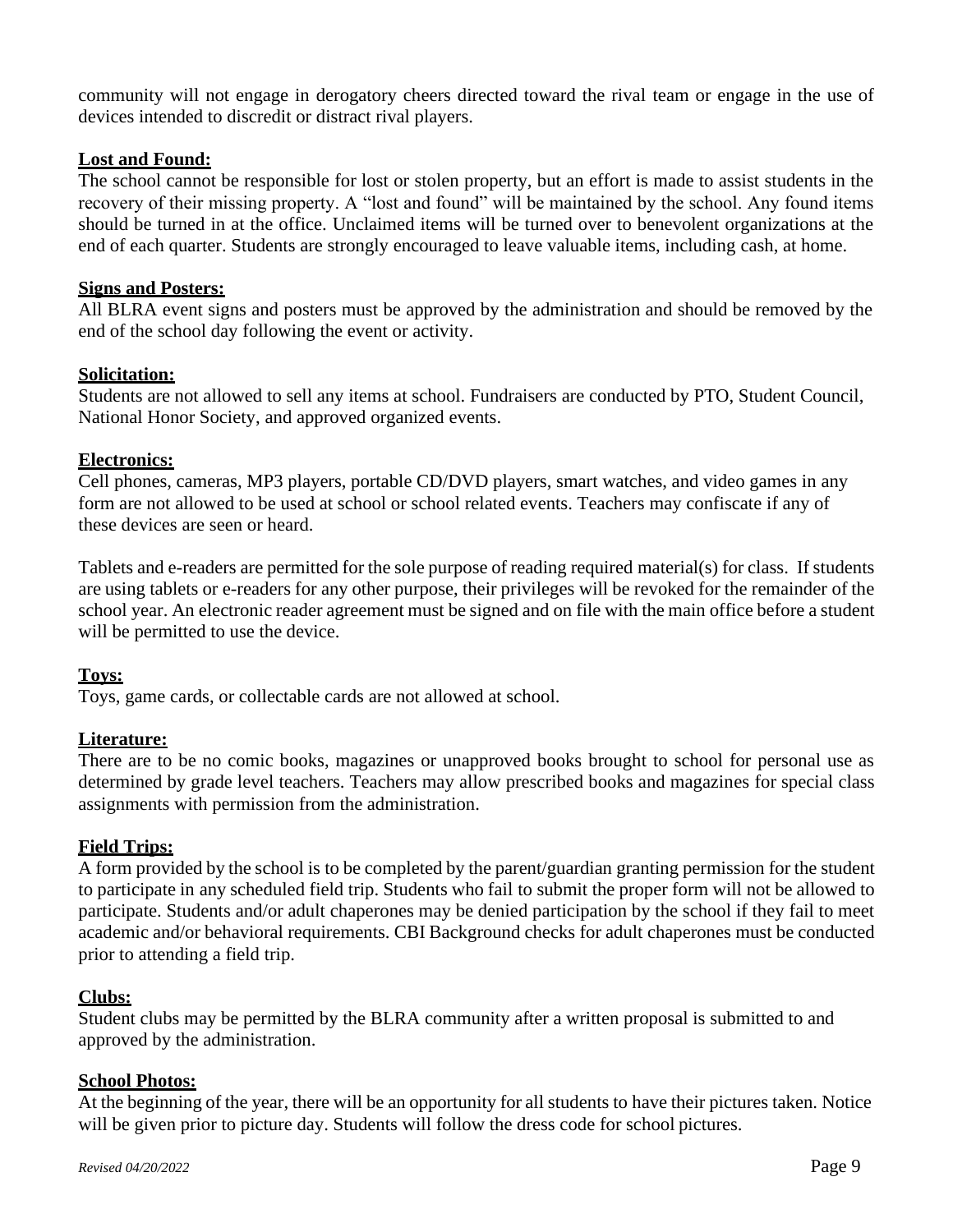### **Hall Pass Policy:**

Each student must have a pass when outside the classroom after classes have begun. If a student is without a hall pass, it shall be grounds for disciplinary consequences depending on the circumstances.

### **Leaving Campus During the Day:**

- Students may not leave campus during school hours unless a parent or guardian checks them out at the office and accompanies them.
- A student who leaves campus for special school activities will be given a permission slip to be signed by the parent or guardian.
- Students who become ill during the day must report to the office so that a parent or guardian may be contacted.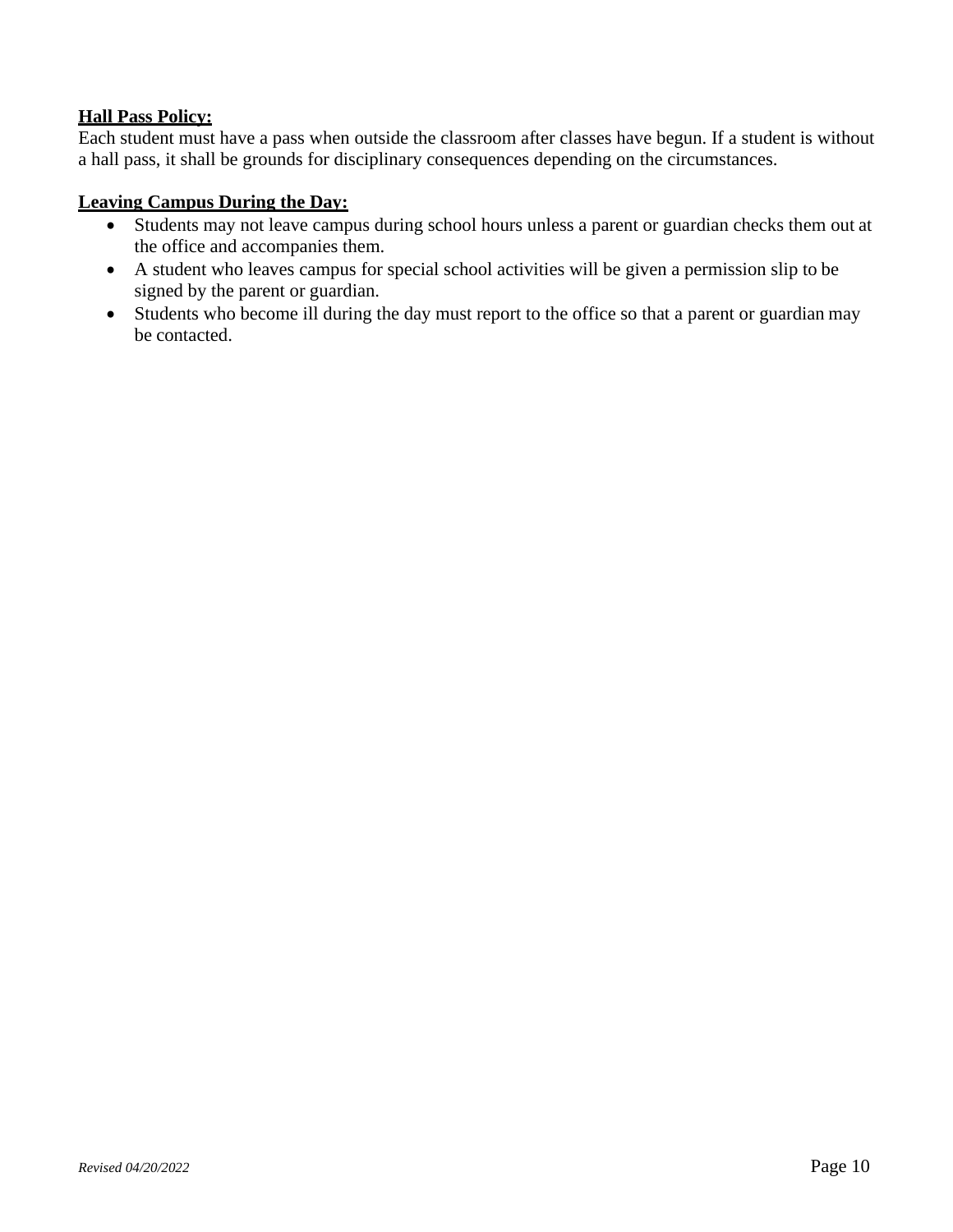### **DRESS CODE POLICY**

<span id="page-10-0"></span>BLA's Dress Code policy has been established to help facilitate the education of our students, to ensure their safety, and to allow for parity among them. This policy will be reviewed and updated as deemed necessary by the administration and BLA Board. The BLA staff, with support of the BLA Board, reserves the right to deny, at its discretion, any item that is noticeable different in style, color, or fabric. Any checking will be done visually and parents will be notified of non-conformance. Students are to present a neat appearance and to include appropriate sizing for the individual. Students must wear their shirts and blouses tucked inside their pants, skirts or shorts. No clothing item may not have holes or tears.

### *1. Shirts, Blouses, Sweaters, Sweater Vests and Cardigans*

All shirts and blouses, worn in the classroom must be one of the following:

- Polo Shirt (Long or Short Sleeve)
- Oxford Shirt with pocket
- Girls Blouse with Peter Pan collar
- Approved shirt, blouse, sweater, sweater vests and cardigan colors for each grade level include:
	- $K 5$  Colors: White, Navy Blue, Light Blue, Red (Bright fire engine red)

A dress code compliant shirt or blouse must be worn under a sweater, sweater vest, or cardigan. Turtlenecks or mock turtlenecks in school appropriate colors may be worn under an approved uniform item.

BLRA embroidering the approved BLA logo on shirts is optional.

#### *2. Blazers and Windbreakers*

Blazers and Sport Jackets (professional dress) are allowed in the approved uniform shirt colors and must be worn with appropriate dress code compliant shirt or blouse.

Windbreakers will be allowed but shall not be distracting to the learning environment.

•  $K - 5$  Colors: Navy, Burgundy, Forest Green, Gray and Black

### *3. Sweatshirts, Hoodies, and Spirit Wear*

Sweatshirts, Hoodies, and Spirit Wear Sweatshirts or hoodies may be worn over dress code compliant shirt or blouse but shall not be distracting to the learning environment. If not spirit wear, sweatshirts must not have any logos and must be one of the approved colors listed below:

K – 5 Colors: Navy, Burgundy, Forest Green, Gray and Black Spirit Wear

- a) Sweatshirts and Hoodies may be worn over dress code compliant shirt or blouse if it is either
- b) purchased online at [http://wildorchidembroidery.com/](https://nam02.safelinks.protection.outlook.com/?url=http%3A%2F%2Fwildorchidembroidery.com%2F&data=04%7C01%7Ccprosch%40blracademy.org%7C93eb5f58c72846a00fe008da1e6e624c%7C4f48161dd9724dbb83740fd5b53a0be7%7C0%7C0%7C637855756697898156%7CUnknown%7CTWFpbGZsb3d8eyJWIjoiMC4wLjAwMDAiLCJQIjoiV2luMzIiLCJBTiI6Ik1haWwiLCJXVCI6Mn0%3D%7C3000&sdata=dYUJprHea0CqBRyIT5zzllAPmWw58oOiGHIDT0Em5tY%3D&reserved=0) or
- c) purchased online through BLA Booster Club
- d) identified as an official Banning Lewis Academy team, club, or activity

### *4. Footwear*

Shoes must be worn at all times. Open-toed footwear, footwear with lights/wheels, slippers, sandals, high heels and mules are not permitted. Shoelaces shall be tied at all times. Girls may wear boots when conservative in style. It is recommended that students wear soft sole shoes in order to protect their feet when participating in recess or other activities requiring running. Gym shoes must be worn when participating in athletic activities in the gym. Students without proper shoes may be restricted from participating in Physical Education classes or extracurricular activities. P.E. grade may be affected by lack of participation.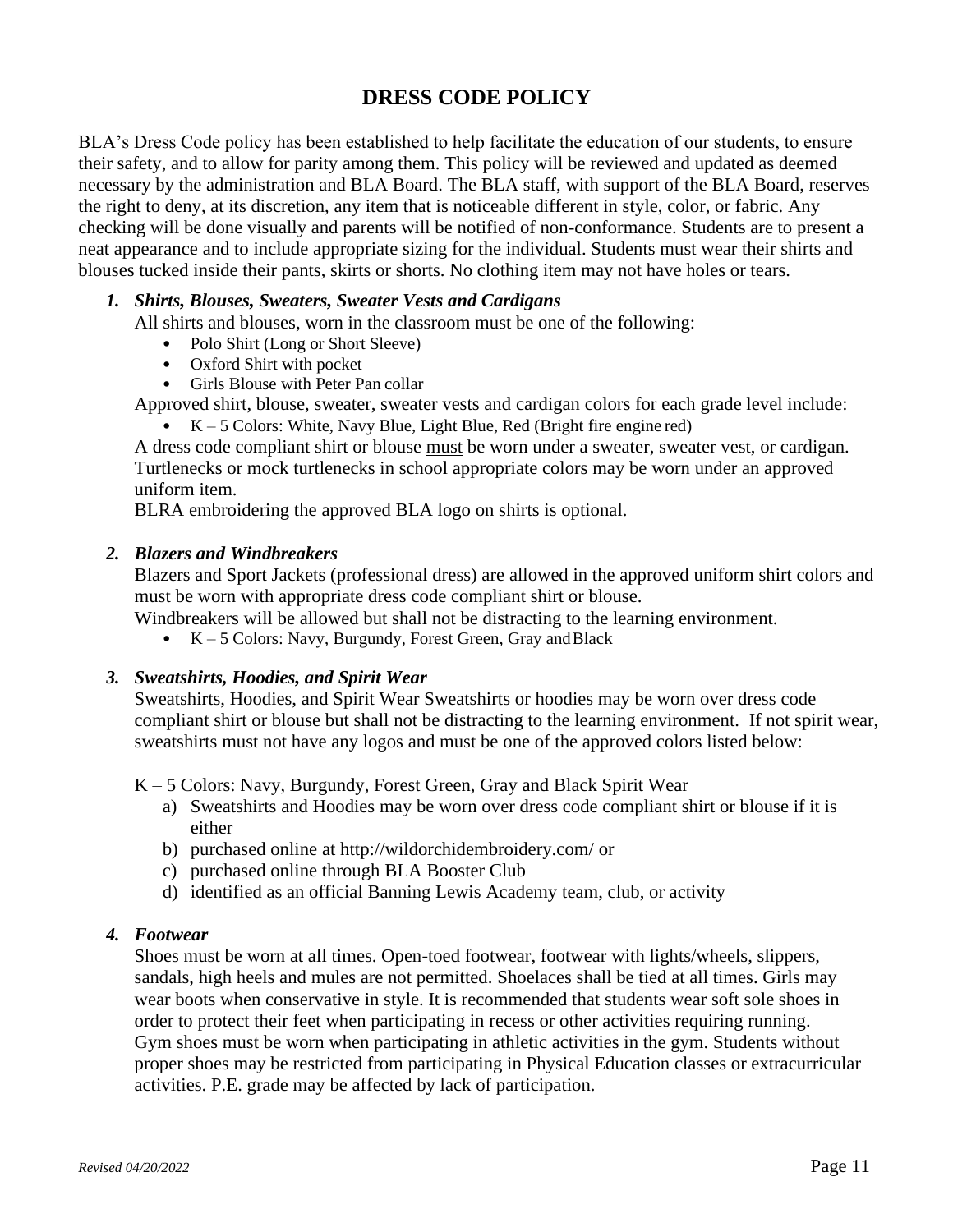Snow boots or Rain boots may be worn to school, but uniform approved shoes must be worn once inside the classroom.

### *5. Socks, Tights and Leggings*

Students are required to wear socks or tights. Tights and Leggings are not to be worn as pants and may not include sparkles, sprints, patterns, etc. Leggings may also be worn with socks under jumpers and skirts.

- Socks, tights and leggings must be
	- o navy blue, white, ash grey, black or
	- $\circ$  matched to either the top or bottom of the dress code compliant clothing worn that day (i.e. if a red shirt is worn, then red socks, tights or leggings may be worn).
- Only single solid color socks, tights and leggings are to be worn.

### *6. Pants, Shorts, Capris, Jumpers, Skirts*

Pants, shorts or capris must have belt loops and must have a flat or pleated front (no painter's pants, cargo pants, or denim etc.). Pants do include twill joggers. Legs need to be fully covered on days the temperature is below 32 degrees during the school day.

 $K - 5$  Colors: Navy, Khaki, Black

Jumpers, Polo Dresses and Skirts are allowed for girls in the following colors:

- $\bullet$  K 5 Colors:
	- o Navy, Khaki, Black
	- o Plaid colors/patterns are approved only if purchased from the French Toast [\(www.frenchtoast.com\)](http://www.frenchtoast.com/) Banning Lewis approved list (source code:QS5PMBG)
- The hemline in jumpers, polo dresses skirts and shorts must be long enough to extend beyond the student's fingertips when the hand is extended down the thigh.
- Girls are required to wear shorts underneath jumpers, polo dresses, orskirts.

### *7. Accessories*

### *Ties and Scarves*

- Ties are allowed to be worn with button down shirts. Ties must be conservative in style and not distracting to the learning environment.
- Scarves of all styles are not allowed to be worn while in school.

### *Hairstyle*

- Hairstyle and color must be neat and conservative.
- Hair may only be dyed/temporarily dyed in naturally occurring colors.
- Students may not have a Mohawk haircut or any hair style that contains pictures or messages..

### *Make-up*

• Students in grades  $K - 5$  may not wear make-up.

### *Belts*

- Students with pants, capris or shorts must wear a belt. Belts are optional for kindergartenstudents.
- Buckles shall be plain and belts should be in basic colors (black, brown, or navy).
- No belts with prints, designs, beaded/gemstones will be allowed.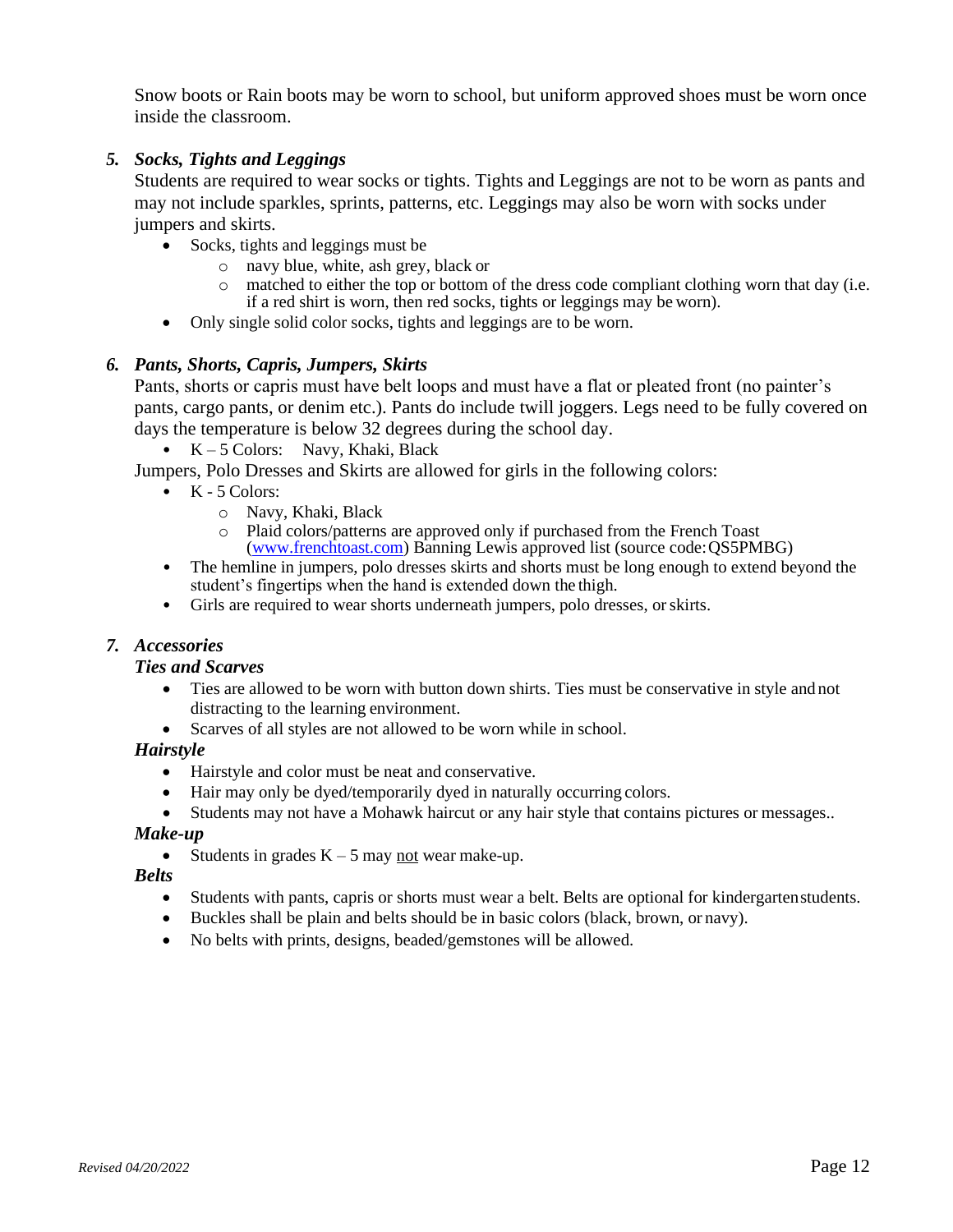### *Tattoos*

• Tattoos must not be visible during the school day. Students may not display tattoos or temporary tattoos of any kind to include writing on any part of the skin that isvisible.

### **Jewelry and Body Piercings**

- All jewelry must be conservative, non-offensive and not distracting to the learning environment.
- Boys/Girls may wear one earring per ear grades  $K 5$ . No other visible piercings are allowed.
- For safety reasons, hoop-style earrings larger than a dime and dangling earrings are not allowed.

### *8. Miscellaneous*

Items not covered above, but considered inappropriate, unsafe, or a distraction from the learning environment are subject to review by the administration and teachers.

### *9. General Expectations*

Students are to present a neat and conservative appearance.

- They must wear their shirts and blouses tucked inside their pants, capris, skirts orshorts.
- Clothing may not have holes or tears.
- Items not covered above, but considered inappropriate, unsafe, or a distraction fromthe learning environment are subject to review by the administration and teachers.

The BLA staff, with support of the BLA Board, reserves the right to deny, at its discretion, any item that is noticeably different in style, color, or fabric. Any checking will be done visually and parents will be notified of non-conformance.

### *10. Exceptions*

- Banning Lewis Ranch Academy respects the diversity of its students. Administration maymake exceptions to this policy based on religious or medical grounds.
- Outer wear that is worn for warmth to and from school and outside at recess that is not considereda uniform item or spirit wear will not be worn in the classroom. No hats are to be worn in the classroom or in the school building during school hours.

School Administration will on occasion allow dress code alternative days such as Dress for Success, Spirt Days, or Jeans Days. At all times appearance must be clean, neat and conservative in nature.

### **Enforcement:**

- 1. The first line of uniform enforcement takes place in the student's home. Parents may be calledto address a uniform concern prior to the following steps being taken.
- 2. Classroom teachers will be the second line of enforcement. Teachers will look for uniform policy violations at the beginning of the day and communication to families.
- 3. Any staff member may report a uniform violation to the student'steacher.
- 4. After the first violation all further violations will be reported to parents and require aparental response.
- 5. The office staff will track all violations.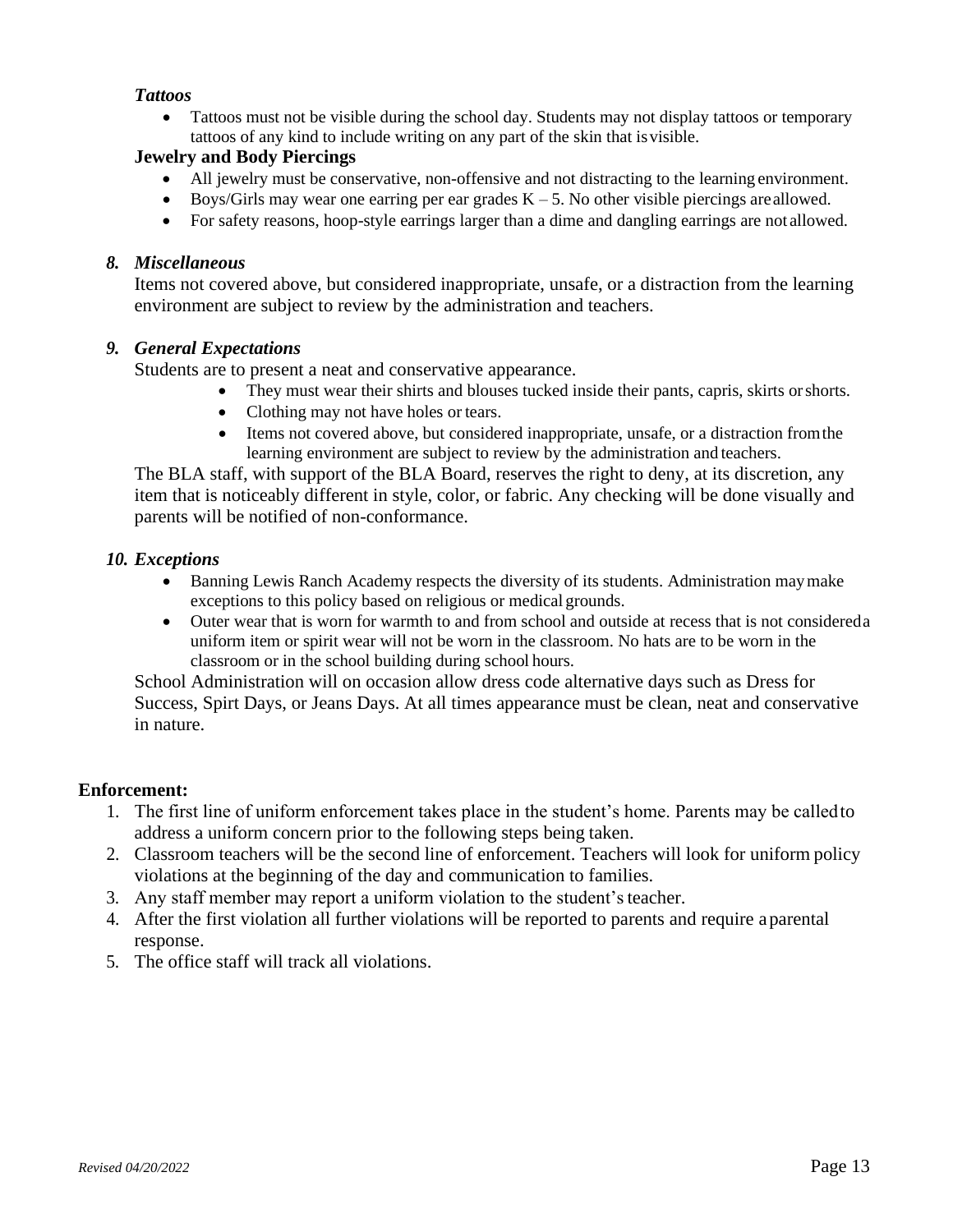6. The administration is provided latitude in assigning consequences. The administration need not employ all the consequences in a given group before selecting one from another group in disciplining any student.

### **Consequences for Non-Compliance, per School Semester (only steps 1-3 apply to Kindergarten-3rd grade)**

- 1. First violation Verbal warning. Student remains in the classroom.
- 2. Second violation Student is pulled from the classroom. Office staff notifies parents of violation. Student returns to the classroom.
- 3. Third violation Student is pulled from the classroom. Office staff notifies parents of violation and asks them to bring appropriate uniform attire to school immediately. Parent and student meet with the administrator; or his designee, and sign a Uniform Violation Report and a Uniform Agreement as part of the student's Uniform Remediation Program. Student returns to the classroom properly attired if possible but will serve a lunch detention for the uniform violation.
- 4. Fourth violation Student is pulled from the classroom. Office staff notifies parents of violation and asks them to bring appropriate uniform attire to school immediately. Parent and studentmeet with the administrator, or his designee, and sign a Uniform Violation Report. Student returns to the classroom properly attired if possible but will serve an after school detention for the uniform violation. If parent is unavailable, parent must accompany student to school the following day to complete the UVR.
- 5. Fifth violation Student is pulled from the classroom. Office staff notifies parents of violation and asks them to bring appropriate uniform attire to school immediately. Parents are informed that the student will serve the rest of the day in an in school suspension for the uniform violation. Parent and student meet with the administrator, or his designee, and sign a Uniform Violation Report. If parent is unavailable, parent must accompany student to school the following day to complete the UVR.
- 6. Sixth violation Student is pulled from the classroom. Office staff notifies parents of the violation and asks them to pick up student who is being sent home for an, out of school suspension for the uniform violation. Parent and student meet with the administrator, or his designee, and sign a UVR.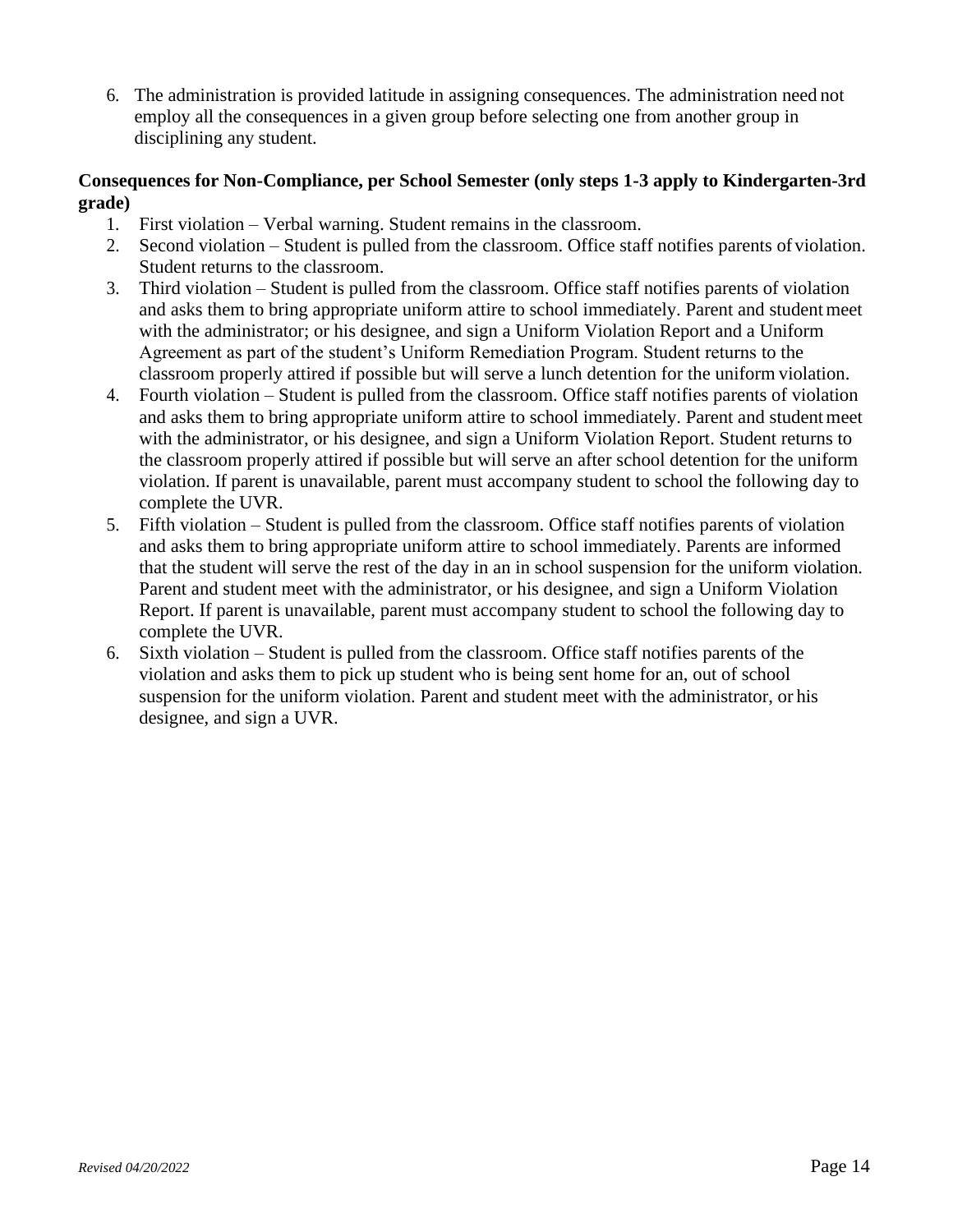### **ACADEMICS**

### <span id="page-14-0"></span>**Our Curriculum:**

Banning Lewis Ranch Academy uses the best available age-appropriate, research-based materials in the classroom. Our curriculum is designed to teach mastery of essential skills in each subject area and to foster critical thinking.

### **Course Schedule Changes:**

The principal, or designee, and instructors must approve all classroom or course schedule changes. Requested changes must be submitted in writing.

#### **Make-Up Work:**

Make-up work shall be provided for any class in which a student has an excused absence unless otherwise determined by the building administrator. It is the responsibility of the student to pick up any make-up assignments permitted on the day returning to class. There shall be 2 days allowed for make-up work for each day of absence up to 10 days if the assigned work was issued during the absence. If assigned work was given prior to the absence, students are expected to turn in the work upon their return to the next time class meets. All missed exams will be taken within two occurrences of class meeting upon returning from an absence. Any exceptions for these guidelines would need to come from a school administrator prior to the excused absence.

Make-up work shall be allowed following an unexcused absence with the goal of providing the student an opportunity to keep up with the class and as an incentive to attend school. However, this work will receive only partial credit, which is the consequence for an unexcused absence.

#### **Grading System:**

The academic year is divided into four quarters. Each quarter is approximately ten weeks in length. A Standards Based Grading System is used in Kindergarten through Fifth Grade. Students have the opportunity to demonstrate mastery through classroom assessments (formal and informal), class projects, and class discussions.

|                            | <b>Key to Achievement Performance Standards</b> |             |              |             |  |  |
|----------------------------|-------------------------------------------------|-------------|--------------|-------------|--|--|
|                            | NA                                              |             |              |             |  |  |
| <b>Exceeding   Meeting</b> |                                                 | Progressing | Little or no | <b>Not</b>  |  |  |
| the                        | the                                             | toward      | progress     | assessed    |  |  |
| standard                   | standard                                        | achievement | toward       | during this |  |  |
|                            |                                                 | of the      | achievement  | quarter     |  |  |
|                            |                                                 | standard    | of standard  |             |  |  |

Standards Based Grading Scale

### **Honor Roll**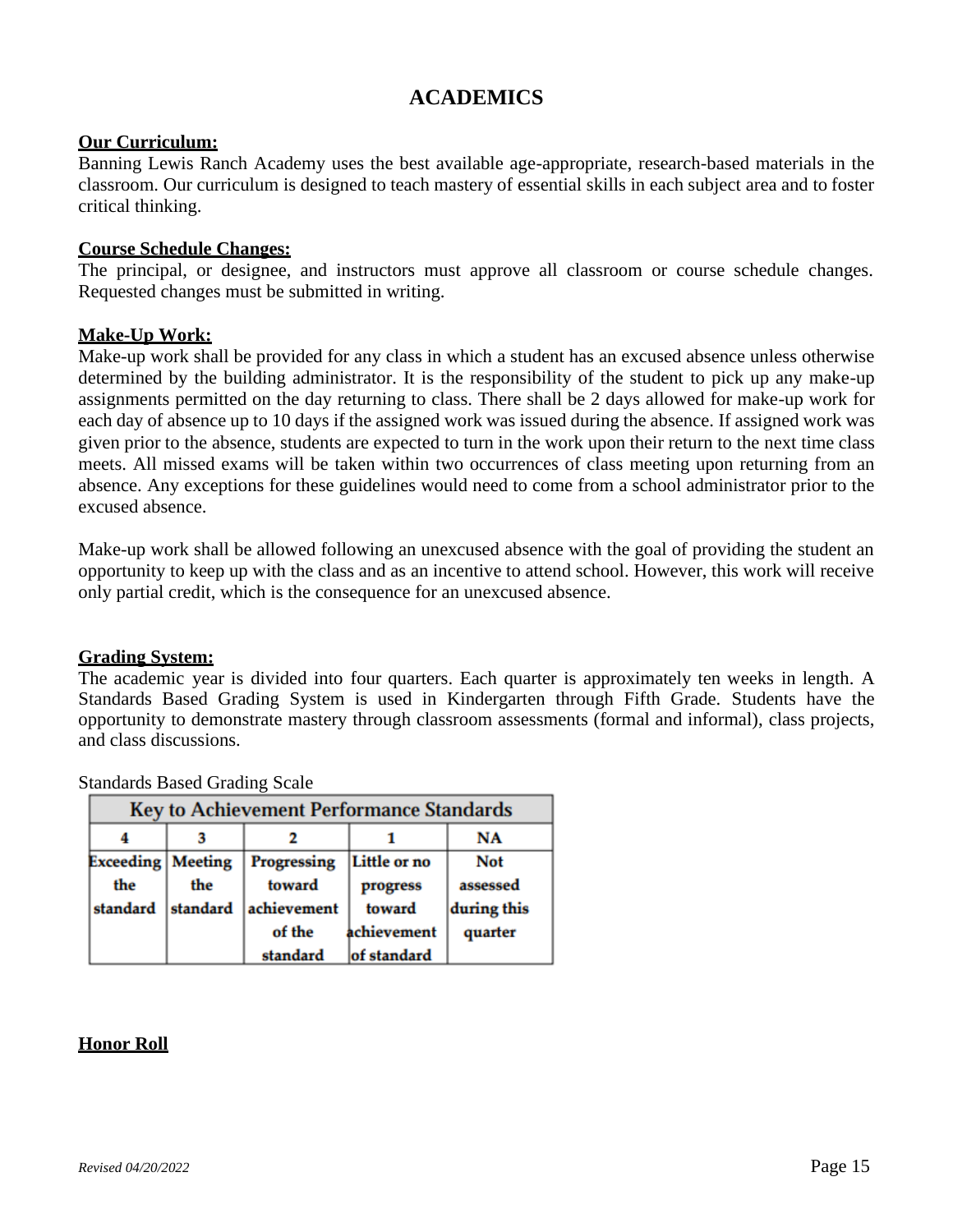All 3<sup>rd</sup>-5<sup>th</sup> students are eligible for Maroon or Gold Honor Roll status based on quarterly academic performance.

### **Report Cards/Progress Reports:**

- Report cards will be distributed at the end of each quarter.
- Report cards will not be issued for students having outstanding fines.
- Students not completing course work by the end of a grading period will receive an "I" for incomplete. An incomplete will become an "N/A" if those issues surrounding the incomplete are not resolved with the student's teacher(s) within three school days after the quarter ends. In those rare cases where a student is under the care of a physician for a serious illness, additional weeks will then be granted to complete all course work, including tests and semester exams, as determined by the student's teacher and the Executive Director/Principal. If the work is not completed in the determined length of time, the grade becomes an "N/A".
- Progress reports may be issued at the mid-point of each quarter. Parent/Teacher conferences may serve as the progress report for designated quarters.

### **Promotion/Probation/Retention:**

Banning Lewis Ranch Academy has established and maintains high standards for all students by establishing clear academic expectations, monitoring student achievement and communicating student progress to parents/guardians in a continuous and systematic manner.

Student Retention is based on a myriad of factors and will ultimately be a team decision including teachers, administration, and parents. Data used in the student retention process include but are not limited to, Light's Retention Scale, school level benchmark data in math and reading, state level testing, and progress toward READ plan goals.

### **Individuals with Disabilities Education Act (IDEA)**

Students who are identified disabled under the IDEA will be promoted or retained in accordance with the IEP Team recommendations, as documented in the IEP.

### **Plagiarism/Cheating:**

Students at Banning Lewis Ranch Academy are expected to maintain academic integrity. Any violation in any combination of classes of the academic integrity expectations are to be taken seriously. Plagiarism is defined by Webster's dictionary as "to steal and pass off (the ideas or words of another) as one's own**:** use (another's production) without crediting the source" whether this is intentional or not. Methods of plagiarizing include, but are not limited to, not giving the author credit for his/her ideas by 1. Copying and pasting information found from an outside source 2. Rewriting information found word for word 3. Paraphrasing or rewording information found from a source. In order to avoid plagiarism, all students are encouraged to cite every source used from research as there is no conflict with over-citing. Cheating is also taken very seriously at BLRA. We hold all students to high expectations and expect them to meet them on their own merit. Cheating can include, but is not limited to, 1. Copying answers from another student (whether it is on tests or homework assignments) 2. Using or creating reference notes to use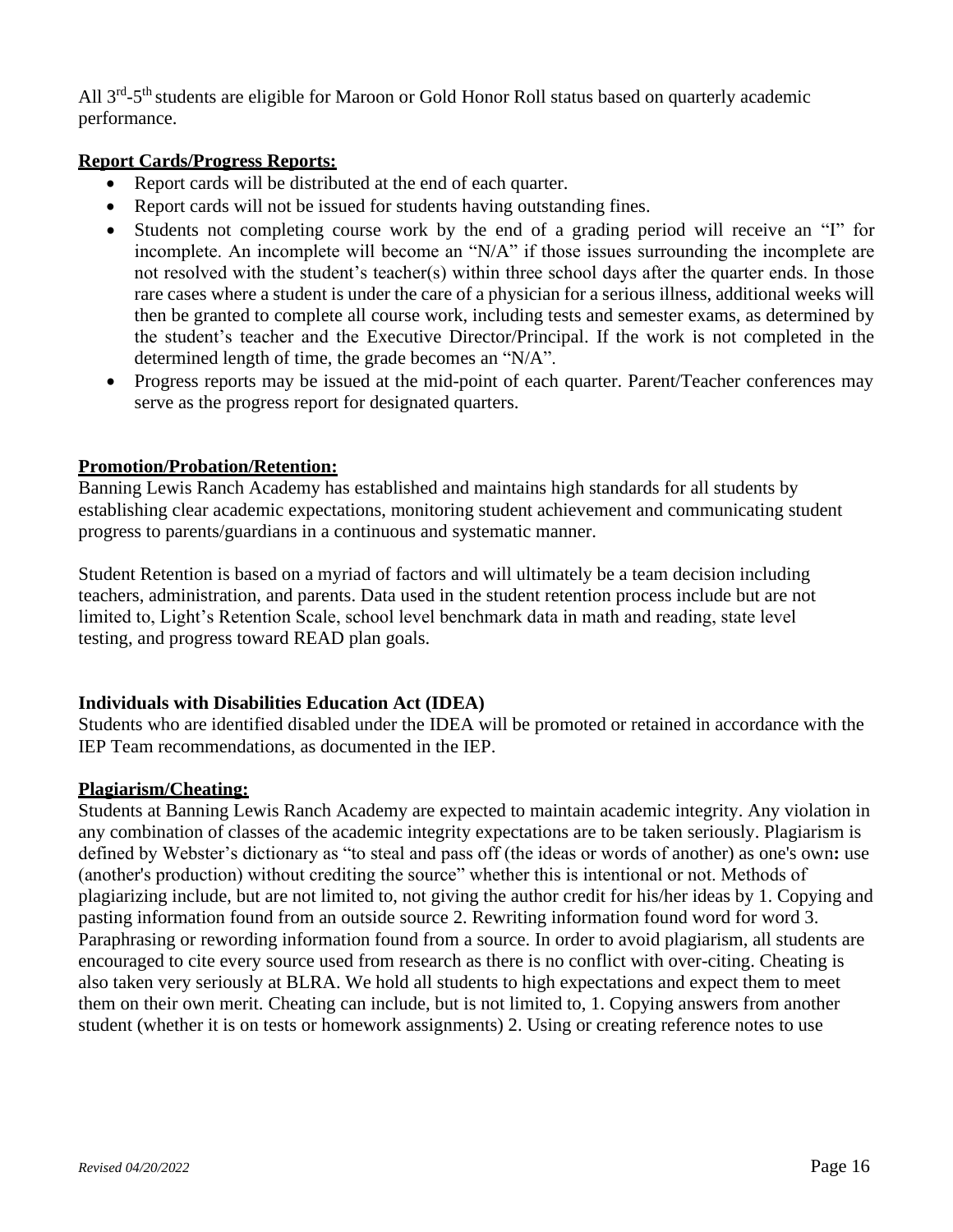during a test 3. Someone else completes an assignment for the student 4. Turning in the same assignment for two separate students each claiming it as their own. Any intent to cheat will be followed up by and handled by the classroom teacher and will be handled by administration in accordance with the behavior matrix policies.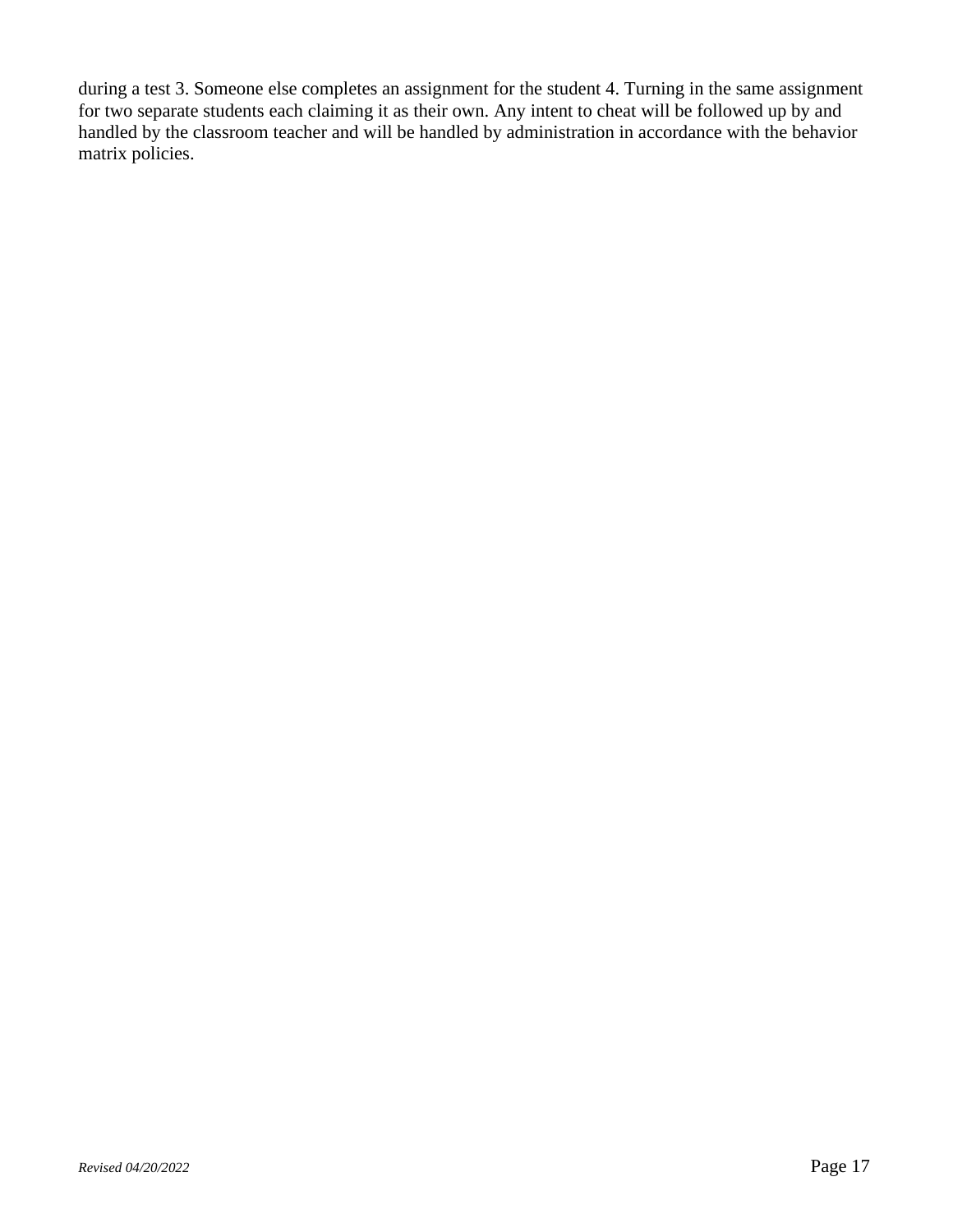### **STUDENT ATTENDANCE**

<span id="page-17-0"></span>One criterion of a student's success in school is regular and punctual attendance. Frequent absences may lead to poor academic work, lack of social development, and possible academic failure. Regular attendance is of utmost importance for school interest, social adjustment, and scholastic achievement. No single factor may interfere with a student's progress more quickly than frequent tardiness or absence.

According to state law, it is the obligation of every parent/guardian to ensure that every child under his/her care and supervision receives adequate education and training and, if of compulsory attendance age, attends school.

Each year the Board establishes the school attendance period by adopting a school calendar. Students are expected to be in attendance in accordance with the Banning Lewis Ranch Academy adopted calendar. A 95% attendance rate is expected to meet promotion requirements. Students who do not finish out the year according to the school's calendar will need to fill out a withdrawal form and may receive an incomplete or a failing grade for that quarter. Circumstances that arise that obligate a student to finish the school year early will need an approved pre-arranged absence form on file with the administration. Excused absences will be approved. See Excused Absences below.

Parents/guardians will be expected to take the responsibility for determining whether it is safe to send their child to school due to severe weather.

Continuity in the learning process and social adaptation is seriously disrupted by excessive absences. In most situations, the work missed is not made up adequately. Students who have good attendance generally achieve higher grades, enjoy school more, and are more employable after leaving school. For these reasons the Board believes that a student must satisfy two basic requirements in order to adequately meet grade level expectations: 1) satisfy all academic requirements, and 2) exhibit good attendance habits as stated in this policy.

### **Excused Absences:**

The following shall be considered excused absences:

- **1.** Absences because of temporary illness or injury
- **2.** A student who is absent for an extended period due to physical, mental, or emotional disability
- **3.** A student who is pursuing a work-study program under the supervision of the school

**4.** A student who is attending any school-sponsored activity or activities of an educational nature with advance approval by the administration

**5.** Absences by those who are in the custody of court /law enforcement authorities

**6.** Those determined by school administration to be excusable, such as doctor's appointments or juvenile court appearances

### **At the administration's discretion, absences may require suitable proof regarding the above exceptions, including written statements from medical sources and agencies.**

### **Unexcused Absences:**

An unexcused absence is defined as an absence that is not covered by one of the foregoing exceptions. Each unexcused absence shall be entered on the student's record. The parents/guardians of the student receiving an unexcused absence will be notified orally or in writing by BLRA of the unexcused absence whenever possible.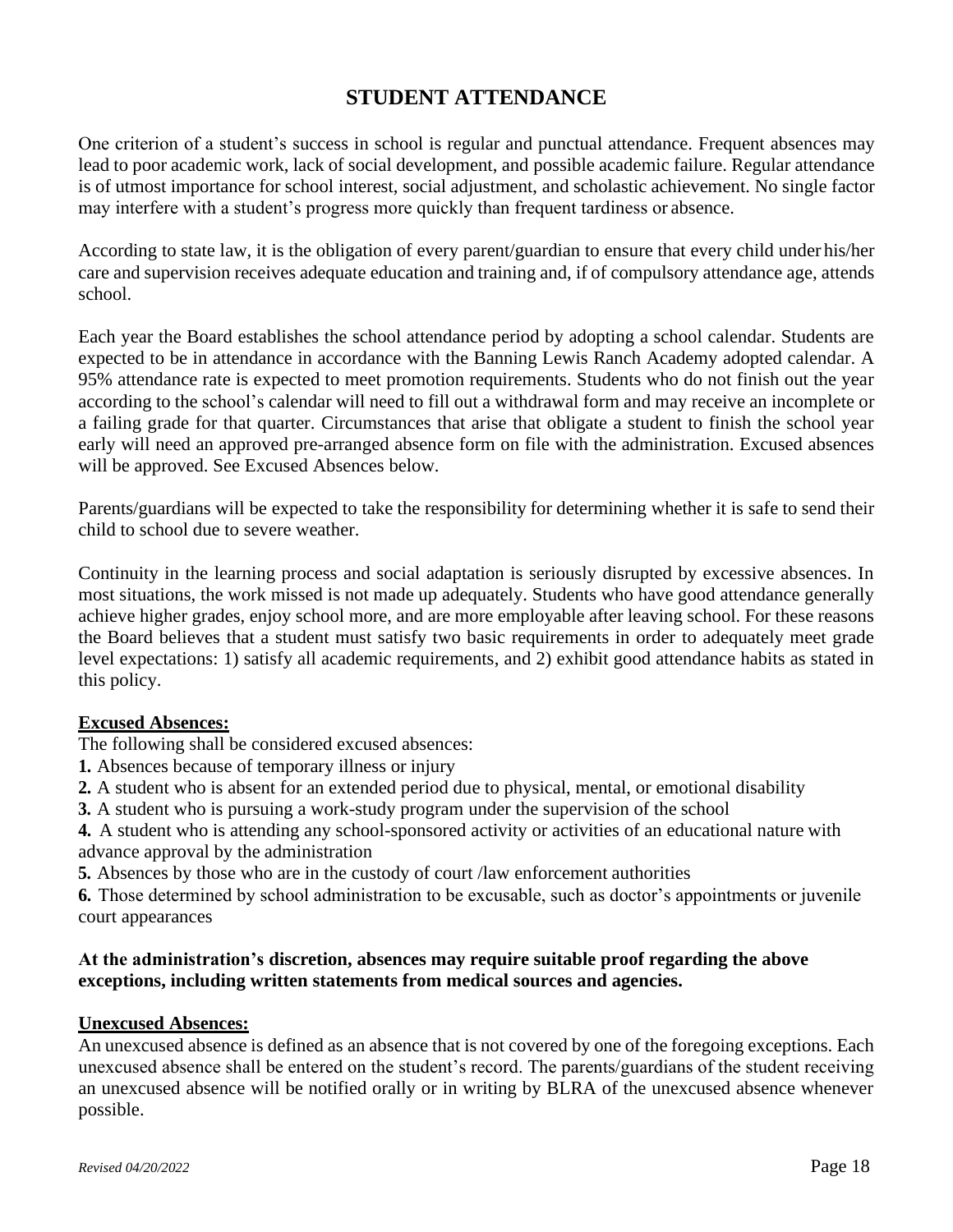In accordance with the law, the school may impose academic penalties which relate directly to classes missed while unexcused. The administration shall develop regulations to implement appropriate penalties. Student and parents/guardians may petition the administration of BLRA for exceptions to this policy or the accompanying regulations. The exception may be rescinded if the student/family fails to maintain the expectations that were agreed upon when the exception was granted.

After an accumulation of 5 days of absences, secondary students' parents will be notified. If absences continue, medical documentation may be required. And if absences continue after interventions, students will be put on an attendance contract that will include parent input when possible. The contract will include the consequences for further occurrences, including the designation of being "habitually absent". Parents are encouraged to review their child's attendance on a regular basis.

Any student who has been absent from class for 6 consecutive weeks or more in any one school year, except for reasons of expulsion, excused long term illness, or death is considered withdrawn and shall be reported as such on all required reporting to the Colorado Department of Education (CDE) by the school's administration. However, if the student isin attendance at the end of the school year, or enrolled in another school (including non-BLRA online programs) or home study program, such student is considered to have transferred and shall be reported as such on all required reporting to the CDE.

### **Tardiness:**

Tardiness is defined as the appearance of a student without proper excuse after the scheduled time that a class begins (after 8:00am and/or after switching classes throughout the day). Because of the disruptive nature of tardiness and the detrimental effect upon the rights of the non-tardy student to uninterrupted learning, penalties shall be imposed for excessive tardiness. Parents/guardians shall be notified of all penalties regarding tardiness.

In an unavoidable situation, a student detained by another teacher or administrator shall not be considered tardy provided that the teacher or administrator gives the student a pass to enter his/her next class. Teachers shall honor passes presented in accordance with this policy.

Early dismissal from school will be approached in the same manner as tardiness. Students are expected to be in school until dismissal time, which is 3:30 PM on regularly scheduled school days. Early dismissal is detrimental to the learning process for both the student leaving and the students who are disrupted by the interruption. Unavoidable situations will be honored, but excessive early dismissal will be documented as a tardy in the attendance record. Tardy penalties may be imposed.

### **Truancy:**

If a student is absent without a signed parental excuse or if the student leaves school or a class without permission of the teacher or administrator in charge, the student shall be considered truant. A "habitual truant" shall be defined as a student of compulsory attendance age who has 4 unexcused occurrences of absences during any school year. Absences due to suspension or expulsion shall not be counted in the total of unexcused absences.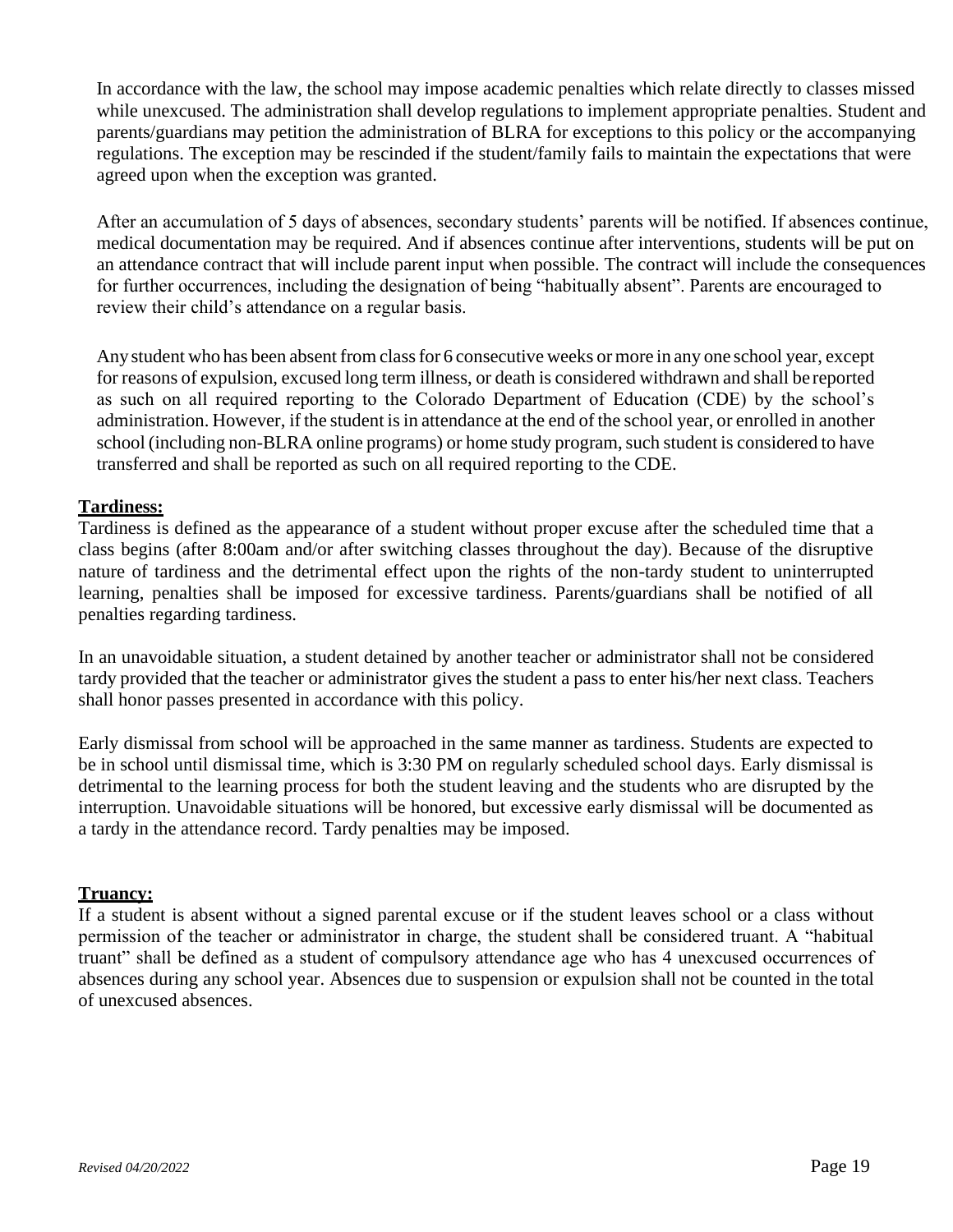In order to reduce the incidents of truancy, parents of all students shall be notified in writing at the beginning of each school year of their obligation to ensure that all children of compulsory attendance age attend school.

Parents shall be required to acknowledge in writing awareness of their obligations and to furnish the school with a telephone number or other means of contacting them during the school day.

The school monitors individual unexcused absences with the online student information system. When a student fails to report on a regularly scheduled school day and school personnel have received no indication that the parent/guardian is aware of the absence, school personnel shall make a reasonable effort to notify the parent/guardian by telephone.

When a student is declared habitually truant, the school shall require a meeting between the student's parent/guardian and appropriate school personnel to review and evaluate the reasons for the student being habitually truant. Such meeting shall be held no later than 10 school days after the student's fourth unexcused absence.

### **Penalties:**

A student and his/her parent or guardian shall be given notification of his/her first truancy offense. The student may be subject to disciplinary action which includes detention and/or suspension. Additional truancies shall be grounds for detention, suspension, and/or referral to truancy court. No credit shall be permitted for any student for any class or portion of a class during which time the student was truant.

### **Withdrawal from School:**

If a parent decides to withdraw their student from school for any reason, the student and/or guardian must follow the checkout procedure and complete a withdrawal form. All outstanding fines must be paid prior to the student's departure.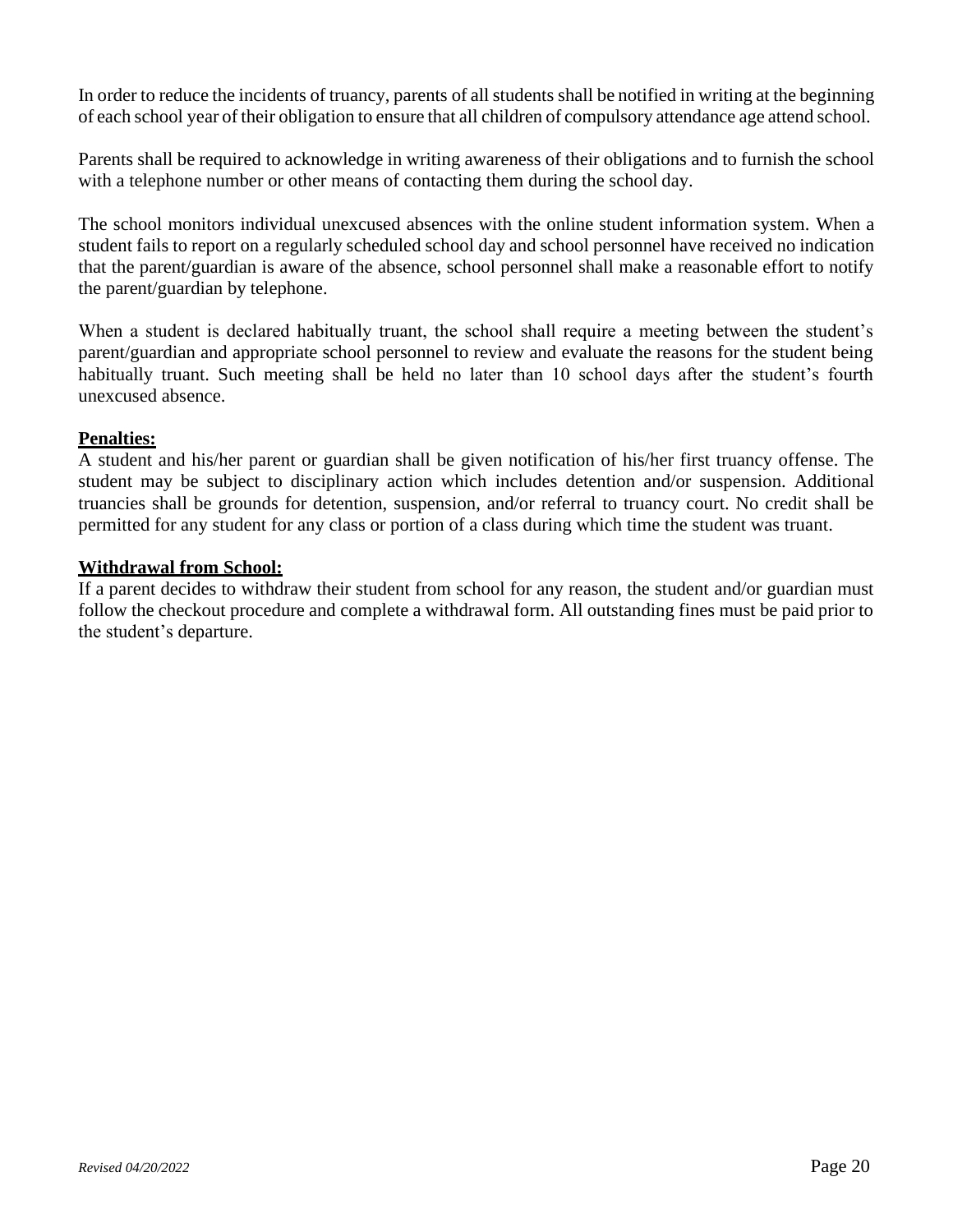

### **Nursing Services** 2022-2023

<span id="page-20-0"></span>**Registered Nurses**: D49 Nurses are assigned to more than one school and are in each school at least once a week. Nurses maintain regular communication with Health Paras. The nurse is available for health care needs and emergencies. School nurses provide health services that include: immunization compliance, vision and hearing screenings, special education assessments, and development of health care plans for students with specific health care needs.

**Health Para**: All schools in District 49 have an assigned Health Para available to address student health concerns on a daily basis. **Health Paras are not Nurses**; they are unlicensed assistive personnel who work under the license, delegation and supervision of Registered Nurses. Health Paras are certified in CPR/First Aid/AED and receive training in medication administration, and emergency first aid intervention of asthma, severe allergy, diabetes, and seizures according to the student's school health care plan.

**Health Room:** The health room will have a Health Para, school nurse or delegated staff member present at all times. When necessary, a student will be allowed to remain in the health room for up to 10 minutes to receive first aid and staff observation; if there is no improvement in the student's health condition after 10 minutes or it is determined that the student is unable to return to class, parents will be notified.

**Illness Guidelines**: District 49 follows the Colorado Department of Health illness guidelines to determine if a student should be sent home due to illness. If there is a need to contact parents/guardians, the health room will use the contact phone numbers listed in Powerschool. **Please provide the school with a current emergency contact phone number and update this information each time there is a change.** Illness guidelines can be located at https://www.d49.org/nursingservices

**Medication Policy**: Please be aware that Colorado state law governs our medication policy. If your student must take medication during school hours, parents/guardians must provide the following documentation before it can be administered at school.

- A written physician's order (including drug name, dose, route, time, duration of treatment, physician signature and parent/guardian signature). **This includes all over-the-counter, prescription, and/or homeopathic medications.**  General medication order forms are located at <https://www.d49.org/nursingservices>
- Medication order forms for asthma, allergy, diabetes and seizure are standardized by the state of Colorado. These forms are located at https://www.d49.org/nursingservices
- Medication must be in the original container it was purchased in, complete with a label and current physician signed medical orders. PLEASE NOTE: the pharmacy label applied to the medication bottle **will not** suffice for physician orders.
- Medications are kept in a secure cabinet in the health room. If a student must self-carry a medication such as: inhaler, Epi-Pen, or diabetic supplies, a physician order is required, along with the Self-Carry Contract signed by the legal parent/guardian, student and school nurse.
- *Revised 04/20/2022* Page 21 ● For the 2022-2023 school year, High School students will be allowed to self-carry one to two doses of over-thecounter medication (ie: Tylenol, Motrin) without an order from the physician with the approval of the school nurse.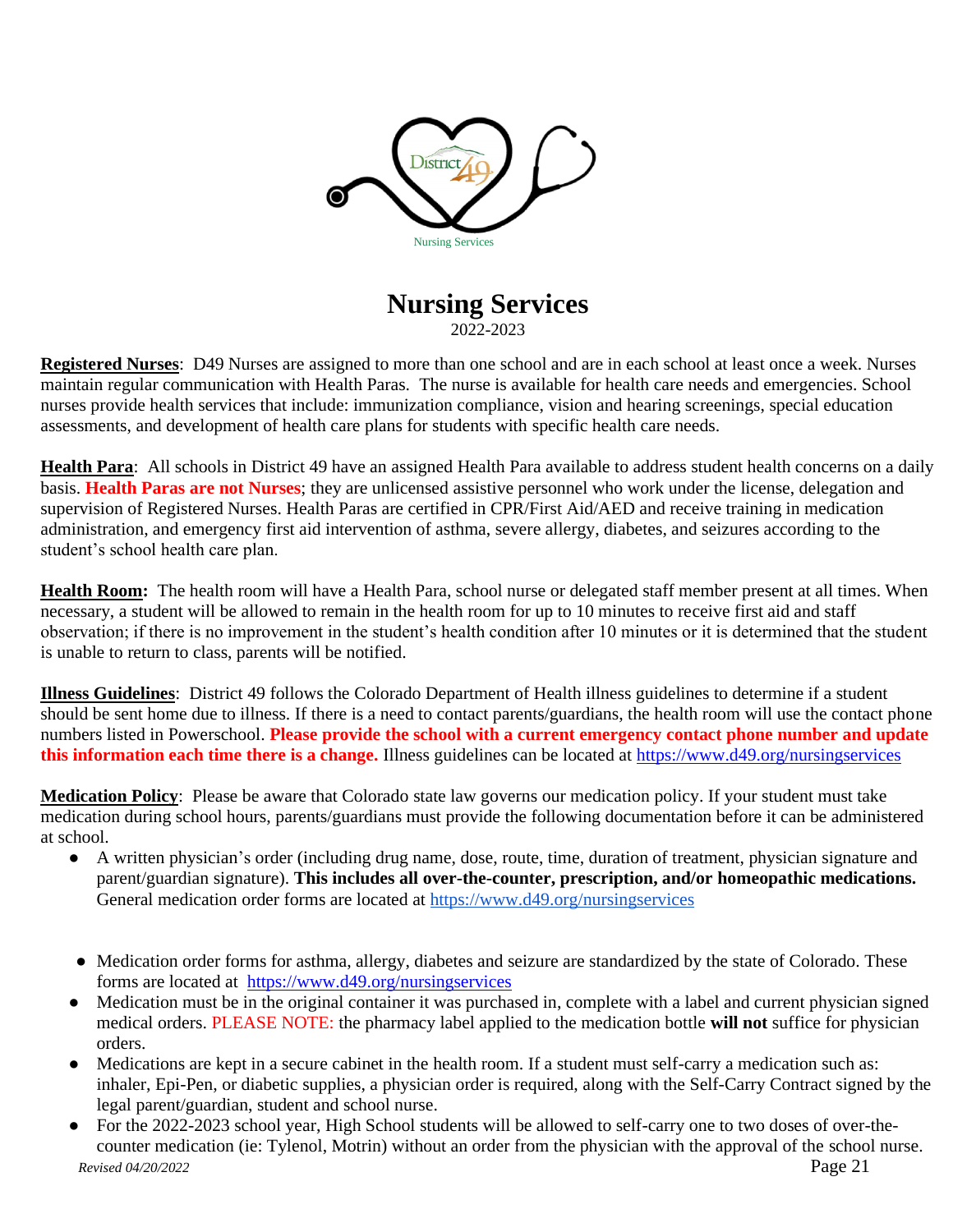A Self-Carry Contract will have to be signed by the legal parent/guardian, student and the school nurse. The Self-Carry Contract can be revoked by the School Nurse if the student fails to comply with the contract.

**Life Threatening Allergies to Peanuts and Tree Nuts:** There is a growing number of students that may develop anaphylaxis if exposed to peanuts and/or tree nuts. Due to this risk, **all D49 schools are nut-protected which means we strongly encourage students to avoid bringing foods to school that contain peanuts/tree nuts, and to refrain from sharing food with their peers at school**. D49 cannot designate schools to be completely nut-free as it is not possible to know what foods each student brings in their lunchbox from home on a daily basis. **The district requires the support of parents to help keep our campuses nut-protected and students with life-threatening allergies safe at school.** Homemade food items are not allowed in classrooms to be shared for class parties. Store bought food for classroom parties must have an ingredients label attached to the package and must not have peanuts or tree nuts listed as an ingredient.

**Latex Allergies:** All District 49 schools are Latex free.

**Personal Care Items:** The following items are available to be applied to your student if needed: Vaseline, lotion, and Band-aids. Please inform your school Health Room if you **do not** want these items applied to your student.

**Crutches and Wheelchair**: Each Health Room has a wheelchair for emergency use only. If your student requires temporary use of a wheelchair or crutches, a physician's order is necessary and the wheelchair/crutches must be provided by the parent/guardian.

**Vision and Hearing Screenings:** School vision and hearing screenings are mandated by the state of Colorado. Parents are permitted to opt-out of these screenings. Please contact the school health office at 719-xxx-xxxx if you would like to opt-out your child from annual vision and hearing screenings.

**Immunizations**: Colorado State law requires all students to be up-to-date on school required immunizations and/or have a written exemption certificate on file at the school. Go to https://www.d49.org/nursingservices for more information about the state of Colorado's immunization process.

Student health information can be found at: https://www.d49.org/nursingservices Please contact the school health room staff with any additional questions regarding student health.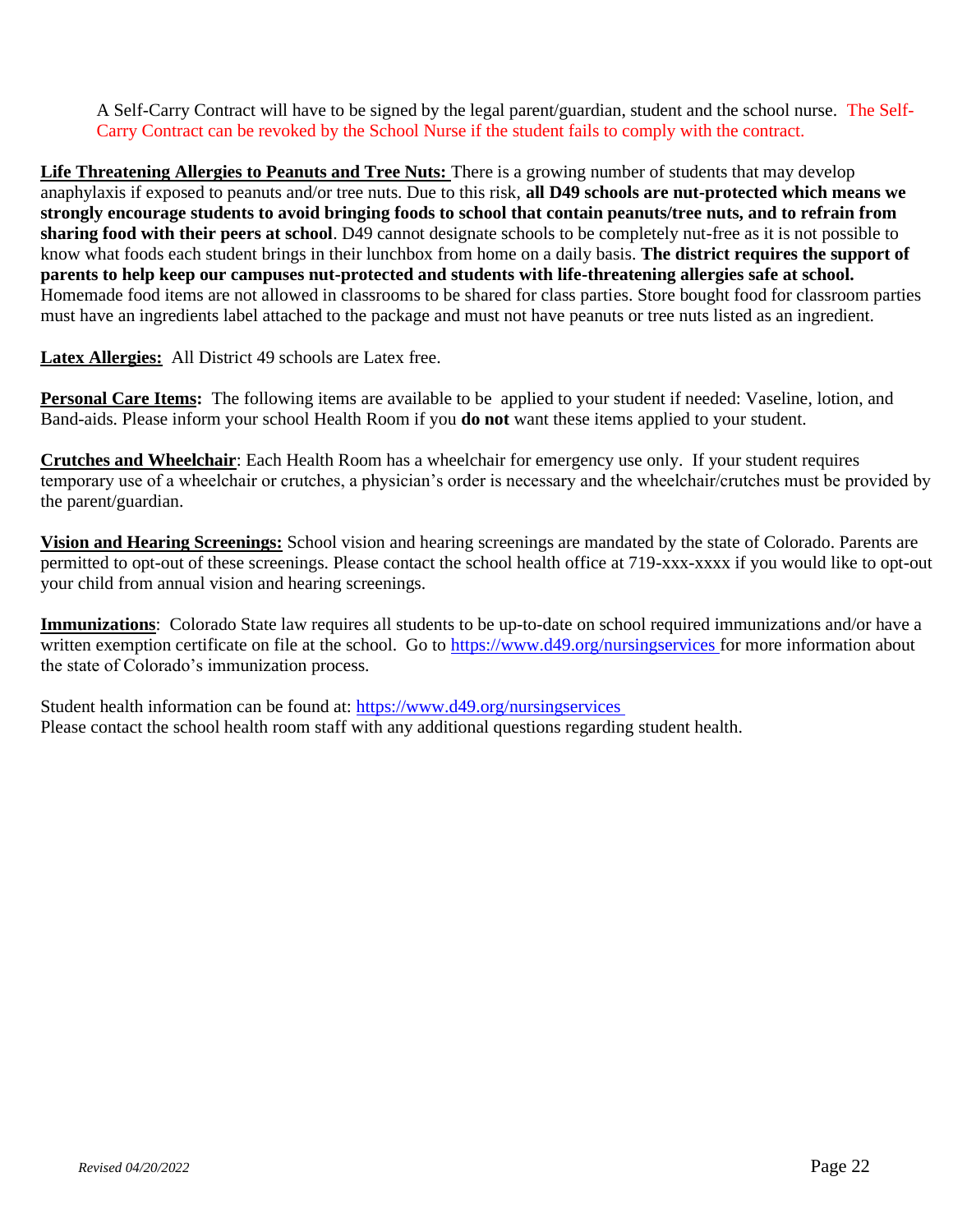### **FALCON DISTRICT 49 CODE OF CONDUCT**

<span id="page-22-0"></span>In cases not covered in this manual, please refer to Falcon School District 49's Student Conduct and Discipline Code. Banning Lewis Ranch Academy is proud to be a part of Falcon School District 49 and adheres to their policies and procedures where it is appropriate to do so per our charter contract. A policy booklet may be obtained by calling Falcon School District 49 at 719-494-8901 or by accessing the school district website at [www.d49.org.](http://www.d49.org/)

### CODE OF CONDUCT (File: JICDA)

Students in third grade and higher grade levels

In accordance with applicable law and Board policy concerning student suspensions, expulsions and other disciplinary interventions, the principal or designee may suspend or recommend an expulsion hearing for a student in third grade and higher grade levels who engages in one or more of the following specific activities while in school buildings, on school grounds, in school vehicles, or during a school-sponsored or district-sponsored activity or event and off district property when the conduct has nexus to school or any district curricular or non-curricular event. However; the principal or designee should also consider appropriate and consistent consequences that hold students accountable, while minimizing their time away from instruction. Restorative interventions (e.g., circles, conferences, etc.) may be used in conjunction with the restorative discipline matrix's consequences to allow students to verbalize the harm they caused, as a mechanism to mitigate future behavior. Restorative practices (RP) are not a panacea for every student's disruptive behavior, but should be considered strongly when addressing student conduct and discipline incidents. Finally, the principal or designee should address the support needs of the harmed party(ies); avoid the temptation to over focus on the intended consequences for the student who caused harm.

- 1. Causing or attempting to cause damage to district property or stealing or attempting to steal district property of value.
- 2. Causing or attempting to cause damage to private property or stealing or attempting to steal private property.
- 3. Willful destruction or defacing of district property.
- 4. Commission of any act which if committed by an adult would be robbery or assault as defined by state law.
- 5. Committing extortion, coercion, or blackmail, i.e., obtaining money or other objects of value from an unwilling person or forcing an individual to act through the use of force or threat of force.
- 6. Engaging in verbal abuse, i.e., name-calling, ethnic or racial slurs, either orally or in writing or derogatory statements addressed publicly to an individual or a group that precipitate disruption of the school program or incite violence.
- 7. Engaging in "hazing" activities, i.e., forcing prolonged physical activity, forcing excessive consumption of any substance, forcing prolonged deprivation of sleep, food, or drink, or any other behavior which recklessly endangers the health or safety of an individual for purposes of initiation into any student group.
- 8. Violation of the district's policy on bullying prevention and education.
- 9. Violation of criminal law which has an effect on the district or on the general safety or welfare of students or staff.
- 10. Violation of any Board policy or building regulations.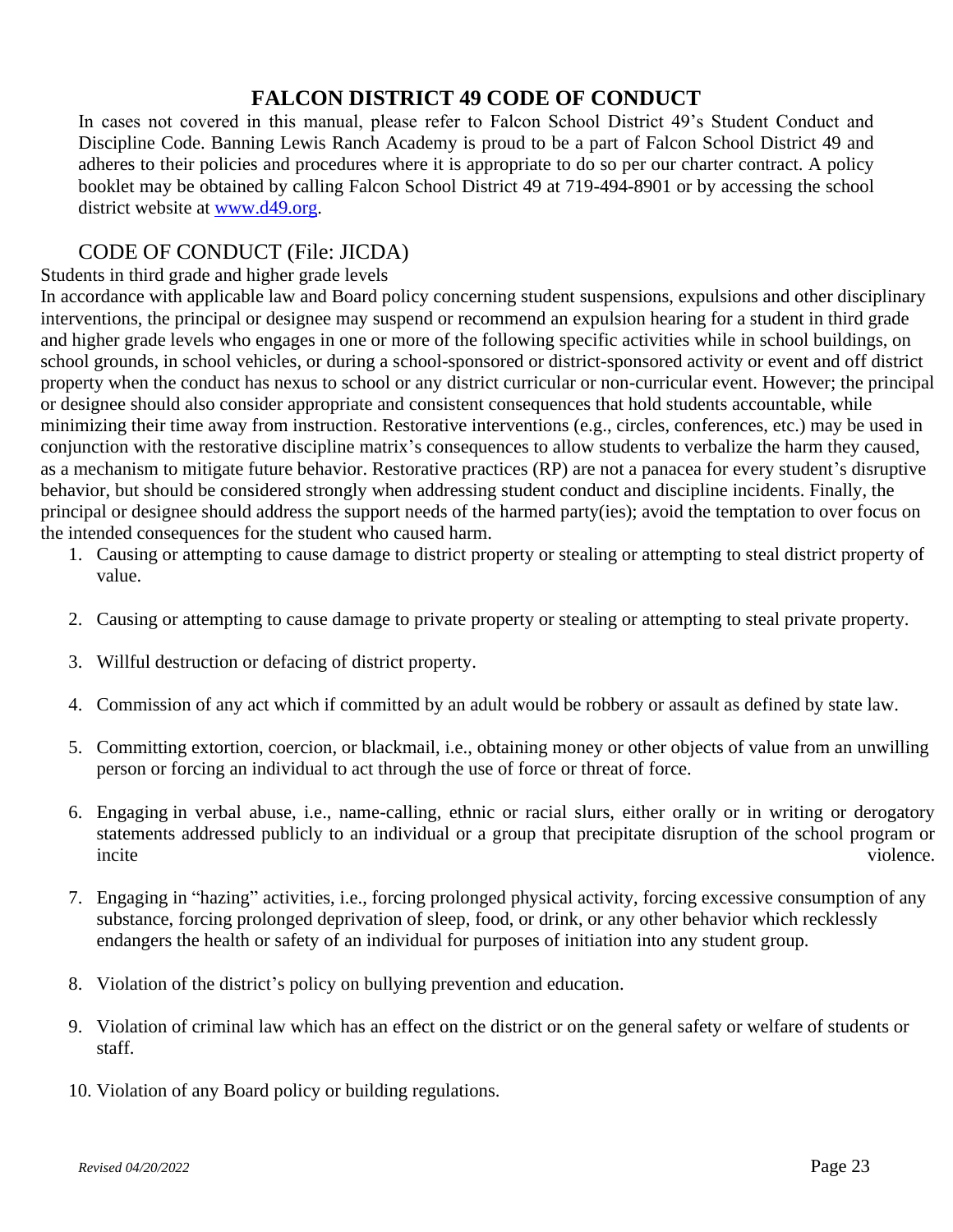- 11. Violation of the district's policy on weapons in the schools. Expulsion shall be mandatory for using or possessing a firearm in accordance with state law.
- 12. Violation of the Board's policy on student conduct involving drugs and alcohol.
- 13. Violation of the Board's violent and aggressive behavior policy.
- 14. Violation of the Board's tobacco-free schools policy.
- 15. Violation of the Board's policies prohibiting sexual or other harassment.
- 16. Violation of the Board's policy on nondiscrimination.
- 17. Violation of the Board's dress code policy.
- 18. Violation of the Board's policy on gangs and gang-like activity.
- 19. Throwing objects, unless part of a supervised school activity, that can or do cause bodily injury or damage to property.
- 20. Directing profanity, vulgar language, or obscene gestures toward other students, school personnel, or others.
- 21. Lying or giving false information, either verbally or in writing, to a district employee.
- 22. Engaging in scholastic dishonesty, which includes but is not limited to cheating on a test, plagiarism, or unauthorized collaboration with another person in preparing written work.
- 23. Making a false accusation of criminal activity against a district employee to law enforcement or to the district.
- 24. Behavior on or off school property that is detrimental to the welfare, safety, or morals of other students or school personnel, including behavior that creates a threat of physical harm to the student exhibiting the behavior or to one or more other students.
- 25. Repeated interference with the district's ability to provide educational opportunities to other students.
- 26. Continued willful disobedience or open and persistent defiance of proper authority, including refusal to obey a member of the district staff.

This is not an exhaustive list of activities that could result in consequences (suspension, expulsion, restorative intervention, etc.) for students. Following any period of suspension or expulsion, the principal or designee will ensure that a restorative approach is employed to reintegrate students into the school environment. The student, parent(s), and/or guardian(s) should conference to discuss behavioral expectations (codified in a signed behavior contract) and the student should be made aware of social-emotional support resources; any harmed party(ies) should also be made aware of the student's return.

### Students in preschool through second grade

In accordance with applicable law and Board policy concerning student suspensions, expulsions, and other disciplinary interventions, the principal or designee may suspend or recommend expulsion of a student in preschool, kindergarten, first grade, or second grade who engages in one or more of the following activities while on district property, in a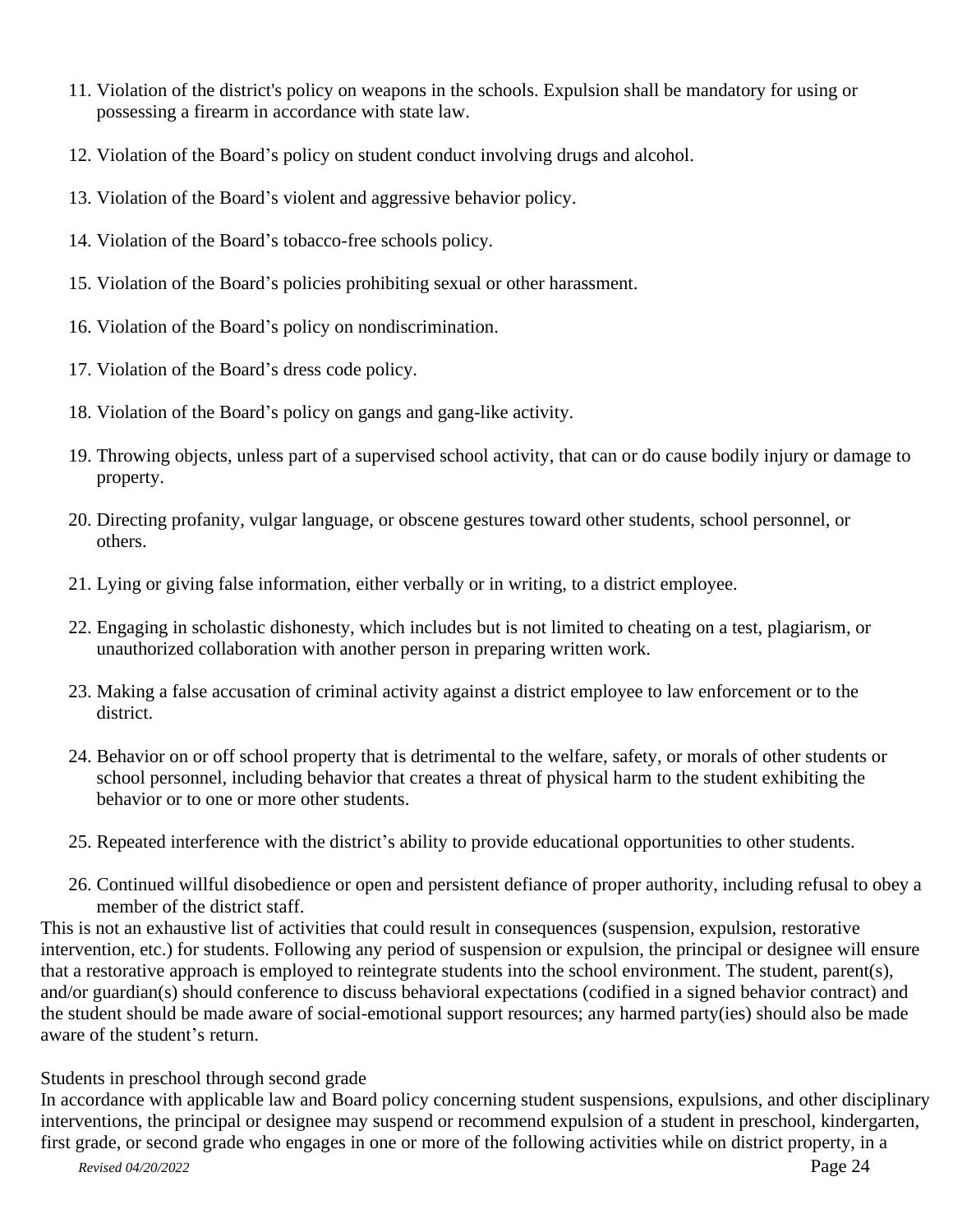school building, in a district or school vehicle, at a district or school activity or event, or off district property when the conduct has a nexus to school or any district curricular or non-curricular event:

- 1. Violation of the Board's policy on weapons in the schools. Expulsion shall be mandatory for bringing or possessing a firearm, in accordance with federal law.
- 2. Violation of the Board's policy on student conduct involving drugs and alcohol.
- 3. Conduct that endangers the health or safety of others.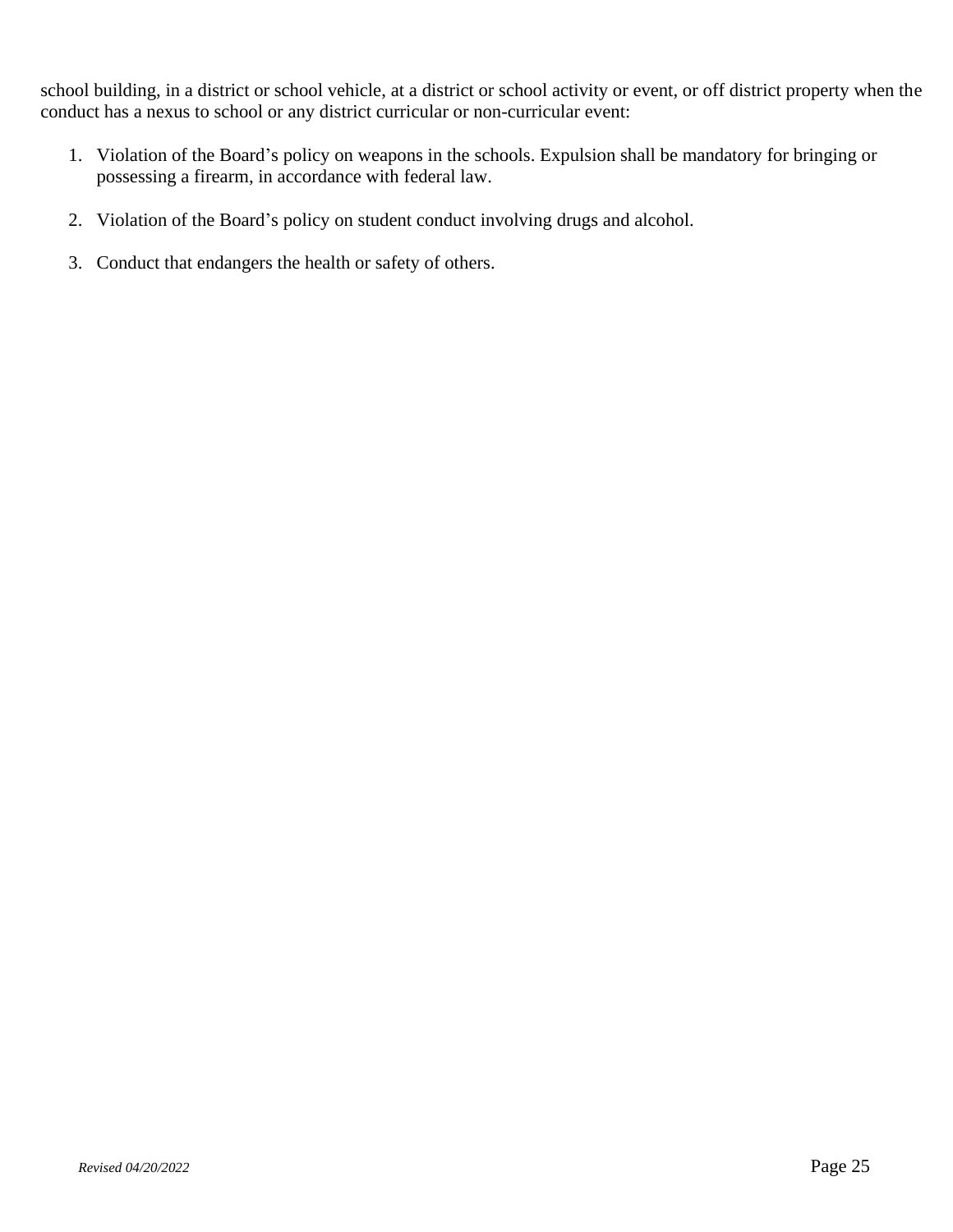### **SIGNATURES REQUIRED**

<span id="page-25-0"></span>BLRA requires students and parents to acknowledge that they have read and discussed this document. BLRA students and parents are required to sign and turn in to the office the attached BLRA Handbook and Self-Discipline Guide Parent and Student Acknowledgement and Agreement form.

Please feel free to ask any questions you may have concerning this guide. The space at the bottom of the Parent and Student Acknowledgement form is provided for that purpose. Please include an email address or phone number so we may contact you.

#### *Copies of this handbook shall be made available to any member of the public upon request.*

### **Banning Lewis Ranch Academy Parent and Student Handbook Acknowledgement and Agreement**

We have read and discussed the BLRA Handbook and the BLRA Behavior Matrix. We agree to uphold these policies and do our best to follow the guidance they provide.

Please print parent/guardian name(s) and relationship to student(s):

|                               |            | (Please note that additional adults may sign and date on the back if needed)     |                                                                           |  |  |  |
|-------------------------------|------------|----------------------------------------------------------------------------------|---------------------------------------------------------------------------|--|--|--|
| Parent/Guardian Signature(s)  |            |                                                                                  |                                                                           |  |  |  |
|                               | $X$ - Date |                                                                                  | X-<br>Date                                                                |  |  |  |
| Please print student name(s): |            |                                                                                  |                                                                           |  |  |  |
|                               | Name       |                                                                                  | Name $\frac{1}{\sqrt{1-\frac{1}{2}}\left(\frac{1}{2}-\frac{1}{2}\right)}$ |  |  |  |
|                               |            |                                                                                  |                                                                           |  |  |  |
|                               |            |                                                                                  |                                                                           |  |  |  |
| <b>Student Signature(s)</b>   |            |                                                                                  |                                                                           |  |  |  |
| $X -$                         |            | Date X-                                                                          | Date                                                                      |  |  |  |
|                               |            |                                                                                  |                                                                           |  |  |  |
| Questions (optional)          |            |                                                                                  |                                                                           |  |  |  |
|                               |            | ,我们也不会有什么。""我们的人,我们也不会有什么?""我们的人,我们也不会有什么?""我们的人,我们也不会有什么?""我们的人,我们也不会有什么?""我们的人 |                                                                           |  |  |  |
|                               |            |                                                                                  |                                                                           |  |  |  |
|                               |            |                                                                                  |                                                                           |  |  |  |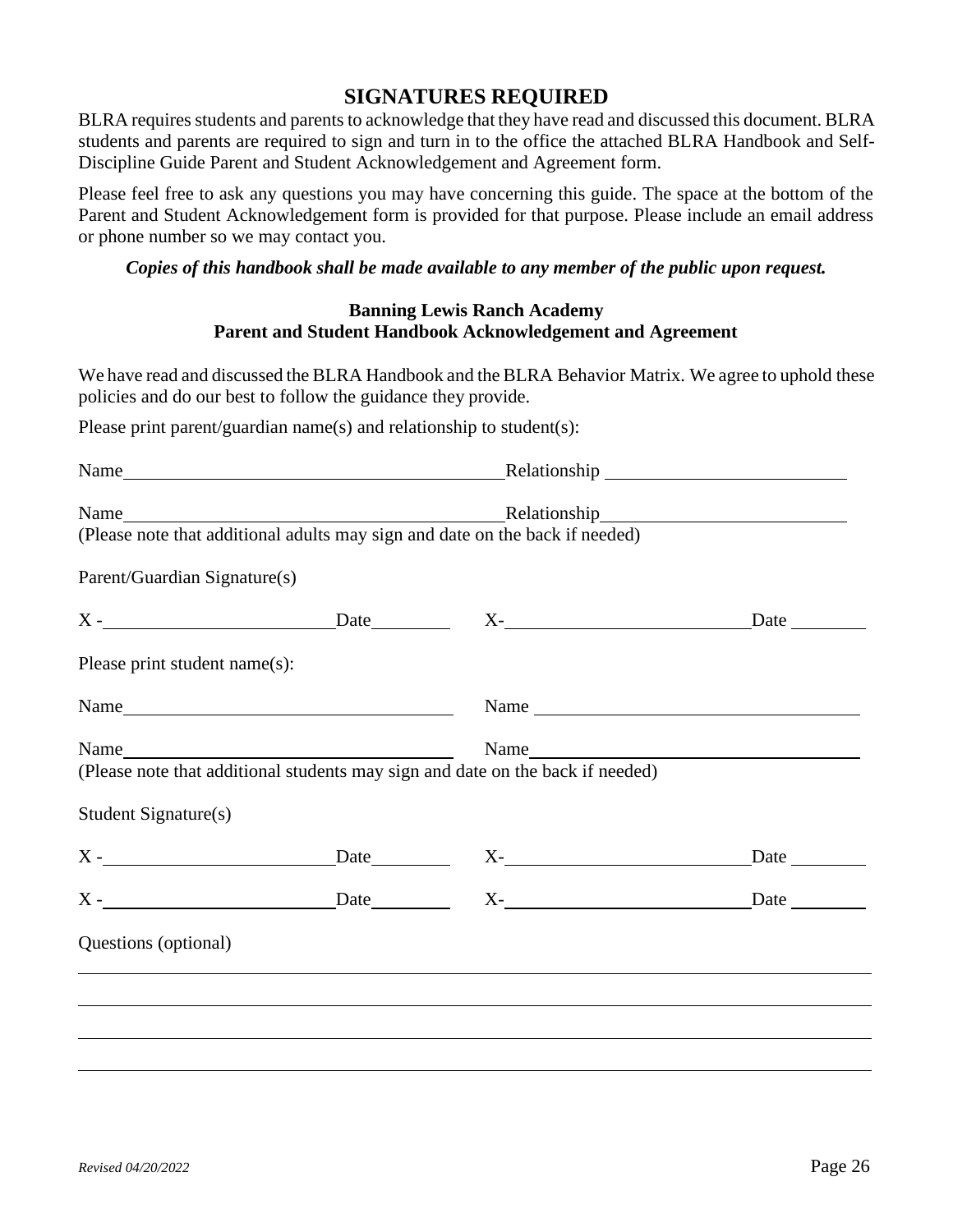### **APPENDICES**

<span id="page-26-0"></span>

| A. Severe Allergy Procedures                     | 30 |
|--------------------------------------------------|----|
| <b>B.</b> Student Discipline Policy              | 36 |
| <b>C. Behavior Matrix</b>                        | 57 |
| <b>D. Wellness Policy Guidelines for Parents</b> | 60 |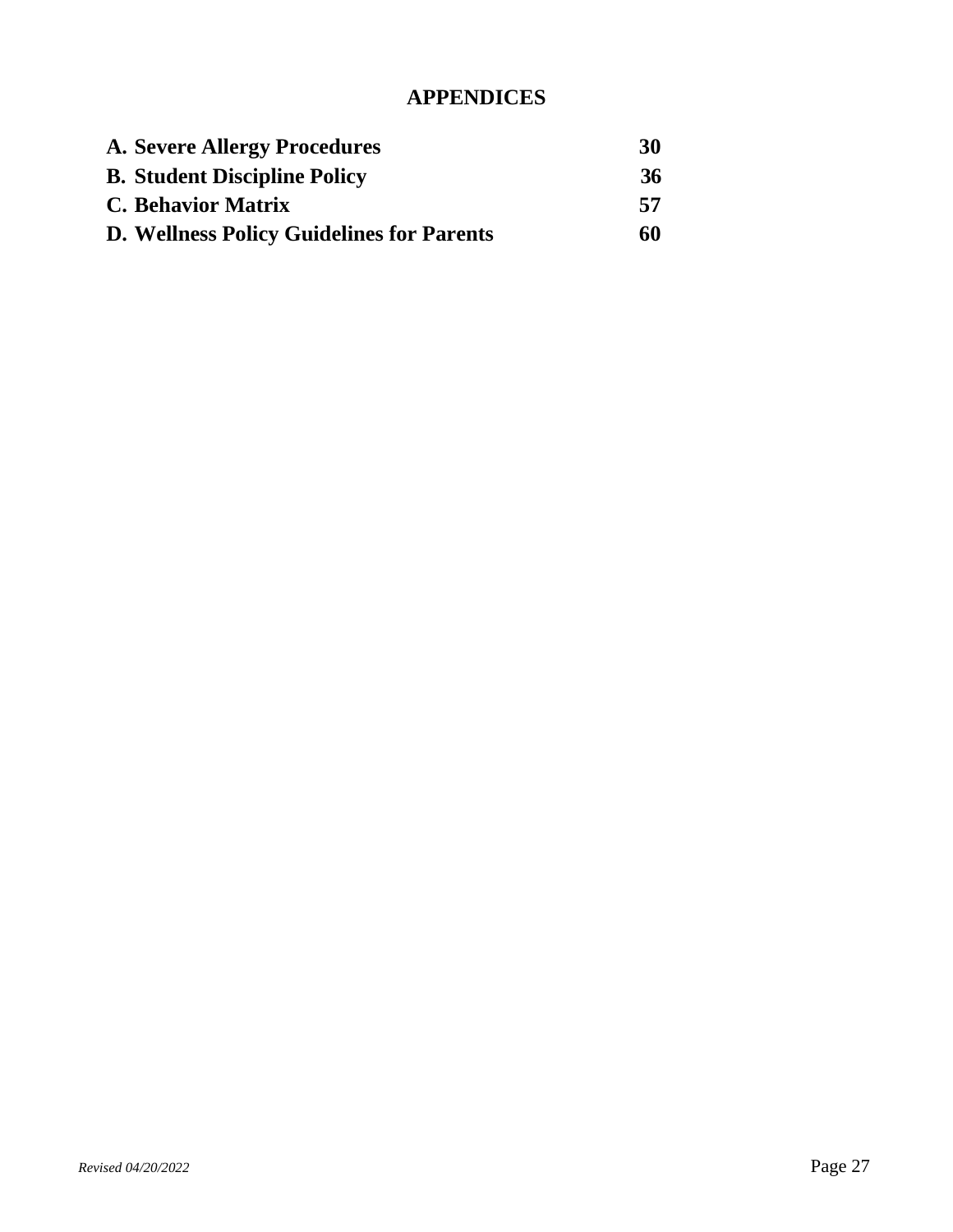### **APPENDIX A. SEVERE ALLERGY PROCEDURE**

### **Minimizing Exposure to Food Allergens:**

Parent(s)/Guardian(s) are encouraged to discuss severe food allergies with their students and stress the importance of not sharing food at school. Students with severe allergies can choose to bring their own lunch, or eat our hot lunch that is catered. Menus for the school hot lunch will be prepared for alternatives ifthere is an item of concern to their student's food allergies. Because nuts tend to be the most common severe food allergy, BLRA offers a "nut" safe table in the lunch room where students with nut allergies can sit and invite friends with nut safe lunches to sit with them. Nutrition services and lunch room staff will maintain procedures to not allow cross contamination of peanut oils or products at this table. Parents need to arrange this with BLRA's nutrition services. No snacks brought to school will be served to students unless they are in an unopened, store bought container that has all ingredients clearly labeled. Parent/guardians ofstudents with severe food allergies need to provide alternative safe snacks for their students when snacks will be brought to the classroom.

### **The Parent or Guardian will:**

- Notify the school and health room in writing of the student's severe food allergy upon registration
- Provide an allergy alert bracelet or necklace for the student indicating severe food allergy.
- Provide the school with a "Severe Allergy Care Plan" signed by a physician before the student starts school
- Provide the school with Physician's orders for necessary rescue medications for before the student starts school
- Provide necessary rescue medications in a proper pharmacy labeled container before the student starts school
- Communicate with the school administration; school nutrition services, and/or school nurse how to minimize risk of severe food allergy during lunch

### **The Student will:**

- Wear allergy bracelet or necklace at school (if provided by parent).
- Inform teacher when experiencing allergic symptoms.
- Not share snacks with other students.

### **The School Nurse or Health Assistant will:**

- Maintain confidential health records regarding the student's severe allergy.
- Notify the student's teacher(s) in writing of the severe allergy and provide the student's teacher with a copy of the student's health care plan.
- Provide medication training and delegation for rescue medications to staff as needed.
- Provide a letter to parents of the classroom when there is a severe food allergy.
- Provide information regarding severe food allergies to staff.
- Provide yearly staff training on the use of an Epi-Pen.
- Maintain current rescue medications and health care plan throughout the year.
- Provide first aid and treatment for severe allergic reaction from the health room.
- Notify parent/guardian in the event of a severe allergic reaction.

### **Nutrition Services will:**

• Provide nut-safe tables at lunch time for all students with severe food allergies whose parents choose to have them sit there with others who have nut safe lunches.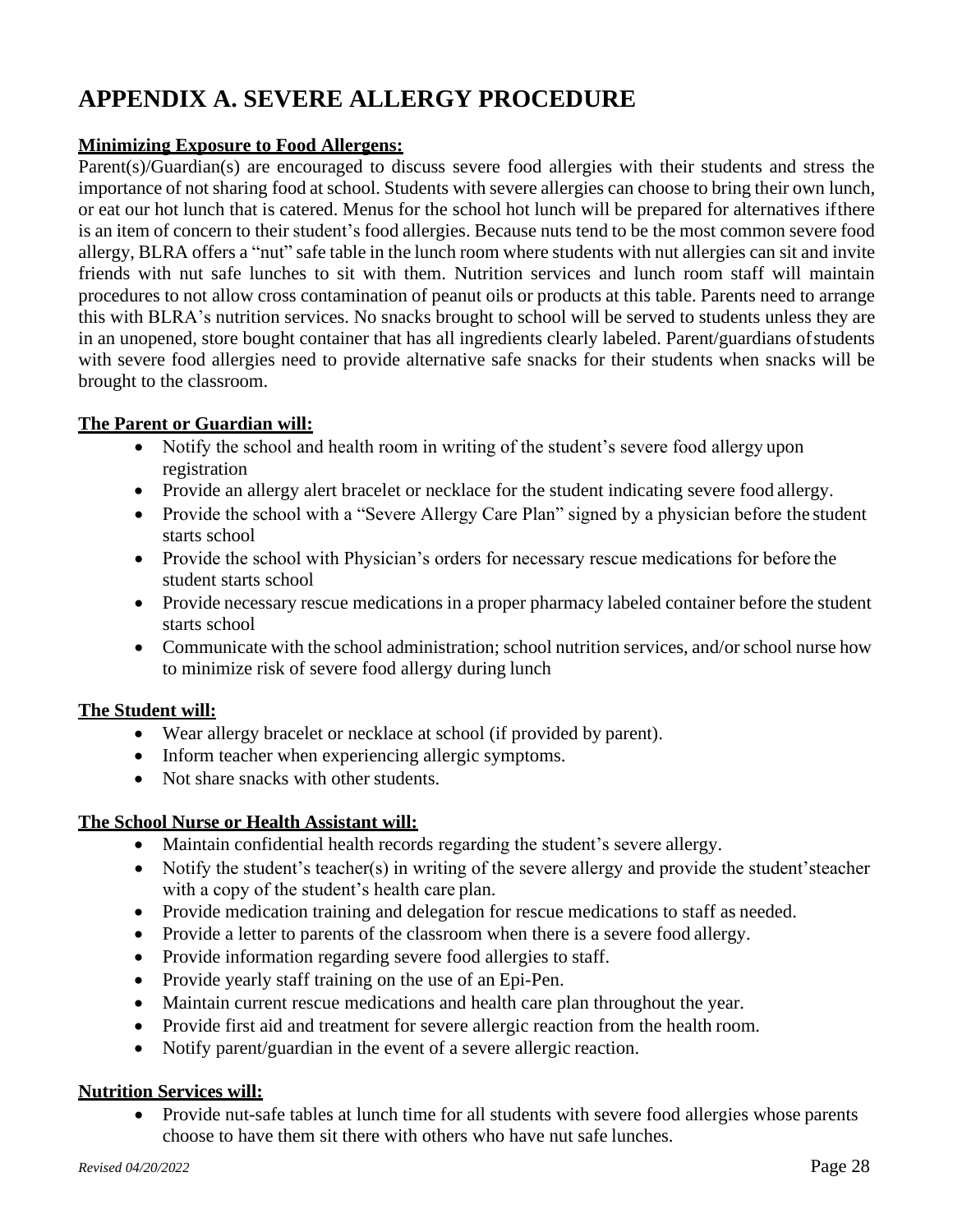- Be aware of severe food allergy concerns in the building.
- Meal caterers will not use nut oil products in school meals.

### **The Student's Classroom Staff:**

- Will read provided health care plan regarding the student's severe food allergy and be familiar with procedures.
- Ensure a food allergy safe environment by not allowing students to share any food.
- Provide reminders to parents when an out of school classroom snack is going to be at school so that parents can provide an alternative safe snack that can be available for the student(s) with severe food allergies.
- Communicate with the school nurse and health assistant regarding any severe food allergy concerns.

### **Recognizing an Allergic Reaction**

### **Typical mild allergic reactions can be:**

- Itching, skin rash, hives, or welts anywhere on the body
- Eye irritation
- Sneezing, nasal drip or congestion
- Any known unique symptoms of the student should be identified and provided by parent/guardian on "Severe Allergy Care Plan"

### **Typical severe allergic reactions can be:**

- Swelling of any body part, including lips, tongue, throat or gums
- Throat or chest tightness or pain
- Labored breathing or violent cough
- Fainting/unconsciousness or seizure
- Crying; may report "funny feeling" or "tingling"
- Any unique symptoms of the student that have been identified

### **Responding to an Allergic Reaction**

Parent will provide Benadryl (diphenhydramine) oral medication with physician's medication order and directions for administration for mild reaction. Parent will provide properly dated and pharmacy labeled epinephrine injection (e.g.: Epipen auto injector) with physician's medication order and directions for administration for severe reaction. Parents will replace outdated medicine when contacted.

### **Mild allergic reaction. Nurse or staff delegated by Nurse will:**

- Have student rinse mouth with water
- Take student to the health room for observation and administration of medication(s).
- Call parent or parent designee (see emergency contact information form and students health care plan).
- Record administration of medication and treatment in health room daily log.
- Continue to monitor student for resolution of allergy, until parents come, or until severe allergic reaction procedures need to be used.

### **Severe allergic reaction. Nurse or staff delegated by Nurse will:**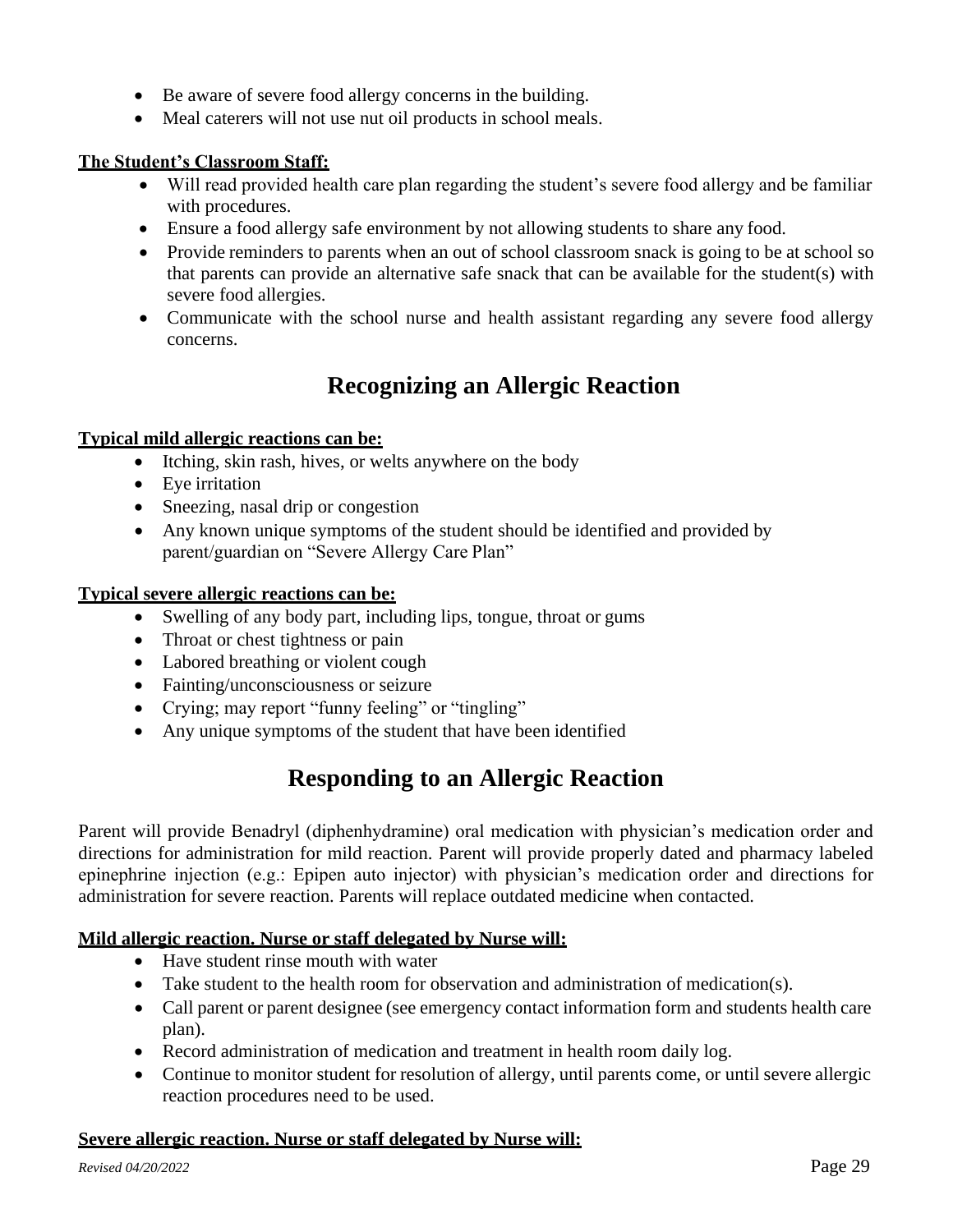- Administer epinephrine injection in upper leg.
- Call 911; inform EMS of reason and time that epinephrine injection has been given.
- Call parent of parent designee (see emergency contact information form and students health care plan).
- Call school nurse.
- Call student physician to inform them of the emergency condition.
- Record administration of medicine in student's health record.
- Send used Epi-pen and a copy of the student's care plan to the hospital with patient.

### **Availability:**

• In the rare instance that none of the three people that have been delegated to give rescue medications or the nurse are available at school, call EMS (911), parent or parent designee, school nurse, and student's physician.

### **Field Trips:**

- Teacher will notify parent and the health room as many days as possible prior to the field trip and discuss environment of field trip and potential severe allergy exposure.
- Parent/guardian must sign school's field trip and potential form.
- Teacher will notify school nurse at least 7 days before and/or as many days as possible prior to field trip to be trained and delegated to give rescue medication.
- Teacher will carry and be trained and delegated to give rescue medications by the school nurse in case of an emergency during field trip.

Note: Information regarding severe allergies is available from the school nurse.

### **Banning Lewis Ranch Academy Severe Latex Allergy Procedure**

### **Minimizing Exposure to Latex**

### **The Parent or Guardian will:**

- Notify the school and health room in writing of the student's severe latex allergy before the beginning of the school year
- Provide an allergy alert bracelet of necklace for the student indicating sever latex allergy (If provided by parent)
- Provide the school with a "Severe Allergy Care Plan" signed by a physician before the student starts school
- Provide the school with Physician's orders for necessary rescue medications for before the student starts school
- Provide necessary rescue medications in a proper pharmacy labeled container before the student starts school
- Provide latex free school supplies (e.g.: glue, markers, erasers) or provide vinyl gloves for use with these products that may contain latex

### **The Student will:**

- Wear allergy bracelet or necklace at school (if provided by parent)
- Inform teacher when experiencing allergic symptoms
- Be aware of possible latex products in the environment and do his/her best to avoid them and notify the classroom teacher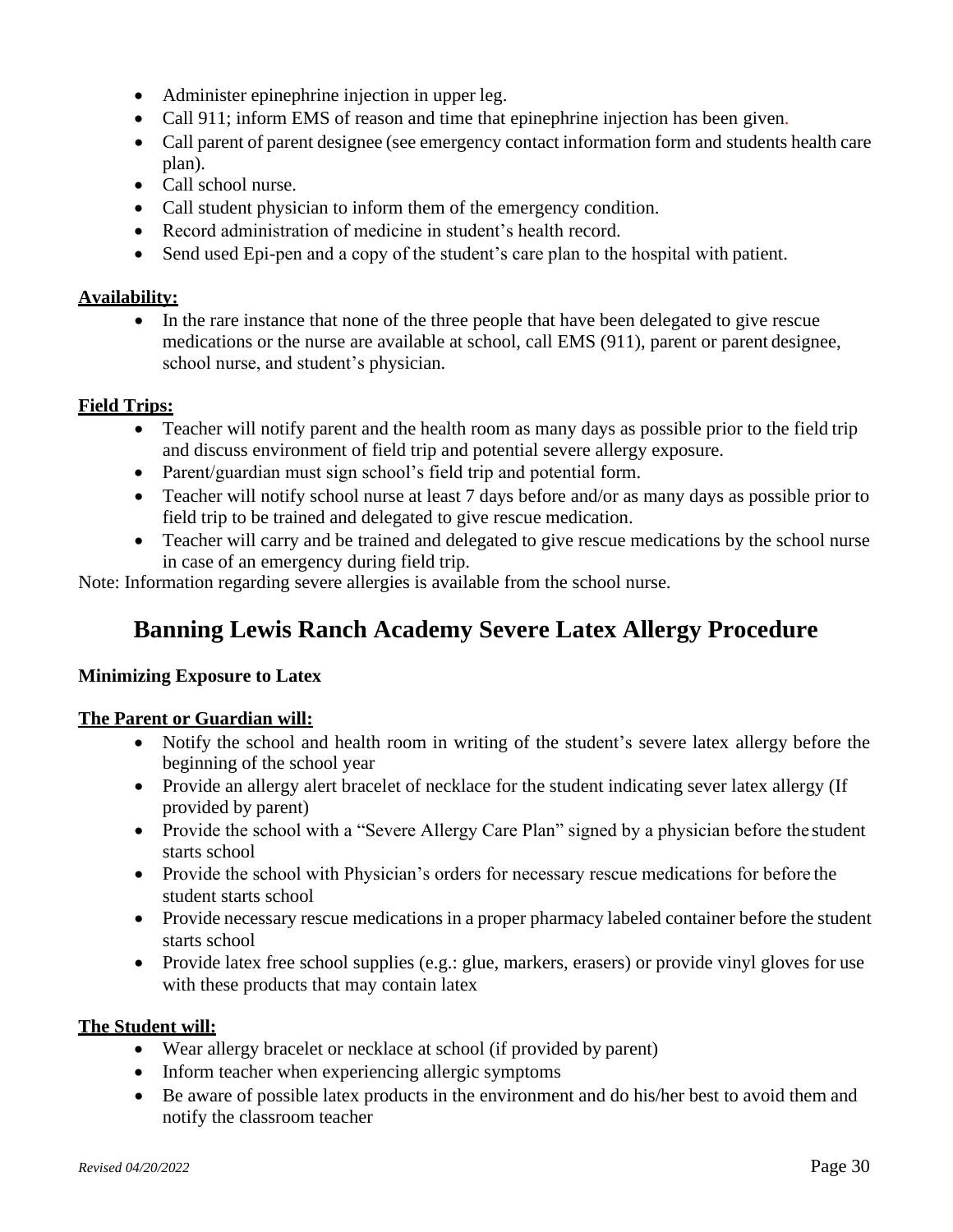### **The School Nurse or Health Assistant will:**

- Inform the faculty in writing of the life threatening latex allergy, and provide a master list of possible latex sources
- Evaluate and monitor student's school and environment for latex (special attention to gym, science, and art classes)
- Provide non-latex gloves, barriers, and alternative products in health office
- Inform all parents and students that latex balloons are not allowed in the school. Safe alternatives (Mylar) may be substituted

### **The Student's Classroom Staff:**

- Will read provided health care plan regarding the student's severe latex allergy
- Ensure a latex allergy safe environment by removing any school supplies used by students that may contain latex
- Communicate with the school nurse and health assistant regarding any severe latex allergy concerns

### **Recognizing an Allergic Reaction**

### **Typical mild allergic reactions can be:**

- Itching, skin rash, hives, or welts anywhere on the body
- Eye irritation
- Sneezing, nasal drip or congestion
- Any known unique symptoms of the student should be identified and provided by parent/guardian on "Severe Allergy Care Plan"

### **Typical severe allergic reactions can be:**

- Swelling of any body part, including lips, tongue, throat or gums
- Throat or chest tightness or pain
- Labored breathing or violent cough
- Fainting/unconsciousness or seizure.
- Crying; may report "funny feeling" or "tingling".
- Any unique symptoms of the student that have been identified

### **Responding to an Allergic Reaction**

Parent will provide Benadryl (diphenhydramine) oral medication with physician's medication order and directions for administration for mild reaction. Parent will provide properly dated and pharmacy labeled epinephrine injection (e.g.: Epipen auto injector) with physician's medication order and directions for administration for severe reaction. Parents will replace outdated medicine as needed.

### **Mild allergic reaction. Nurse or staff delegated by Nurse will:**

- Remove avenue of latex exposure (e.g.: latex glove, latex balloon)
- Remove student from area of exposure
- Take student to the health room for observation and administration of medication(s)
- Call parent or parent designee (see emergency contact information form and students health care plan)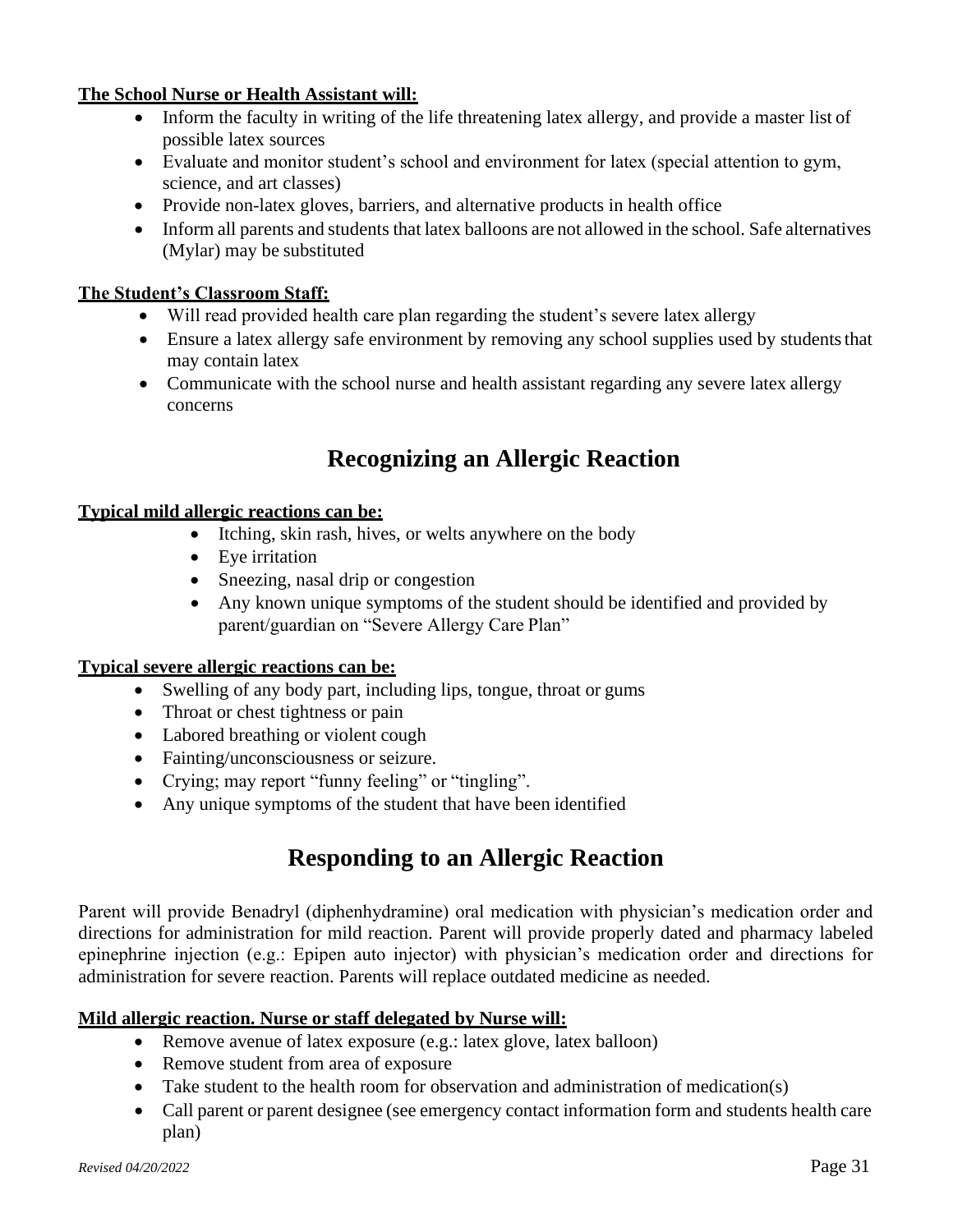- Record administration of medication and treatment in health room daily log
- Continue to monitor student for resolution of allergy, until parents come, or until severe allergic reaction procedures need to be used

### **Severe allergic reaction. Nurse or staff delegated by Nurse will:**

- Administer epinephrine injection in upper leg.
- Call 911, information EMS of reason and time that epinephrine injection has been given
- Call parent of parent designee (see emergency contact information form and students health care plan)
- Call school nurse
- Call student physician to inform them of the emergency condition
- Record administration of medicine in student's health record
- Send used Epi-pen and a copy of the student's care plan to the hospital with patient

### **Availability**

• In the rare instance that none of the three people that have been delegated to give rescue medications or the nurse are available at school, call EMS (911), parent or parent designee, school nurse, and student's physician.

### **Field Trips**

- Teacher will notify parent and the health room as many days as possible prior to the field trip and discuss environment of field trip and potential severe allergy exposure.
- Parent/guardian must sign school's field trip and potential form.
- Teacher will notify school nurse at least 7 days before and/or as many days as possible prior to field trip to be trained and delegated to give rescue medication
- Teacher will carry and be trained and delegated to give rescue medications by the school nurse in case of an emergency during field trip.

Note: Information regarding severe allergies is available from the school nurse.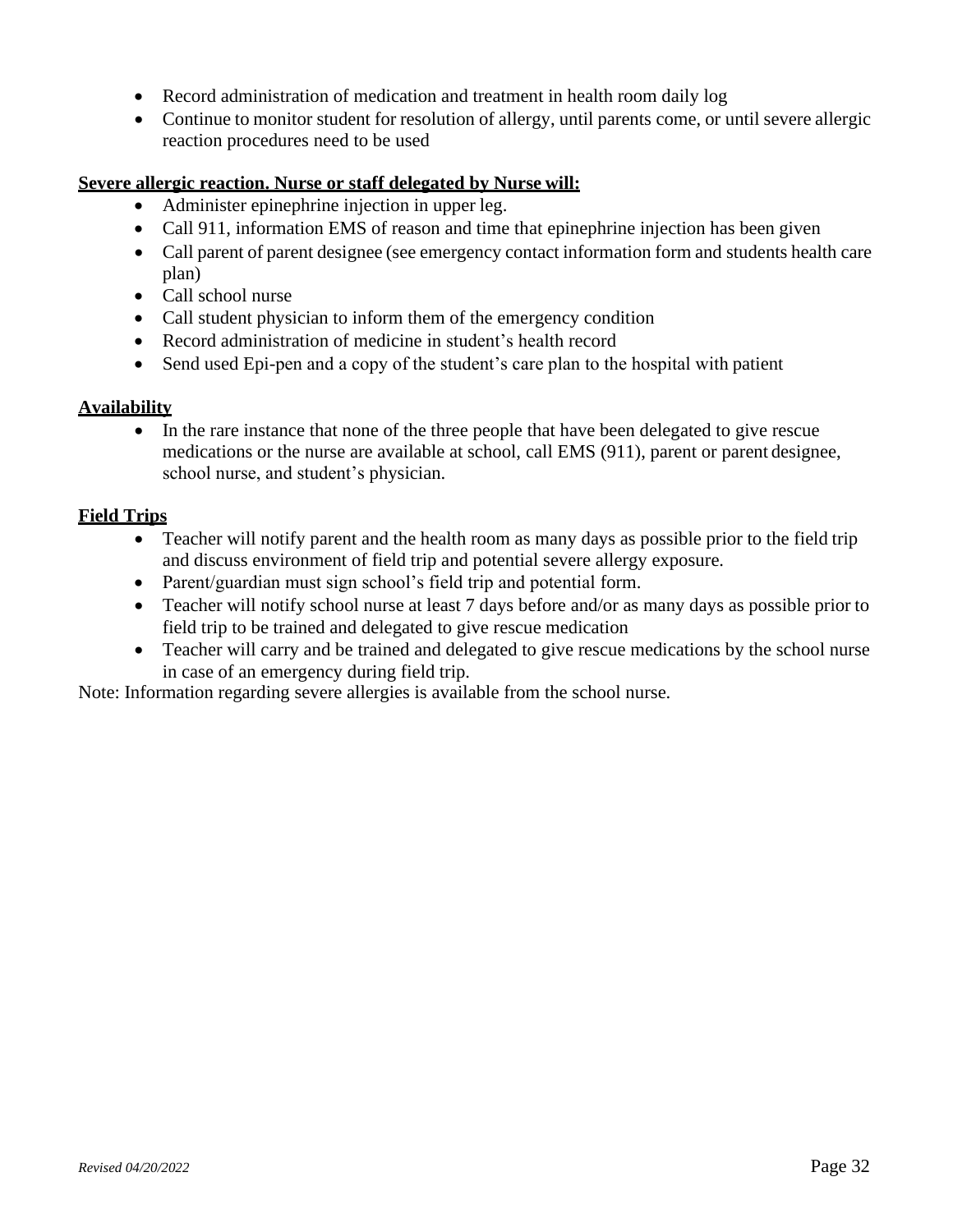### **APPENDIX B. STUDENT DISCIPLINE POLICY**

### **Falcon School District 49 Policies**

In cases not covered in this manual, please refer to Falcon School District 49's Student Conduct and Discipline Code. Banning Lewis Ranch Academy is proud to be a part of Falcon School District 49 and adheres to their policies and procedures where it is appropriate to do so per our charter contract. A policy booklet may be obtained by calling Falcon School District 49 at 719-494-8901 or by accessing the school district website at [www.d49.org.](http://www.d49.org/)

### **SECRET SOCIETIES/GANG ACTIVITY**

The school administration and the Banning Lewis Ranch Academy School Board desires to keep the school and students free from the threats or harmful influence of any groups or gangs which advocate drug use, violence, or disruptive behavior. The principal or designee shall maintain continual, visible supervision of school premises, school vehicles, and school-related activities to deter gang intimidation of students and confrontations between members of different gangs.

Banning Lewis Ranch Academy shall establish open lines of communication with local law enforcement authorities so as to share information and provide mutual support in this effort. Banning Lewis Ranch Academy administration shall provide in-service training to help staff members identify gangs and gang symbols, recognize early manifestations of disruptive activities, and respond appropriately to gang behavior. Staff members shall be informed about conflict management techniques and alerted to intervention measures and community resources which may help students.

#### **Gang Symbols**

Banning Lewis Ranch Academy school board prohibits the presence on school premises, in school vehicles, and at school-related activities of any apparel, jewelry, accessory, notebook, or manner of grooming which, by virtue of its color, arrangement, trademark, or any other attribute, denotes membership in gangs which advocate drug use, violence, or disruptive behavior. This policy shall be applied at the principal's discretion after consultation with the school board as the need for it arises.

### **TOBACCO-FREE SCHOOLS**

Tobacco smoke in the school and work environment is not conducive to good health. As an educational organization, a school district should provide both effective educational programs and a positive example to students concerning the use of tobacco.

In order to promote the general health, welfare, and well-being of students and staff, smoking, chewing, or any other use of any tobacco products by staff, students, and members of the public is banned from all school property. For purposes of this policy, the following definitions apply:

**1.** "School property" means all property owned, leased, rented, or otherwise used by a school including but not limited to the following:

**a.** All indoor facilities and interior portions of any building or other structure used for children under the age of 18 for instruction, educational or library services, routine health care, daycare, or early childhood development services, as well as for administration, support services, maintenance, or storage.

**b.** All school grounds over which the school exercises control including areas surrounding any building, playgrounds, athletic fields, recreation areas, and parking areas.

**c.** All vehicles used by the district for transporting students, staff, visitors, or other persons.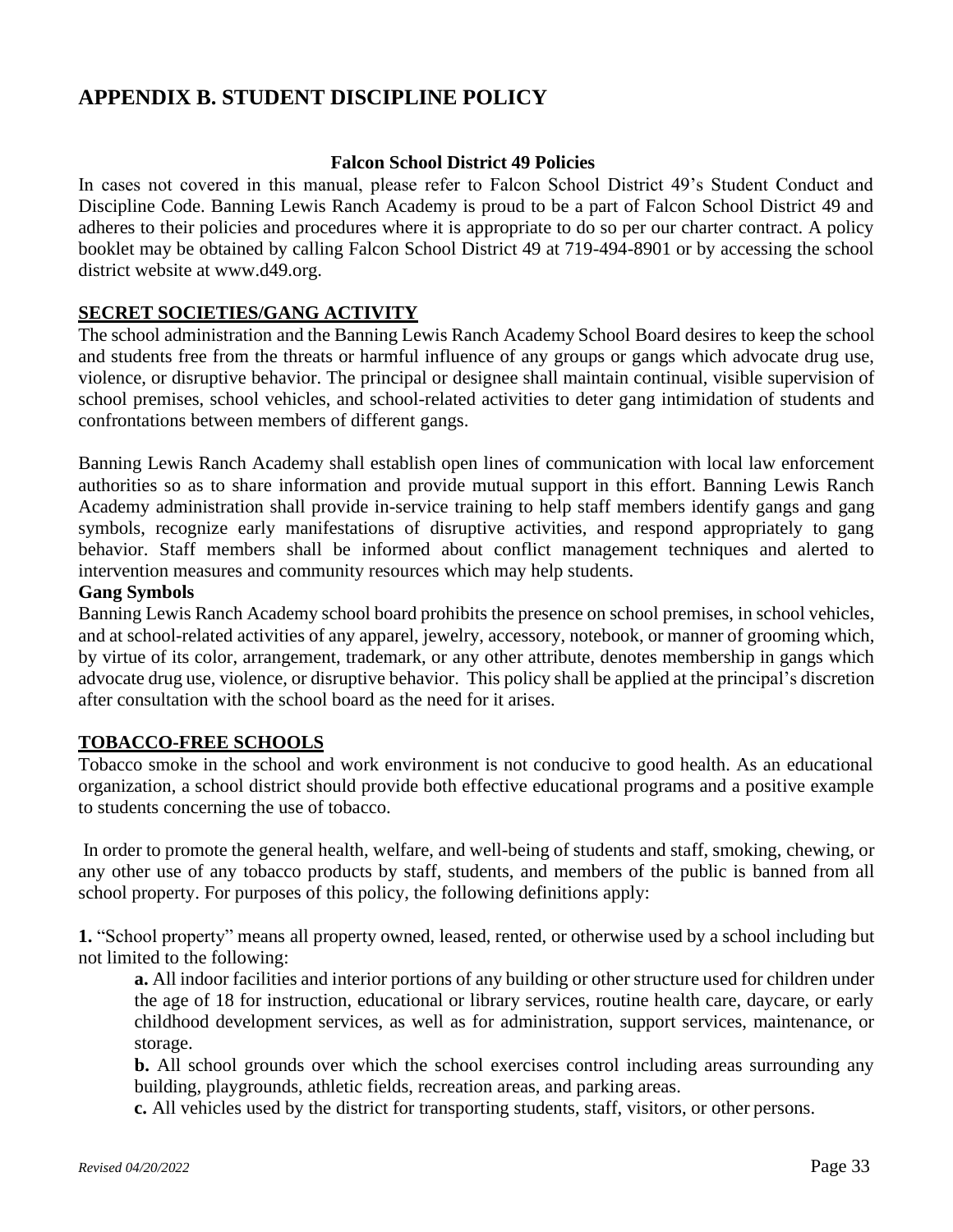**2.** "Tobacco" includes cigarettes, cigars, pipe tobacco,snuff, chewing tobacco, and all other kinds and forms of tobacco prepared in such manner as to be suitable for chewing, smoking, or both. "Tobacco" includes cloves or any other product packaged for smoking.

**3.** "Use" means lighting, chewing, inhaling, or smoking any tobacco product. Signs will be posted in prominent places on all school property to notify the public that smoking or other use of tobacco products is prohibited in accordance with state law and district policy. This policy will be published in the student handbooks, posted on bulletin boards, and announced in staff meetings.

Any member of the general public considered to be in violation of this policy will be instructed to leave school district property. Employees found to be in violation of this policy will be subject to appropriate disciplinary action.

Disciplinary measures for students who violate this policy will include in-house detention, revocation of privileges, and exclusion from extracurricular activities. Repeated violations may result in suspension from school. In accordance with state law, no student will be expelled solely for tobacco use.

### **DRUG AND ALCOHOL USE BY STUDENTS**

Banning Lewis Ranch Academy shall promote a healthy environment for students by providing education, support, and decision-making skills in regard to alcohol, drugs, and other controlled substances and their abuse. In order to accomplish this goal, a cooperative effort must be made among the schools, parents/guardians, community, and its agencies.

It shall be a violation and considered to be behavior which is detrimental to the welfare, safety, or morals of other students or school personnel for any student to possess, use, sell, distribute, or procure or to be under the influence of alcohol, drugs, or other controlled substances. The unlawful possession or use of alcohol or controlled substances is wrong and harmful to students.

For purposes of this policy, controlled substances include but are not limited to narcotic drugs, hallucinogenic or mind-altering drugs or substances, amphetamines, barbiturates, stimulants, depressants, marijuana, anabolic steroids, any other controlled substances as defined in law, or any prescription or nonprescription drug, medicine, vitamin, or other chemical substances not taken in accordance with the Board policy and regulations on administering medicines to students. This policy also includes substances that are represented by or to the student to be any such controlled substance or what the student believesto be any such substance.

This policy shall apply to any student who is on school property, in attendance at school, in a school vehicle, or taking part in any school-sponsored or sanctioned activity or whose conduct at any time or place interferes with the operations of the district or the safety or welfare of students or employees. Students violating this policy shall be subject to disciplinary sanctions which may include suspension and/or expulsion from school and referral for prosecution. Expulsion shall be mandatory for sale or distribution of drugs or other controlled substances, in accordance with state law.

Situations in which a student seeks counseling or information from a professional staff member for the purpose of overcoming substance abuse shall be handled on an individual basis depending upon the nature and particulars of the case. When appropriate, parents shall be involved and every effort made to direct the substance abuser to sources of help.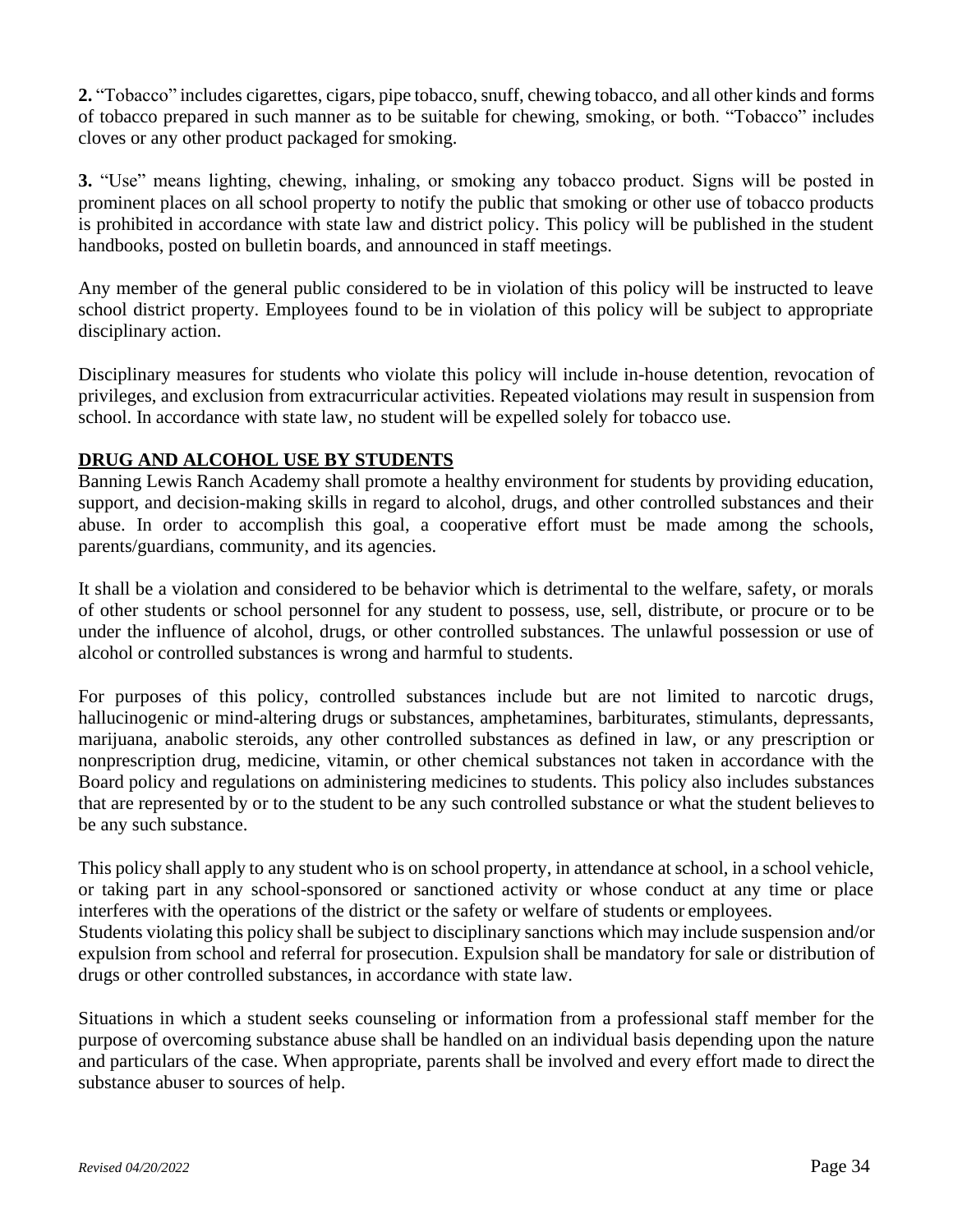Whenever possible in dealing with student problems associated with drug and alcohol abuse, school personnel shall provide parents/guardians and students with information concerning education and rehabilitation programs that are available.

Information provided to students and/or parents about community substance abuse treatment programs or other resources shall be accompanied by a disclaimer to clarify that the school district assumes no financial responsibility for the expense of drug or alcohol assessment or treatment provided by other agencies or groups unless otherwise required.

The school shall provide all students and parents/guardians with a copy of this policy and its accompanying procedures on an annual basis. Procedures covered in this policy are covered in the student handbook.

### **Procedure**

In accordance with the accompanying policy, the following procedures are established for disciplining students for alcohol- or drug-related misconduct.

### **Use**

**1.** When a student is suspected of use, the person having the suspicion should notify the school staff. Notification must include reasons for such suspicion (observed use, unusual behavior, etc.). The principal or another member of the administration will conduct a check of the suspected student and collect data.

**a.** If information is not sufficient to warrant further action, the principal or designee may have a personal conference with the student expressing awareness and concern.

**b.** If information warrants, the parent/guardian will be requested to attend a conference at school. The conference may include sharing the data collected, explaining consequences of involvement with drugs/alcohol, developing a plan of action, and offering the parent or guardian general information and resources related to substance abuse.

**2.** When necessary, emergency health and safety care will be provided and any procedural or disciplinary issues postponed until the student's immediate needs are treated. While waiting for the parent/guardian or further medical aid, the student will not be left alone but placed in a quiet situation where they will remain under observation.

### **Possession**

Students who possess alcohol, drugs, other controlled substances, or drug-containing paraphernalia in violation of school policy will be handled in the following manner:

**1.** A staff member who comes in contact with evidence and/or contraband must notify the principal or designee immediately.

**2.** A staff member who has reasonable cause to believe that a student possesses alcohol, any controlled substance, or drug-containing paraphernalia in violation of school policy will request that the student accompany him to the principal or designee. If the student refuses, the staff member will notify the principal or designee immediately.

**3.** The principal or designee will attempt to obtain evidence by requesting it directly from the student or through search procedures as outlined in school policy.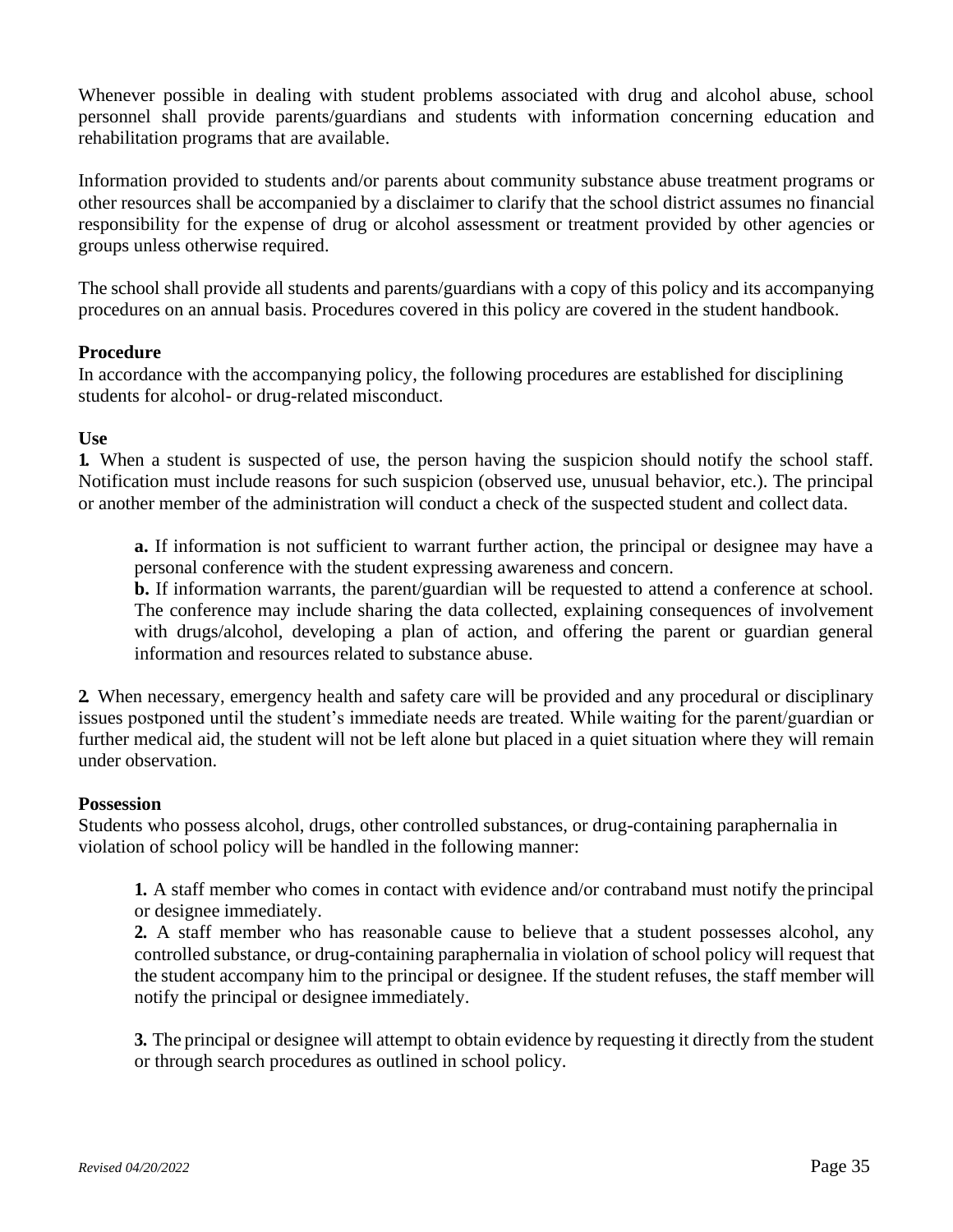**4.** The principal or designee will place any evidence in an envelope or alternative container as necessary which will be sealed, dated, and initialed by the individual who originally obtained the materials and by the principal or designee. The evidence then will be secured.

**5.** The principal or designee will call appropriate law enforcement officials in each instance of possession or sale of controlled substances by a student. A mutual decision will be made as to retention of the contraband by the school or testing by the authorities.

**6.** When there is evidence of a student possessing illegal drugs, the student will be suspended and the parent/guardian notified.

### **First Offense for Use and/or Possession**

**1.** The student will receive 10 days out-of-school suspension, and a parent/ guardian conference will be scheduled prior to re-admittance.

**2.** Parent/guardian and student will be provided information concerning voluntary drug and alcohol treatment programs.

**3.** The principal or designee will attempt to develop with the parent/guardian and the student a procedure that will outline the responsibilities of the parent/guardian, the student, and the school in an effort to keep any further offenses from occurring.

### **Second Offense for Use and/or Possession**

**1.** The student will be recommended for expulsion.

**2.** Information concerning voluntary drug or alcohol treatment programs will be given to the student and the parent/guardian. The principal or designee will require evidence of the student's enrollment and/or participation in a voluntary program prior to the student's re-admittance to school.

**3.** Appropriate law enforcement officials will be notified.

### **Distribution**

Students who sell, give, or exchange alcohol, drugs, other controlled substances, or drug-containing paraphernalia in violation of school policy will be handled in the following manner:

**1.** If an employee witnesses an act in which alcohol, drugs, other controlled substances, or drugcontaining paraphernalia are being transferred from one student to another, the staff member will immediately attempt to detain the student and request that the student accompany the staff member to the principal or designee. If the student refuses, the staff member will notify the principal or designee immediately.

**2.** The principal or designee will attempt to obtain evidence by requesting it directly from the student or through search procedures in accordance with school policy.

**3.** Any student who distributes, trades, exchanges, or sells controlled substances will be expelled.

These procedures will supplement and complement authority conferred elsewhere by school policy and will not be deemed to limit or suspend such other authority.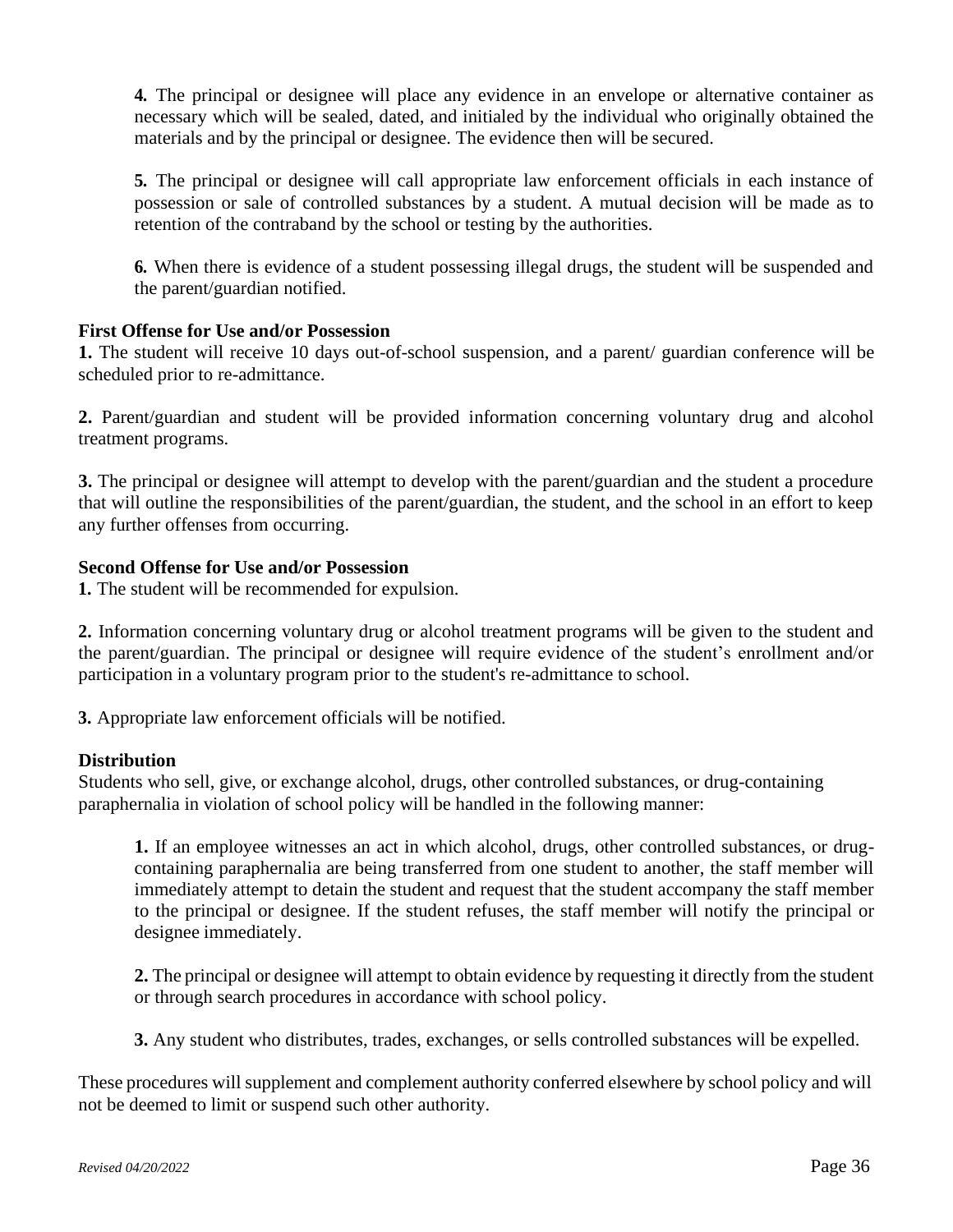### **VANDALISM**

In cases where students willfully destroy school property, it shall be the responsibility of the parent and student to pay for the damages. The schoolshall either contract for repairs and bill the parents for the amount of the repairs, or repairs shall be made by school staff with a record of time and materials used and parents billed accordingly. When an item must be replaced, the school shall secure the item and bill the parents for the cost. Payments shall be made to Banning Lewis Ranch Academy. A receipt shall be issued at the time payment is received in the central office.

Students who willfully or maliciously destroy school property through vandalism or arson or who create a hazard to the safety of other people on school property may be referred to law enforcement authorities. Vandalism includes the knowing and unauthorized use, alteration, damage, or destruction of any computer, computer system, software, program, or computerized data. Students who are caught vandalizing school property may be suspended and/or expelled.

### **VIOLENT AND AGGRESSIVE BEHAVIOR**

BLRA recognizes there are certain behaviors that, if tolerated, would quickly destroy the type of learning environment to which the students and staff of the school are entitled. These behaviors, categorized as violent or aggressive, will not be tolerated and shall result in immediate action taken by the schools administration.

Students exhibiting violent or aggressive behavior or warning signs of future violent or aggressive behavior shall receive appropriate attention before a crisis occurs and shall be subject to disciplinary action when appropriate.

Students shall be taught to recognize the warning signs of violent and aggressive behavior and shall report questionable behavior or potentially violent situations to appropriate school officials. All reports shall be taken seriously.

Acts of violence and aggression shall be well documented and communicated by the staff to the administration when appropriate. The immediate involvement of the parents/guardians is also essential. Law enforcement officials shall be involved if there is any violation of law. An act of violence and aggression is any expression, direct or indirect, verbal or behavioral, of intent to inflict harm, injury, or damage to persons or property. A threat of violence and aggression carries with it implied notions of risk of violence and a probability of harm or injury.

The following behaviors are defined as violent and aggressive:

**1.** Possession, threat with, or use of a weapon on or towards another person.

**2.** Physical assault. The act of striking or touching a person or a person's property with a part of the body or with any object with the intent of causing hurt or harm.

**3.** Verbal abuse. Includes, but is not limited to, swearing, screaming, obscene gestures, or threats directed orally (including by telephone) or in writing at an individual, his or her family, or a group.

**4.** Intimidation: An act intended to frighten or coerce someone into submission or obedience.

**5.** Extortion: The use of verbal or physical coercion in order to obtain financial or material gain from others.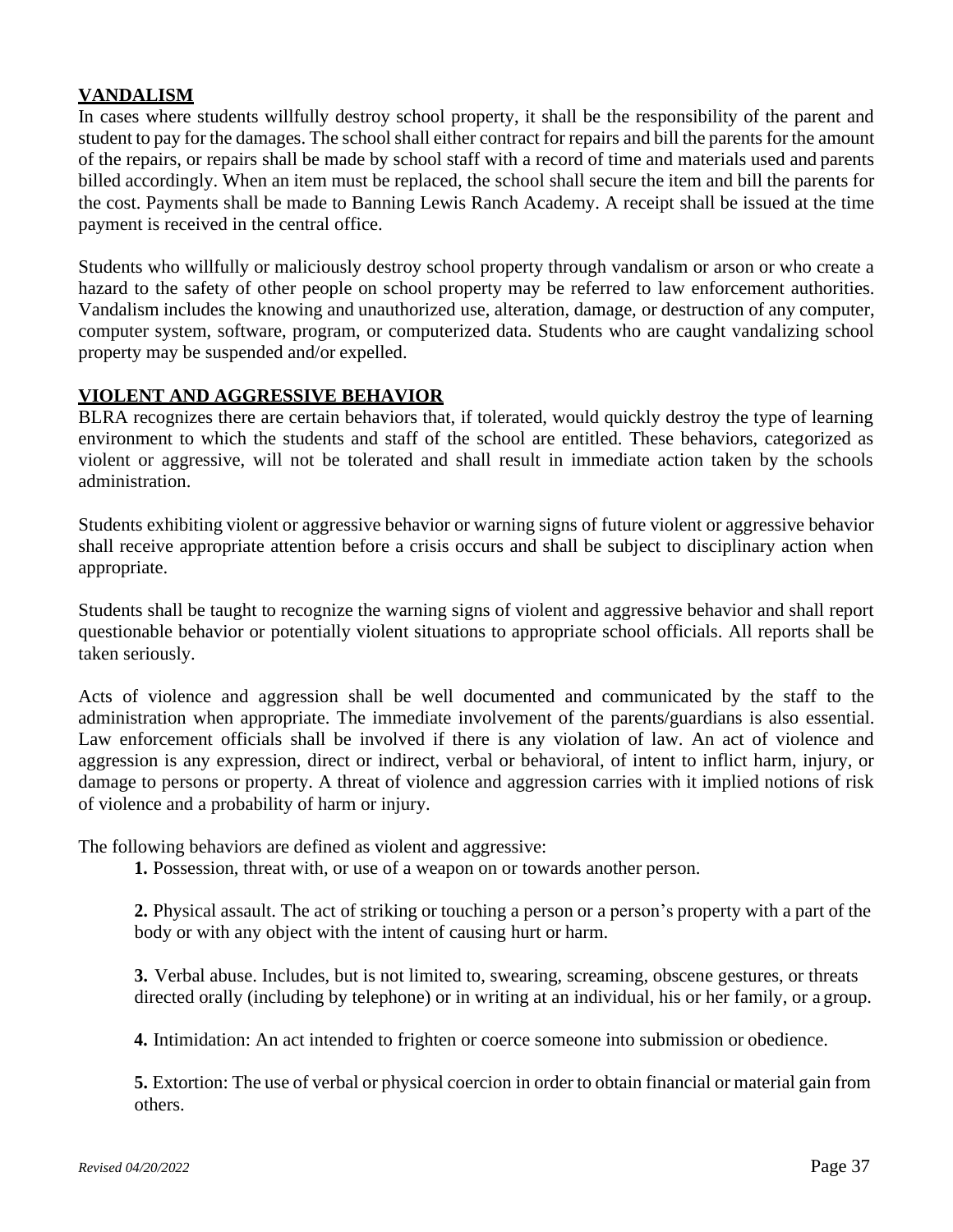**6.** Bullying: The use of physical or verbal coercion to obtain control over others or to be habitually cruel to others.

**7.** Gang activity: as described in this handbooks section on secret societies/gang activity.

**8.** Sexual harassment: as described in the handbooks section on sexual harassment policy.

**9.** Stalking: The persistent following, contacting, watching, or any other such threatening actions that compromise the peace of mind or the personal safety of an individual.

**10.** Defiance: A serious act or instance of defying or opposing legitimate authority.

**11.** Discriminatory slurs: Insulting, disparaging, or derogatory comments made directly or by innuendo regarding a person's race, sex, sexual orientation, religion, national or ethnic background, or handicap.

**12.** Vandalism: Damaging or defacing property owned by or in the rightful possession of another.

**13.** Terrorism: A threat to commit violence communicated with the intent to terrorize or with reckless disregard for the risk of creating such terror. Also, a threat causing serious public inconvenience, such as the evacuation of a building regardless of the perceived or actual ability of the person(s) issuing the threat to commit the act.

### **BULLYING PREVENTION AND BEHAVIOR (File: JICDE)**

Banning Lewis Ranch Academy supports a secure school climate, conducive to teaching and learning that is free from threat, harassment, and any type of bullying behavior. The purpose of this policy is to promote consistency of approach and to help create a climate in which all types of bullying are regarded as unacceptable.

Bullying is defined as any written or verbal expression, physical act or gesture, or a pattern thereof that is intended to cause distress upon one or more students in the school environment. For purposes of this policy, the school environment includes school buildings, grounds, vehicles, bus stops, and all school-sponsored activities and events.

A student who engages in any act of bullying is subject to appropriate disciplinary action including suspension, expulsion, and/or referral to law enforcement authorities. The severity and pattern, if any, of the bullying behavior shall be taken into consideration when disciplinary decisions are made. The administration and staff shall address bullying at all school levels and aim toward accomplishing the following goals:

**1.** To send a clear message to students, staff, parents, and community members that bullying will not be tolerated.

**2.** To train staff and students in taking proactive steps to prevent bullying from occurring.

**3.** To implement procedures for immediate intervention, investigation, and confrontation of students engaged in bullying behavior.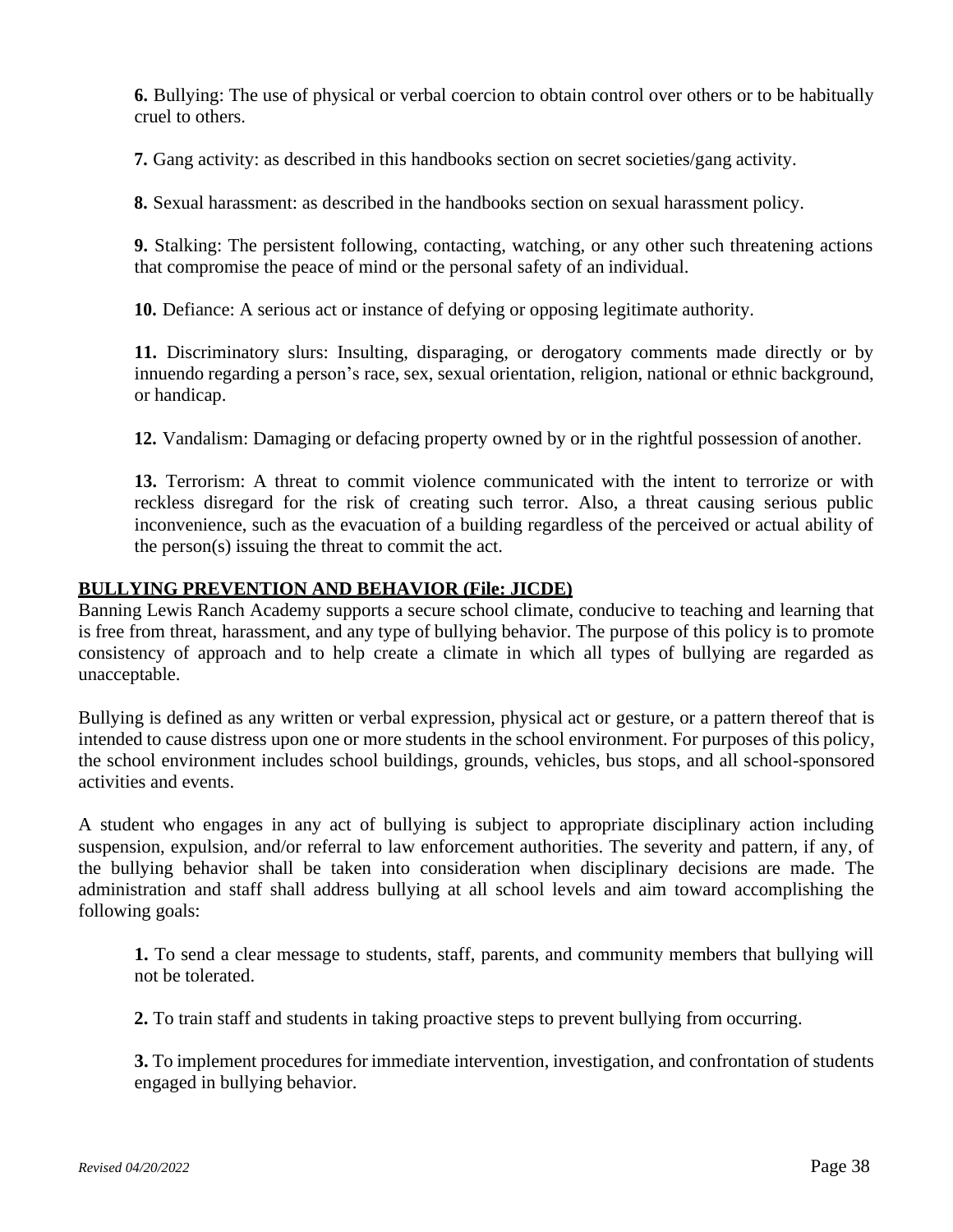**4.** To initiate efforts to change the behavior of students engaged in bullying behaviors through reeducation on acceptable behavior, discussions, counseling, and appropriate negative consequences.

**5.** To foster a productive partnership with parents and community membersin order to help maintain a bully-free environment.

**6.** To support victims of bullying by means of appropriate counseling.

**7.** To help develop support networks, social skills, and confidence for all students.

**8.** To recognize and praise positive, supportive behaviors of students toward one another on a regular basis.

### **WEAPONS IN SCHOOL**

BLRA has determined that possession and/or use of a weapon by students is detrimental to the welfare and safety of the students and school personnel within the district.

### **Mandatory Expulsion in Accordance with State and Federal Law**

Carrying, bringing, using, or possessing a dangerous weapon in any school building, on school grounds, in any school vehicle, or at any school-sponsored activity without the authorization of the school is prohibited. An exception to this policy maybe made for students participating in an authorized extracurricular activity or team involving the use of firearms.

If a student discovers that he or she has carried, brought, or is in possession of a dangerous weapon and the student notifies a teacher, administrator, or other authorized person in the school district, and as soon as possible delivers the dangerous weapon to that person, expulsion shall not be mandatory and such action shall be considered when determining appropriate action, if any.

As used in this policy, "dangerous weapon" means:

**1.** A firearm, whether loaded or unloaded, or a firearm facsimile that could reasonably be mistaken for an actual firearm.

**2.** Any pellet, BB gun, or other device, whether operational or not, designed to propel projectiles by spring action or compressed air.

**3.** A fixed-blade knife with a blade that measures longer than three inches in length or a springloaded knife or a pocket knife with a blade longer than three and one-half inches.

**1.** Any object, device, instrument, material, or substance, whether animate or inanimate, used or intended to be used to inflict death or serious bodily injury including, but not limited to slingshot, bludgeon, brass knuckles, or artificial knuckles of any kind.

In accordance with federal law, expulsion shall be for no less than 1 full calendar year for a student who is determined to have brought a firearm to school in violation of this policy. The schools administration may modify the length of this federal requirement for expulsion on a case-by-case basis.

### **Local Restrictions**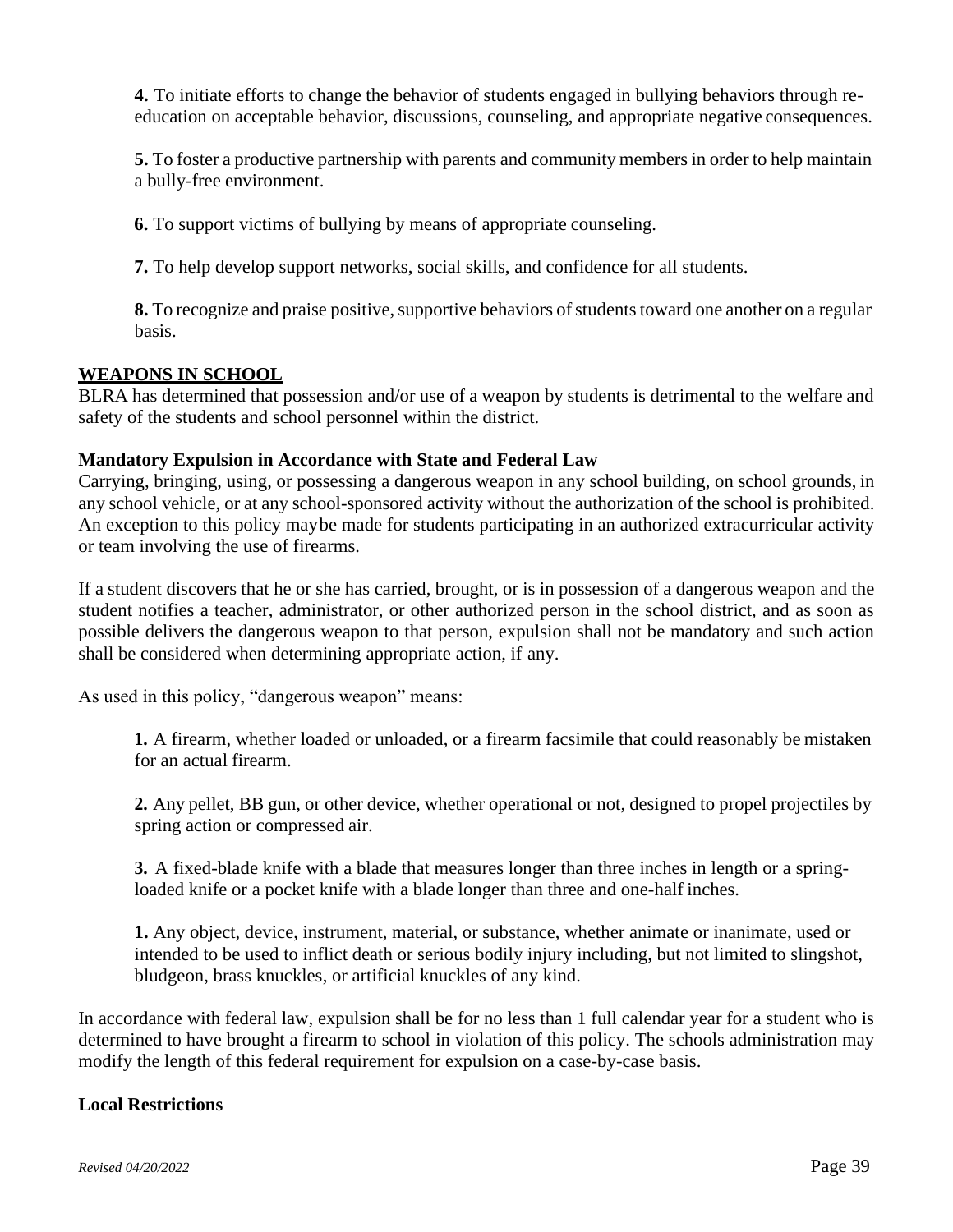Banning Lewis Ranch Academy determines that extra precautions are important and necessary to provide for student safety. Therefore, the carrying, bringing, using, or possessing of any knife, regardless of the length of the blade, in the school building, on school grounds, in any school vehicle, or at any schoolsponsored activity without express authorization is prohibited. Students who violate this policy shall be referred for appropriate disciplinary proceedings. However, if a student discovers that he or she has carried, brought, or is in possession of a knife and the student notifies a teacher, administrator, or other authorized person in the school, and as soon as possible delivers the knife to that person, expulsion shall not be mandatory and such action shall be considered when determining appropriate disciplinary action, if any.

Banning Lewis Ranch Academy shall maintain records which describe the circumstances involving expulsions of students who bring weapons to school including the name of the school, the number of students expelled, and the types of weapons involved, as required by law.

School personnel shall refer any student who brings a firearm or weapon to school without authorization of the school to law enforcement, unless the student has delivered the firearm or weapon to a teacher, administrator, or other authorized person in the district as soon as possible upon discovering it. In such case, school personnel shall consult with law enforcement to determine whether referral of the student to law enforcement is necessary and how to properly dispose of the firearm or weapon or return it to its owner.

### **STUDENT INTERROGATIONS, SEARCHES, AND ARRESTS (File: JIH)**

BLRA seeks to maintain a climate in the schools which is conducive to learning and protective of the safety and welfare of staff and students. To achieve this goal, it may be necessary for school personnel to search the person and/or the personal property of the student and to seize any property deemed injurious or detrimental to the safety and welfare of students and staff.

Searches may be conducted by a school official who has reasonable grounds for suspecting that a search will turn up evidence that the student has violated either the law or school policy. When reasonable grounds for a search exist, school personnel may search a student and/or the student's personal property while on school premises or during a school activity under the circumstances outlined in this policy and may seize any illegal, unauthorized, or contraband materials.

Any search conducted by a school official shall respect the privacy of the student and not be any more intrusive than necessary, considering the age and sex of the student and nature of the suspected infraction.

Whenever possible, the student shall be informed of the reason(s) for conducting the search and the student's permission to perform the search shall be requested. A student's failure to cooperate with school officials conducting a search shall be considered grounds for disciplinary action.

An administrative report shall be prepared by the school official conducting a search explaining the reasons for the search, the results, and the names of any witnesses. If the search produces evidence to be used as the basis for disciplinary action, the report shall be filed in the student's cumulative folder.

### **Definitions**

**1.** "Reasonable suspicion" is the standard for a search on school property or at school activities carried out by school authorities. Reasonable suspicion should be based on facts provided by a reliable informant or personal observation which cause the school official to believe, based on his own personal experience, that search of a particular person, place, or thing would lead to the discovery of evidence of a violation of school policy or state laws. Reasonable suspicion requires more than a mere hunch.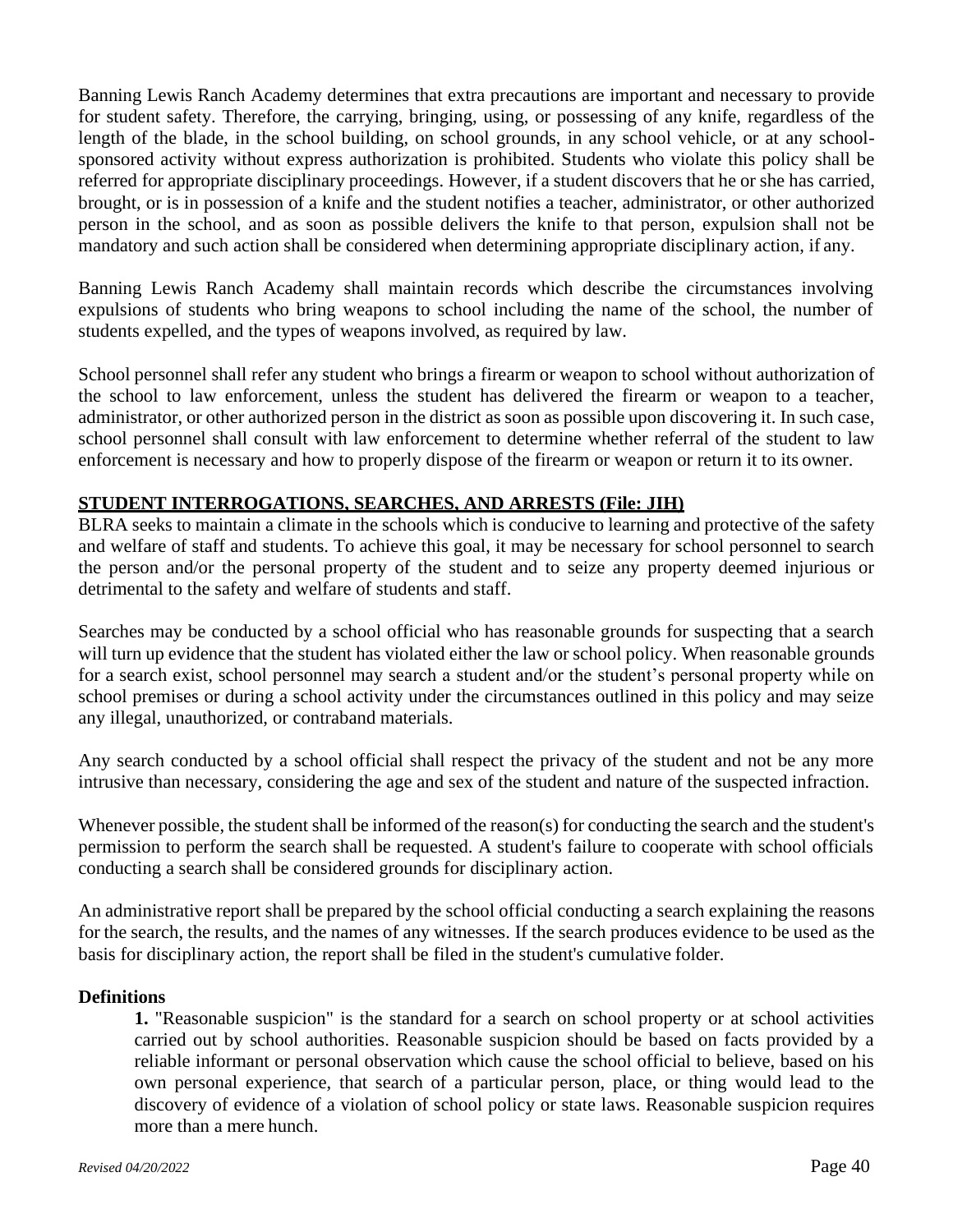**2.** "Contraband" consists of all substances or materials prohibited by school policy or state law, including but not limited to drugs, alcoholic beverages, guns, knives, other weapons, and incendiary devices.

### **Search of School Property**

School lockers, desks, and other storage areas are school property and remain at all times under the control of the school. School property provided for the use of students is subject to inspection, clean-outs, access for maintenance, and search pursuant to this policy. Students shall assume full responsibility for the security of their lockers and/or other storage areas in the manner approved by the administration. Students shall be responsible for whatever is contained in desks and lockers assigned to them by the school. The principal or designee may search a desk, locker, or any other storage area and its contents when there are reasonable grounds for a search. Whenever possible, another person shall be available to witness the search.

### **Search of the Student's Person**

The principal or designee may search the person of a student if the school official has reasonable grounds to believe that the student is in possession of contraband.

Search of the person shall be limited to the student's pockets, any object in the student's possession suchas a purse or backpack, and/or a "pat down" of the exterior of the student's clothing. Searches of the person shall be conducted out of the presence of other students and as privately as possible. At least one but not more than three additional persons of the same sex as the student being searched shall witness but not participate in the search. The parent/guardian of any student searched shall be notified of the search as soon as reasonably possible.

Searches of the person which require removal of clothing other than a coat or jacket shall be referred to a law enforcement officer. No strip search shall be carried out by any school employee.

### **Law Enforcement Officers' Involvement**

The principal or designee may request that a search on school premises be conducted by a law enforcement officer. When law enforcement authorities are involved in the search, the search will be conducted under criminal law standards rather than under the provisions of this policy. When law enforcement officers respond to such a request, no school employee shall assist or otherwise participate in the search unless under the direct order of the law enforcement officer.

If law enforcement personnel seek permission from school authorities to search a student, the student's personal property, or school property to obtain evidence related to criminal activities, school officials shall require the police to produce a valid search warrant before the search is conducted, unless:

**1.** There is un-coerced consent by the student.

**2.** There are probable cause and circumstances such that taking the time to obtain a search warrant would frustrate the purpose of the search.

**3.** The search is incident to an arrest and is limited to the person and immediate surroundings. When law enforcement officials request permission to question students when students are in school or participating in school activities, the principal or designee shall be present. If the student is under 18, the student's parent**/**guardian also shall be present, unless the juvenile is emancipated as that term is defined in state law.

Every effort shall be made not to draw any attention to the student being questioned by conducting the interrogation in private and with as little disruption to the schedule as possible. When custody and/or arrest by the police are involved, the principal shall request that all procedural safeguards as prescribed by law be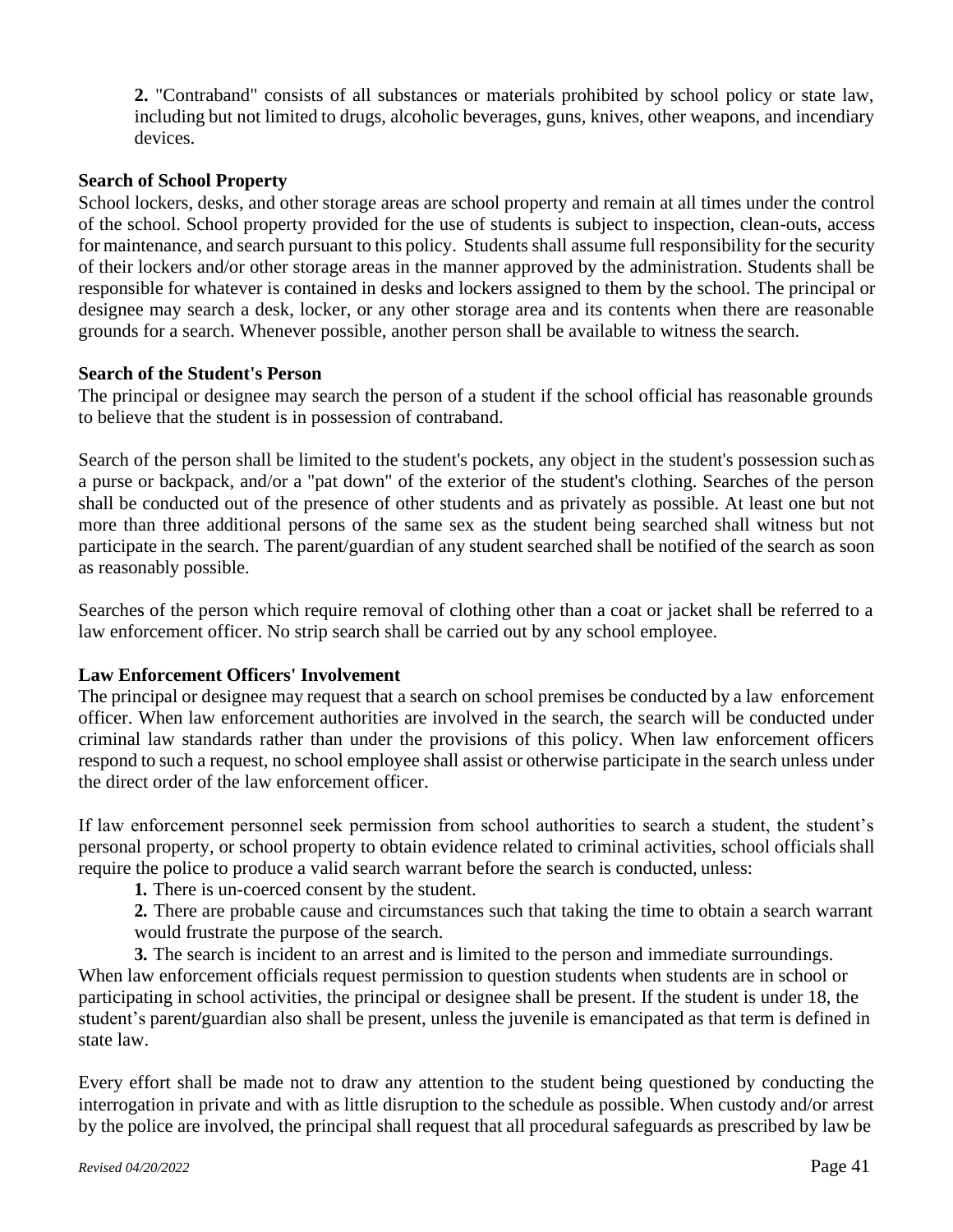observed by the law enforcement officers. This includes all due process procedures, including but not limited to obtaining proper arrest warrants where required.

### **Seizure of Items**

Anything found in the course of a search conducted by school officials which is evidence of a violation of law or school policy or school rules or which by its presence presents an immediate danger of physical harm may be:

**1.** Seized and offered as evidence in any suspension or expulsion proceeding if it is tagged for identification at the time it is seized. Such material shall be kept in a secure place by the principal until it is presented at the hearing.

- **2.** Returned to the student or the parent/guardian.
- **3.** Turned over to any law enforcement officer in accordance with this policy.

### **STUDENT DISCIPLINE**

BLRA believes that effective student discipline is a prerequisite for sound educational practice and productive learning. The Principal or his/her designee shall develop, along with the Board's approval, procedures for handling general and major discipline problems at each level. When all alternatives have been at the administrative level, the student shall be referred to the school board for appropriate action.

All policies and procedures for handling general and major student discipline problems shall be designed to achieve these school policy objectives. Disorderly students shall be dealt with in a manner which allows other students to learn in an atmosphere which is safe, conducive to the learning process, and free from unnecessary disruptions.

BLRA, in accordance with state law, has adopted a written student conduct and discipline code based upon the principle that every student is expected to follow accepted rules of conduct and to show respect for and to obey persons in authority. The code also emphasizes that certain behavior, especially behavior that disrupts the classroom, is unacceptable, and may result in disciplinary action.

### **Immunity for Enforcement of Discipline Code**

An act of a teacher or other employees shall not be considered child abuse if the act was performed in good faith and in compliance with school policy and procedures. A teacher or any other person acting in good faith and in compliance with the discipline code adopted by BLRA shall be immune from civil liability unless the person is acting willfully or wantonly. It is an affirmative defense in any criminal action that a person is acting in good faith and in compliance with the discipline code.

### **Disciplinary Information to School Personnel**

In accordance with state law, the principal or designee is required to communicate disciplinary information concerning any student enrolled in the school to any teacher who has direct contact with the student in the classroom and to any counselor who has direct contact with the student. The purpose of this requirementis to keep school personnel apprised of situations that could pose a risk to the safety and welfare of others.

For purposes of this policy, "disciplinary information" means confidential records maintained by or in possession of the principal or designee on an individual student which indicate the student has committed an overt and willful act which constitutes a violation of BLRA's Code of Student Conduct and/or there is reasonable cause to believe, through information provided to the principal from another credible source, that the student could pose a threat to the health and safety of other students and school personnel based on prior misbehavior.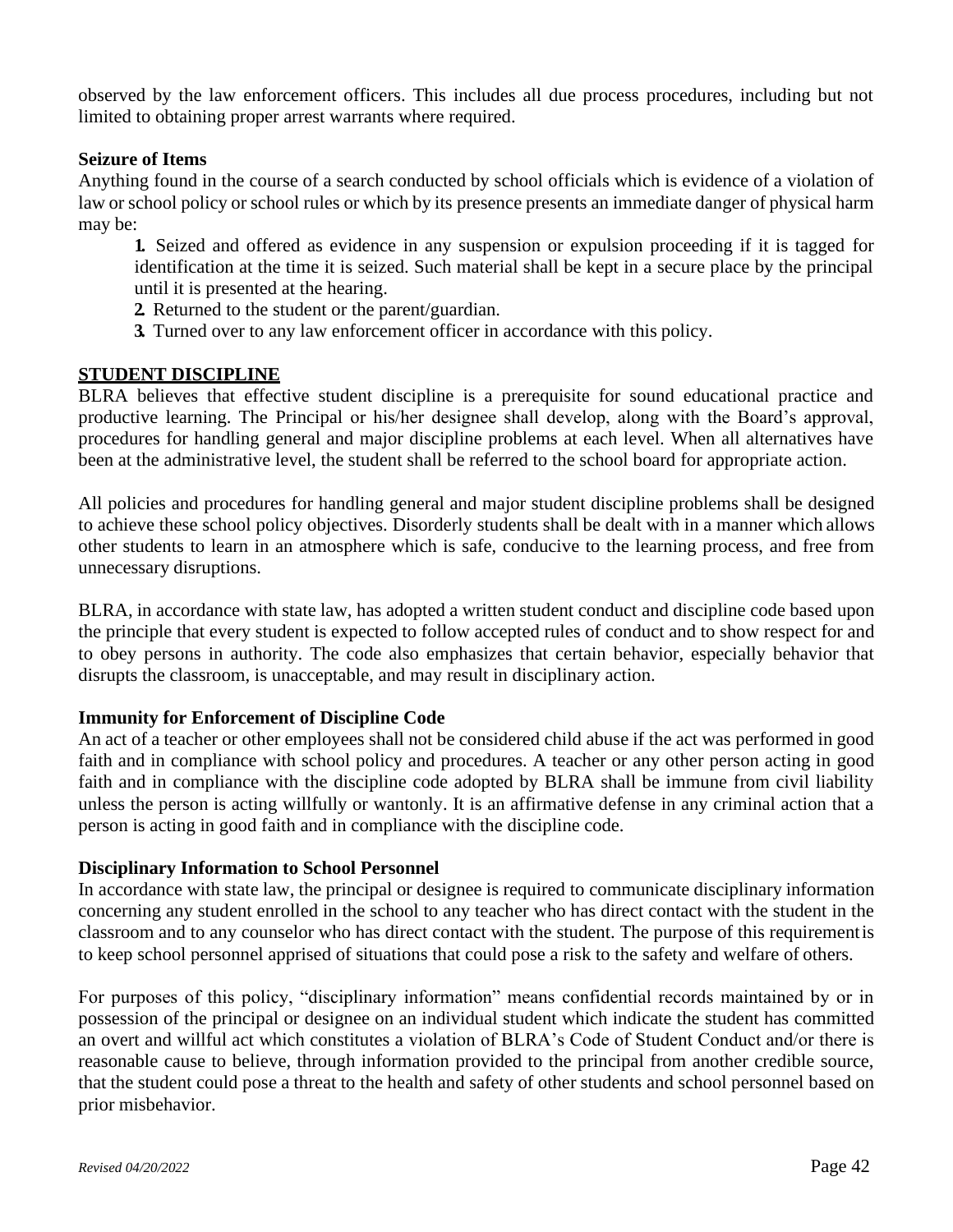"Disciplinary information" is intended to include only that information of a serious nature that is not otherwise available to teachers and counselors as part of the education records maintained on students or other reports of disciplinaryactions. It is appropriate for instructional staff members to request disciplinary information from the principal or designee on students in their classrooms if there is concern that the student poses a threat to the safety of other students or school officials.

Any teacher or counselor to whom disciplinary information is reported shall maintain the confidentiality of the information and shall not communicate it to any other person. The principal or designee is required to inform the student and the student's parent/guardian when disciplinary information is communicated and to provide a copy of the disciplinary information. The student and/or the student's parent/ guardian may challenge the accuracy of disciplinary information through the administrative regulations which accompany this policy.

### **Remedial Discipline Plans**

The principal may develop a remedial discipline plan for any student who causes material and substantial disruption in the classroom, on school grounds, in school vehicles, or at school activities or events. The goal of the remedial plan shall be to address the student's disruptive behavior and educational needs while keeping the child in school.

### **Discipline of Habitually Disruptive Students**

Students who have been suspended three times for causing a material and substantial disruption in the classroom, on school grounds, in school vehicles, or at school activities or events three times during the school year in violation of their individual remedial discipline plans may be declared habitually disruptive students. Expulsion is a possible consequence for habitually disruptive students. Any student enrolled in the district's schools may be subject to being declared a habitually disruptive student and thus, may be eligible for expulsion.

### **Discipline of Special Education Students**

Appropriate discipline for special education students shall be in accordance with the student's individual education plan (IEP), any behavior intervention plan, and policy JK-2, Discipline of Students with Disabilities. In order to comply with all state and federal laws, the special education director shall be contacted prior to the use of any disciplinary measure which is not authorized by the student's IEP or behavior intervention plan.

### **Distribution of Conduct and Discipline Code**

The Principal shall arrange to have the conduct and discipline code distributed once to each student in elementary, and middle school and once to each new student. Copies shall be posted clearly in the school. In addition, any significant change in the code shall be distributed to each student and posted. BLRA shall consult with teachers, parents, students, and other members of the community in the development of the conduct and discipline code.

### **DISCIPLINE OF STUDENTS WITH DISABILITIES (File: JK-2)**

Students with disabilities are neither immune from a school's disciplinary process nor entitled to participate in programs when their behavior impairs the education of other students. Students with disabilities who engage in disruptive activities and/or actions dangerous to themselves or others will be disciplined in accordance with their IEP, any behavioral intervention plan, and this policy. During any period of disciplinary action, the student shall continue to receive a "free appropriate public education" in accordance with federal law.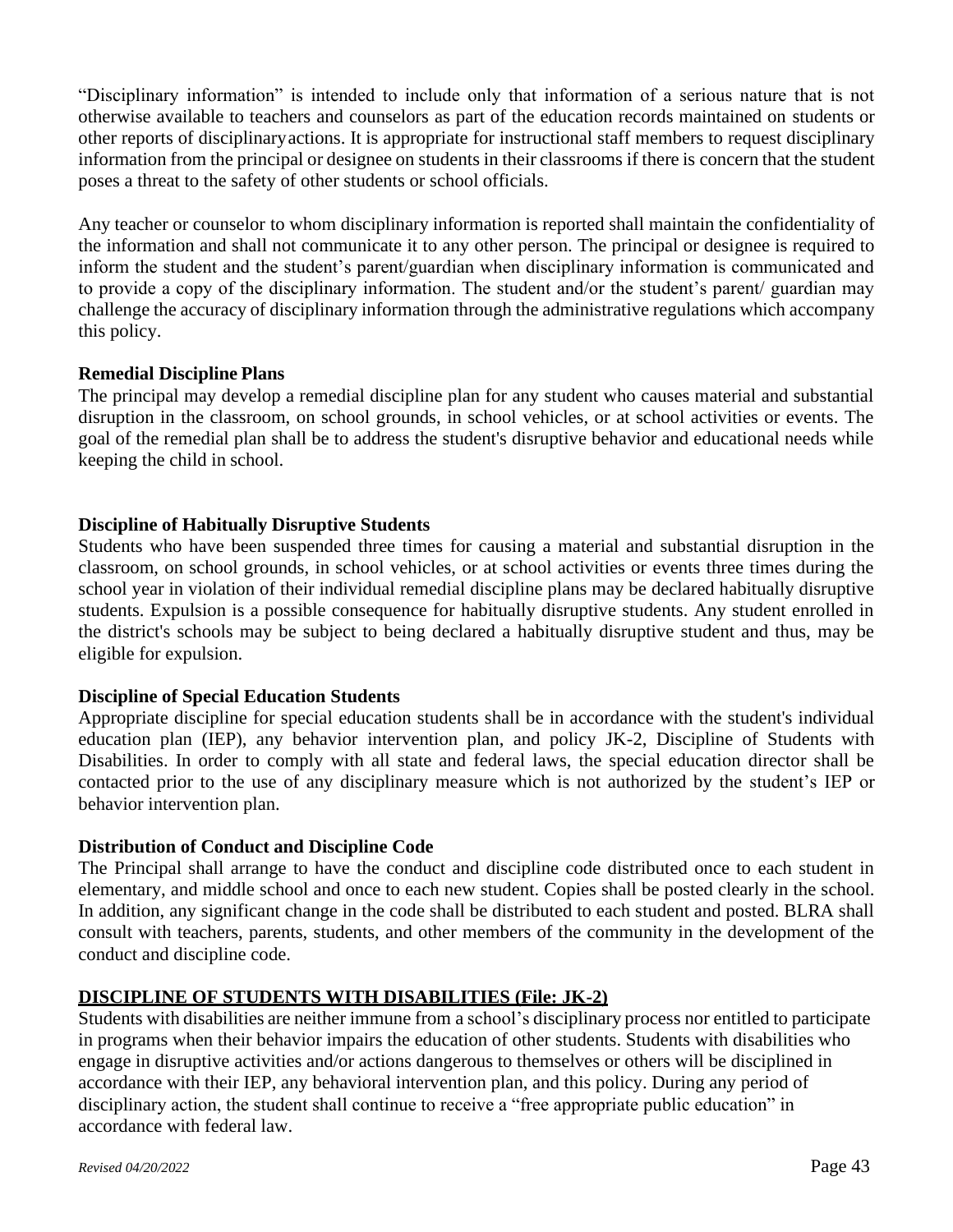### **Manifestation Determination**

When a disciplinary change in placement is being considered related to a disabled student's behavior, the IEP team and qualified school personnel shall review the relationship between the student's disability and the behavior. Such a review must take place immediately, if possible, but no later than 10 business days from the date of the decision to take disciplinary action.

The team will determine whether the student's behavior is a manifestation of the disability and whether the student's disability impaired his or her ability to control or understand the impact and consequences of the behavior.

### **Disciplinary Action for Behavior that Is Not a Manifestation**

Once the team determines that the behavior was not a manifestation of the disability, disciplinary procedures shall be applied to the student in the same manner as applied to nondisabled students. If disciplinary action includes suspension for more than 10 school days in a year or expulsion, the school will provide a free appropriate public education in a setting that addresses the student's educational needs.

### **Disciplinary Action/Alternative Placement for Behavior that Is a Manifestation**

A student with disabilities whose behavior is determined to be a manifestation of his or her disability may not be expelled or suspended for more than 10 days from the current placement, but will be disciplined in accordance with his or her IEP, any behavioral intervention plan, and this policy.

In addition to any disciplinary action provided for in the IEP or behavioral intervention plan, if school officials believe the student is likely to injure self or others, the disabled student may be placed for up to 45 school days in an appropriate interim alternative educational setting.

If a parent/guardian disagrees with the schools alternative placement, a hearing officer may order removal to an alternative setting for 45 days where the district demonstrates by substantial evidence that maintaining the student's current placement is substantially likely to result in injury to the student orothers.

Either before or within 10 business days after any change in placement related to a disciplinary problem, the IEP team must meet to determine an appropriate alternative setting, to develop a behavioral assessment plan, or to review and modify an existing intervention plan, and review and modify the IEP where necessary.

Nothing in this policy shall prohibit an IEP team from establishing consequences for disruptive or unacceptable behavior as a part of the student's IEP. The plan shall be subject to all procedural safeguards established by the IEP process.

### **Expedited Hearings**

An expedited hearing is available when:

- **1.** The parent/guardian disagrees with the IEP team's determination regarding manifestation with any decision regarding placement.
- **2.** The parent/guardian disagrees with the proposed new placement following an interim alternative placement.
- **3.** The school believes it is dangerous for the student to be returned to the previous placement.

During any challenge to placement, the student will stay in the alternative placement.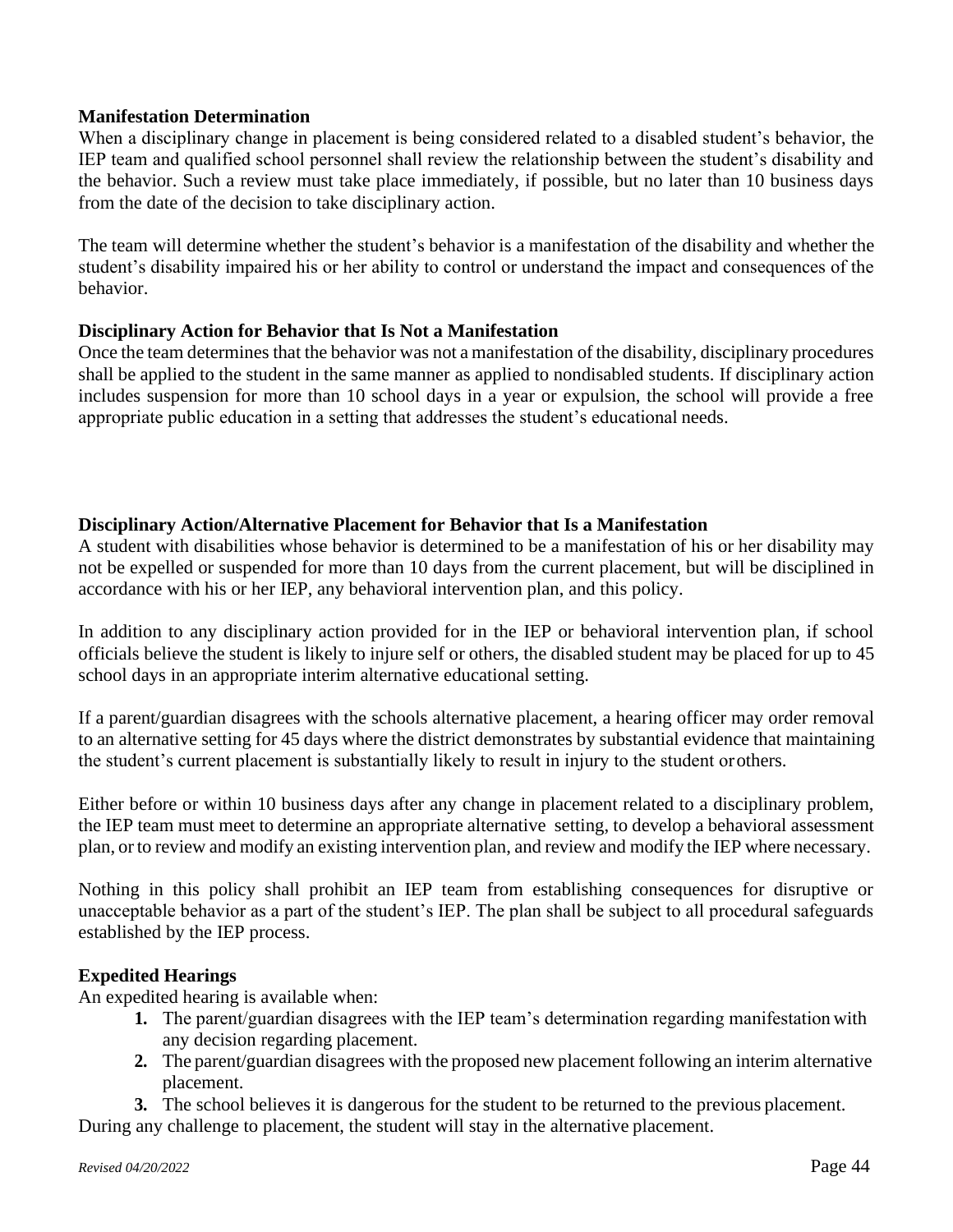### **Students Not Identified as Disabled**

Students who have not been identified as disabled may be subjected to the same disciplinary measures applied to children without disabilities if the district did not have "knowledge" of the disability. The school has knowledge of the disability when:

**1.** The parent/guardian has expressed concern in writing that the student needs special education.

- **2.** The student's behavior or performance has demonstrated such a need.
- **3.** The parent/guardian has requested an evaluation.
- **4.** The student's teacher or other school personnel have expressed concern about the student's

behavior or performance to the director of special education or other administrative personnel. If a request for evaluation is made during the period the student is subject to disciplinary measures, the evaluation will be expedited.

### **USE OF PHYSICAL INTERVENTION**

In dealing with disruptive students, any person employed by the school may, within the scope of his or her employment, use reasonable and appropriate physical intervention or force as necessary for the following purposes:

**1.** To prevent a student from an act of wrong-doing.

**2.** To quell a disturbance threatening physical injury to others.

**3.** To obtain possession of weapons or other dangerous objects upon a student or within the control of a student.

- **4.** For the purpose of self-defense.
- **5.** For the protection of persons or property.
- **6.** To maintain discipline.

Any such acts are not in conflict with the legal definition of child abuse and shall not be construed to constitute corporal punishment within the meaning and intention of this policy. No corporal punishment shall be administered to students by anyone in any district school.

### **DETENTION OF STUDENTS**

Reasonable detention of students at the close of the school day shall be permitted under the following conditions:

**1.** Appropriate consideration shall be given to factors of student transportation, traffic patterns, weather, and any other extenuating circumstances.

**2.** The age and grade level of the student shall be considered in determining the length of time a student may be detained after school.

**3.** In the event that a student is to be detained after the normal closing time, the parents or legal guardian shall be notified in advance. If the parents cannot be reached, detention shall be postponed until such time as communication with the home is established.

### **DISCIPLINARY REMOVAL FROM CLASSROOM (File: JKBA)**

It is the policy of BLRA to maintain classrooms in which student behavior does not interfere with the ability of the teacher to teach effectively or the ability of other students to participate in classroom earning activities.

Students shall be expected to abide by the code of conduct adopted by BLRA and any other appropriate classroom rules of behavior established by the building HOS and/or classroom teacher for the purpose of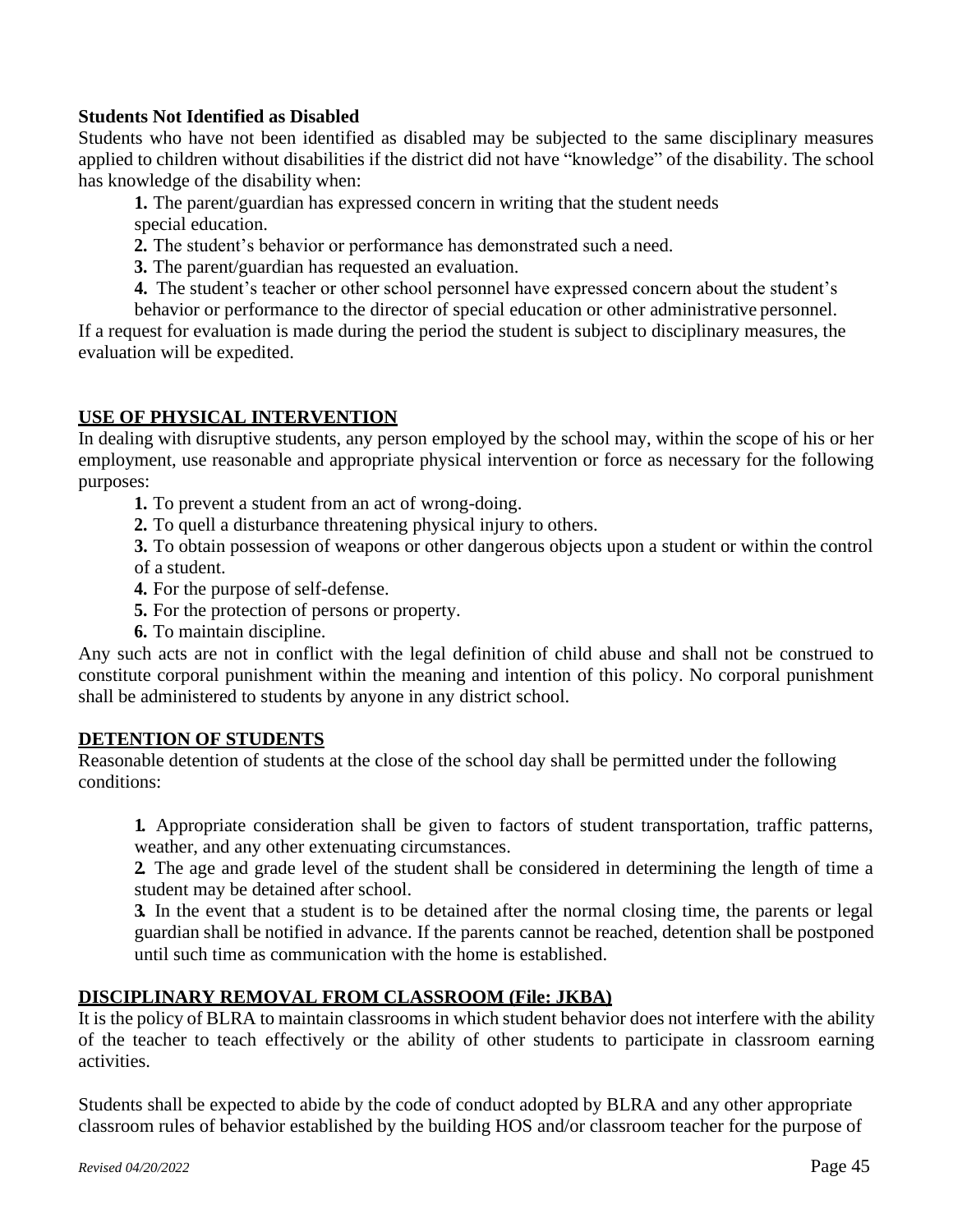maintaining order and a favorable academic atmosphere. Any student who violates the code of conduct or other classroom rules may be subject to removal from class and/or disciplinary action.

Student removal from class is a serious measure and should not be imposed in an arbitrary, casual, or inconsistent manner. Behavioral expectations are always more constructive and more likely to be followed when they are communicated as clearly as possible to students. However, it is neither possible nor necessary to specify every type of improper or inappropriate behavior, or every circumstance that would justify removal from class under this policy. Teachers are expected to exercise their best professional judgmentin deciding whether it is appropriate to remove a student from class in any particular circumstance. All instances of formal removal from class shall be documented.

A teacher is authorized to immediately remove a student from the teacher's classroom if the student's behavior:

- **1.** Violates the code of conduct adopted by BLRA.
- **2.** Is dangerous, unruly, or disruptive.
- **3.** Seriously interferes with the ability of the teacher to teach the class or other students to learn.

A student with a disability may be removed from class and placed in an alternative educational setting only to the extent authorized by state and federal laws and regulations.

Removal from class under this policy does not prohibit the administration from pursuing or implementing additional disciplinary measures, including but not limited to detentions, suspensions, or expulsions for the conduct or behavior for which the student was removed.

The Principal or designee is directed to establish procedures to implement this policy so that removals from a classroom occur in a consistent manner throughout the school. Parents/guardians shall be notified of the student's removal from class in accordance with established procedures.

### **SUSPENSION/EXPULSION OF STUDENTS**

BLRA shall provide due process of law to students, parents/guardians, and school personnel through written procedures consistent with law for the suspension or expulsion of students and the denial of admission. As an alternative to suspension, the Principal or designee at personal discretion may permit the student to remain in school with the consent of the student's teachers if the parent/guardian attends class with the student for a period of time specified by the Principal or designee. If the parent/guardian does not agree or fails to attend class with the student, the student shall be suspended in accordance with the accompanying regulations. This alternative to suspension shall not be used if expulsion proceedings have been or are about to be initiated or if the principal or designee determines that the student's presence in school, even if accompanied by a parent/guardian, would be disruptive to the operations of the school or be detrimental to the learning environment.

### **Expulsion for Unlawful Sexual Behavior or Crime of Violence**

When a petition is filed in juvenile court or district court that alleges a student between the ages of 12 to 18 years has committed an offense that would constitute unlawful sexual behavior or a crime of violence if committed by an adult, basic identification information, as defined in state law, along with the details of the alleged delinquent act or offense, is required by law to be provided immediately to the school district in which the juvenile is enrolled.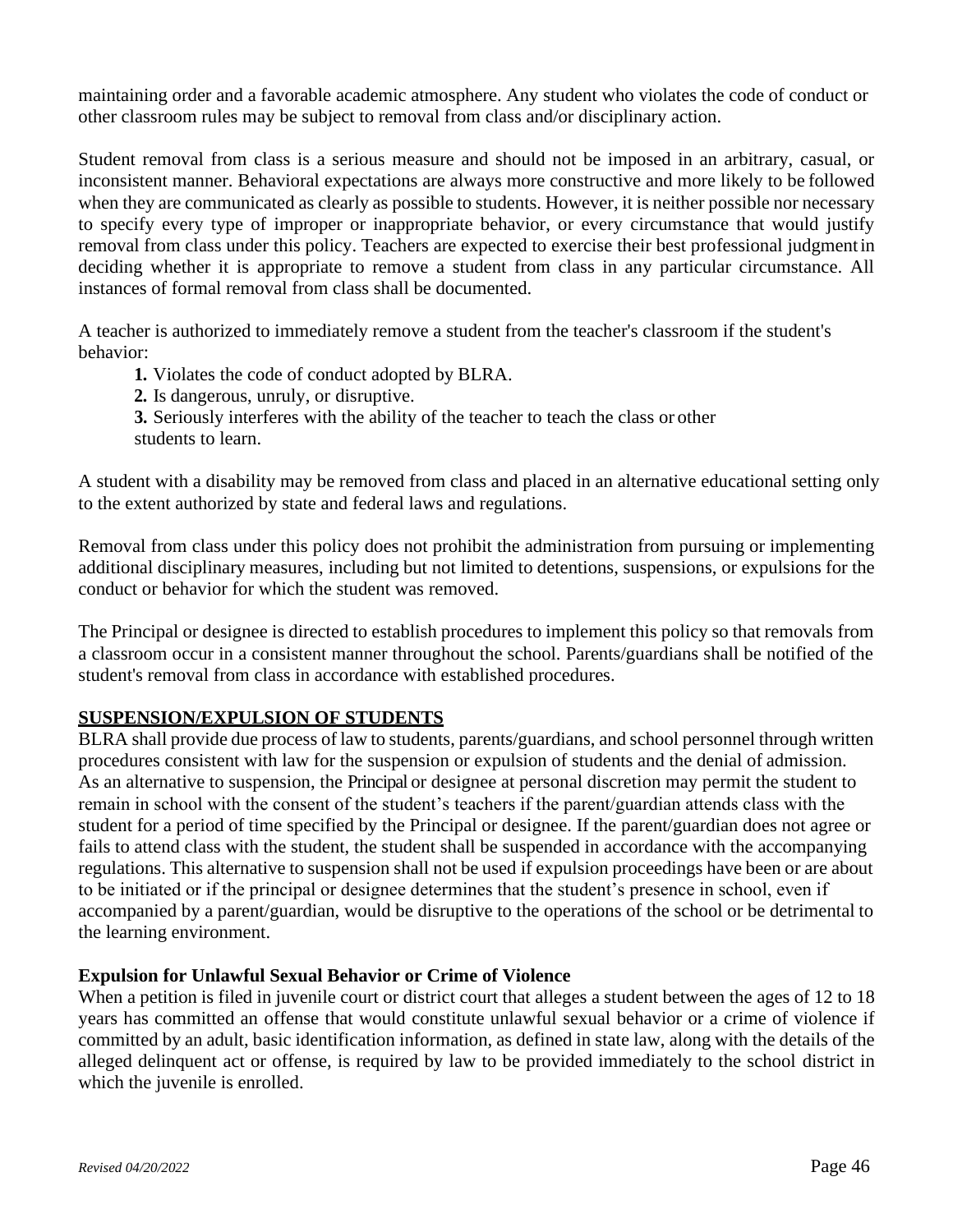The Principal or designee will review the information and formulate a recommendation for disciplinary action to the BLRA. The information shall be used by the school to determine whether the student has exhibited behavior that is detrimental to the safety, welfare, and morals of the other students or school personnel and whether educating the student in the school may disrupt the learning environment in the school, provide a negative example for other students, or create a dangerous and unsafe environment for students, teachers, and other school personnel. BLRA shall take appropriate disciplinary action, which may include suspension or expulsion, in accordance with the student code of conduct and related policies. The school may determine to wait until the conclusion of court proceedings to consider expulsion, in which case it shall be the responsibility of the school to provide an alternative educational program for the student as specified in state law.

### **Information to Parents**

Upon expelling a student, school personnel shall provide information to the student's parent or guardian concerning the educational alternatives available to the student during the period of expulsion, including the right of the parent/guardian to request that the school provide services during the expulsion. If the parent/guardian chooses to provide a home-based education program for the student, BLRA personnel shall assist the parent/guardian in obtaining appropriate curricula for the student if requested by the parent/guardian.

If a student is expelled for the remainder of the school year and is not receiving educational services through BLRA, the school shall contact the expelled student's parent or guardian at least once every 60 days until the beginning of the next school year to determine whether the child is receiving educationalservices.

#### **Procedure for Suspension**

The following procedures will be followed in any suspension, unless the student is suspended pending an expulsion proceeding, in which case the expulsion procedures will apply.

**1.** Notice. The Principal, or designee or the school at the time of contemplated action will give the student and the parent/guardian notice of the contemplated action. Such notice may be oral or in writing. If oral, such notice will be given in person. If written, delivery may be by United States mail addressed to the last known address of the student or student's parent/guardian.

**2.** Contents of notice. The notice will contain the following basic information:

- **a.** A statement of the charges against the student.
- **b.** A statement of what the student is accused of doing.
- **c.** A statement of the basis of the allegation. Specific names may be withheld
- if necessary to shield a witness.

This information need not be set out formally but should sufficiently inform the student and parent/guardian of the basis for the contemplated action.

**3.** Informal hearing. In an informal setting, the student will be given an opportunity to admit or deny the accusation and to give his or her version of the events. The administrator may allow the student to call witnesses or may personally call the accuser or other witnesses. The administrator may hold a more extensive hearing in order to gather relevant information prior to making a decision on the contemplated action.

**4.** Timing. The notice and informal hearing should precede removal of the student from school. There need be no delay between the time notice is given and the time of the hearing.

**5.** If the student's presence in school presents a danger. Notice and an informal hearing need not be given prior to removal from school where a student's presence poses a continuing danger to persons or property or an ongoing threat of disrupting the academic process. In this case, an informal hearing will follow as soon after the student's removal as practicable.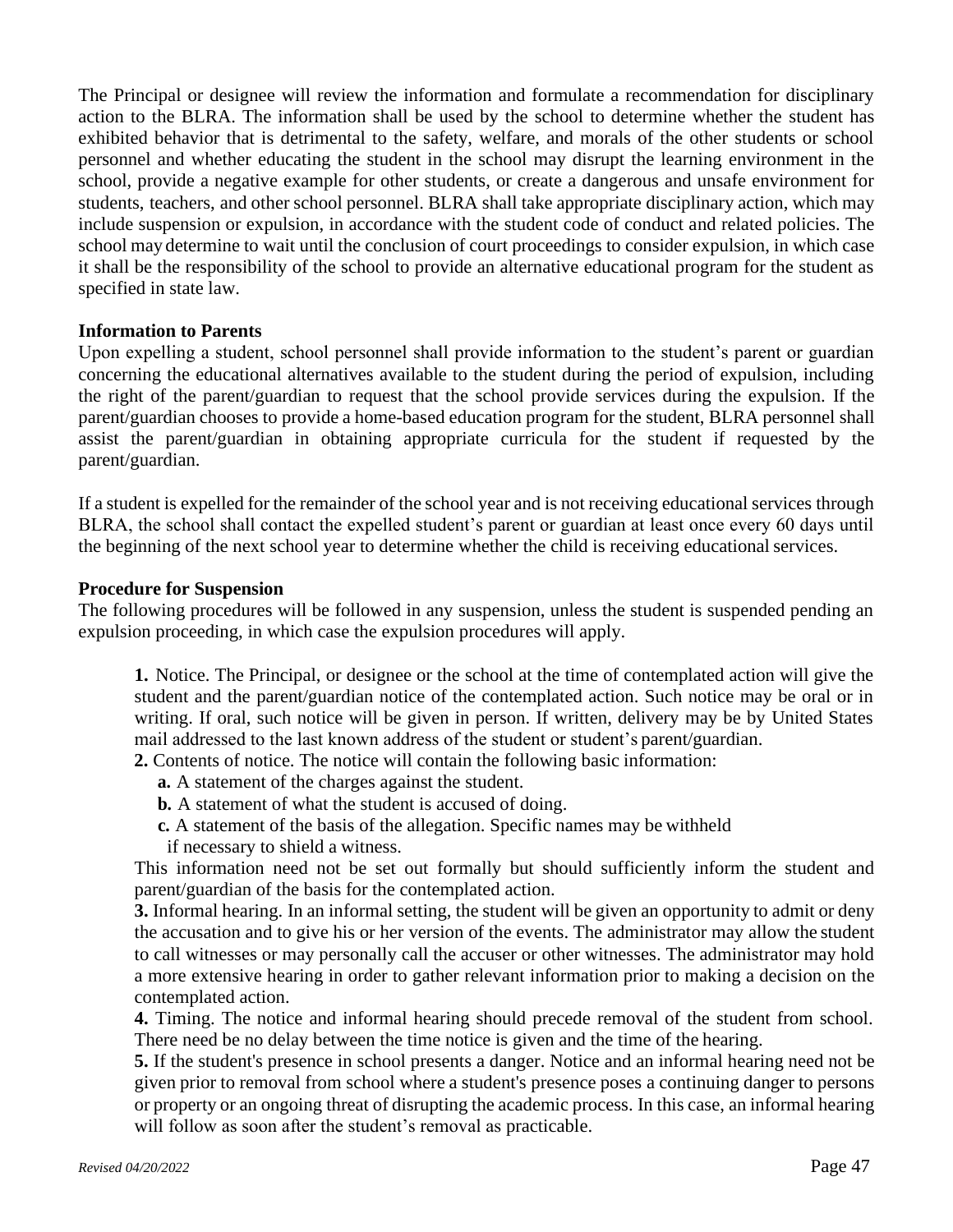**6.** Notification following suspension. If a student is suspended, the administrator will immediately notify the parent/guardian that the student has been suspended, the grounds for such suspension and the period of such suspension. The notification will include the time and place for the parent/guardian to meet with the administrator to review the suspension.

**7.** Removal from school grounds. A suspended student must leave the school building and the school grounds immediately after the parent/guardian and administrator have determined the best way to transfer custody of the student to the parent/guardian.

**8.** Re-admittance. No student will be readmitted to school until the meeting with the parent/guardian has taken place or until, in the opinion of the administrator, the parent/guardian has substantially agreed to review the suspension with the administrator. However, if the administrator cannot contact the parent/guardian or if the parent/guardian repeatedly fails to appear for scheduled meetings, the administrator may readmit the student. The meeting will address whether there is a need to develop a remedial discipline plan for the student in an effort to prevent further disciplinary action.

**9.** Make-up work. Suspended students will be provided an opportunity to make up school work during the period of suspension, so the student is able to reintegrate into the educational program of the district following the period of suspension.

Students will receive 50% credit for makeup work which is completed satisfactorily.

### **Procedure for Expulsion**

In the event that BLRA contemplates action denying admission to any student or prospective student or expelling any student, the following procedures will be followed:

**1.** Notice. Not less than 10 days prior to the date of the contemplated action, the Principal or an appropriate administrative officer of BLRA will cause written notice of such proposed action to be delivered to the student and the student's parent/guardian. Such delivery may be by United States mail to the last known address of the student or the student's parent/guardian.

**2.** Emergency notice. In the event it is determined that an emergency exists necessitating a shorter period of notice, the period of notice may be shortened provided that the student or the student's parent/guardian have actual notice of the hearing prior to the time it is held.

**3.** Contents of notice. The notice will contain the following basic information:

**a.** A statement of the basic reasons alleged for the contemplated denial or expulsion. period of such suspension. The notification will include the time and place for the parent/guardian to meet with the administrator to review the suspension.

**b.** A statement that a hearing on the question of expulsion or denial of admission will be held if requested by the student or parent/guardian within 3 days after the date of the notice.

**c.** A statement of the date, time, and place of the hearing in the event one is requested.

**d.** A statement that the student may be present at the hearing and hear all information against him or her, that the student will have an opportunity to present such information as is relevant, and that the student may be accompanied and represented by a parent/guardian and an attorney.

**e.** A statement that failure to participate in such hearing constitutes a waiver of further rights in the matter.

**4.** Conduct of hearing. A hearing may be requested by the parent/guardian. Such hearing will be conducted by a Hearing Officer designated by the school. Such individuals as may have pertinent information will be admitted to a closed hearing to the extent necessary to provide such information.

Testimony and information may be presented under oath. However, technical rules of evidence will not be applicable, and BLRA may consider and give appropriate weight to such information or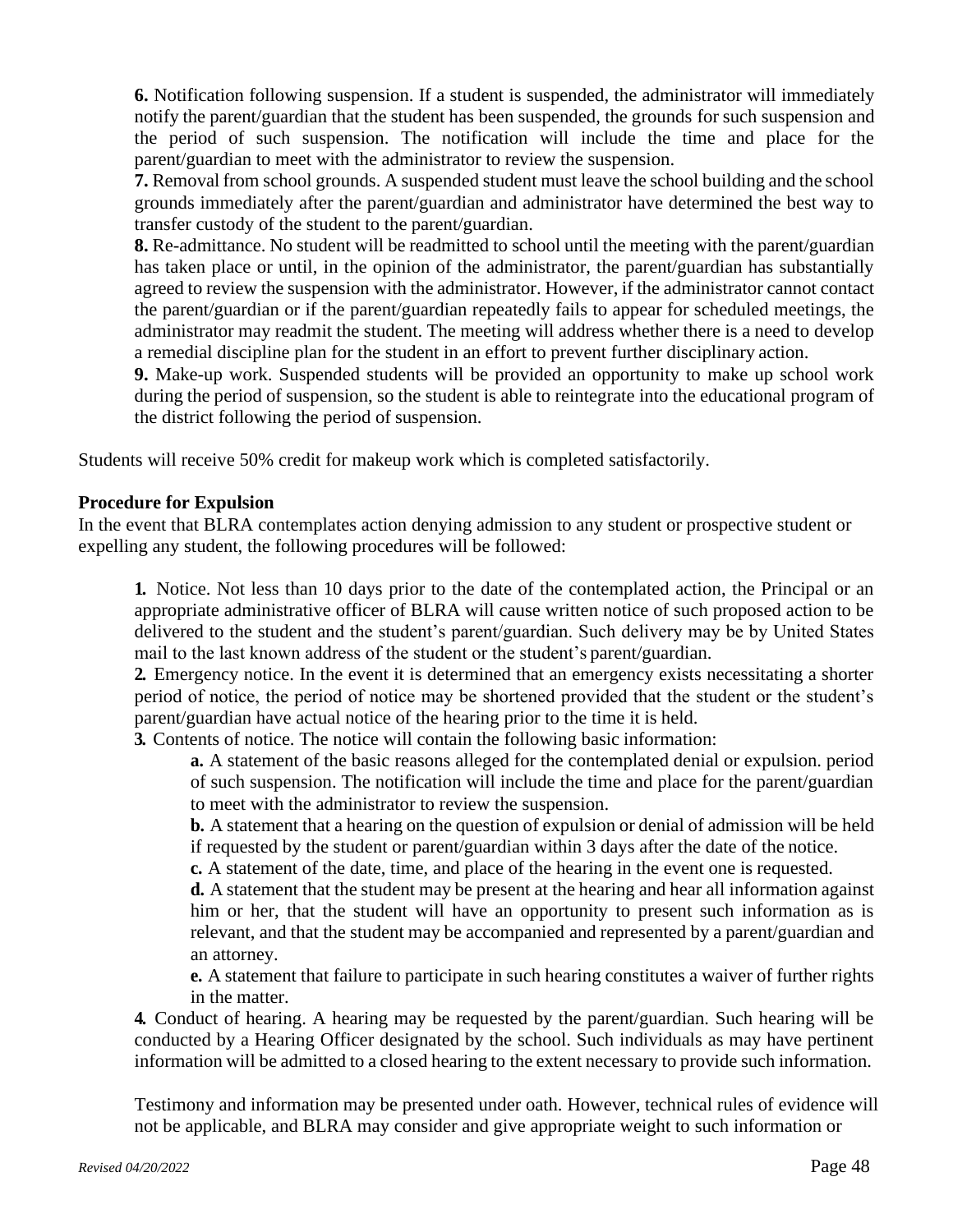evidence it deems appropriate. The student or representative may question individuals presenting information. A sufficient record of the proceedings will be kept so as to enable a transcript to be prepared in the event either party so requests. Preparation of the transcript will be at the expense of the party requesting the same.

**5.** Parental responsibility. Upon expelling a student, school administration will provide information to the student's parent/guardian concerning the educational alternatives available to the student during the period of expulsion, including the right to request that the school provide services during the expulsion. If the parent or guardian chooses to provide a home-based education program forthe student, BLRA personnel will assist the parent/guardian in obtaining appropriate curricula for the student if requested by the parent/guardian.

If a student is expelled for the remainder of the school year, the school administration will contact the expelled student's parent/guardian at least once every 60 days until the beginning of the next school year to determine whether the child is receiving educational services. BLRA personnelneed not contact the parent/guardian after the student is enrolled in another school or if the student is committed to the department of human services or sentenced to a juvenile or adult detention facility.

**6.** Re-admittance. A student who has been expelled shall be prohibited from enrolling or re-enrolling in the same school in which the victim of the offense or member of the victim's immediate family is enrolled or employed when:

**a.** The expelled student was convicted of a crime, adjudicated a juvenile delinquent, received a deferred judgment, or was placed in a diversion program as a result of committing the offense for which the student was expelled.

**b.** There is an identifiable victim of the expelled student's offense.

**c.** The offense for which the student was expelled does not constitute a crime against property.

If the BLRA has no actual knowledge of the name of the victim, the expelled student shall be prohibited from enrolling or re-enrolling only upon request of the victim or a member of the victim's immediate family.

No student will be readmitted to school until after a meeting between the principal or designee and the parent/guardian has taken place except that if the administrator cannot contact the parent/ guardian or if the parent/guardian repeatedly fails to appear for scheduled meetings, the administrator may readmit the student.

### **GROUNDS FOR SUSPENSION/EXPULSION (File: JKD-E/JKE-E)**

According to the Colorado Revised Statues 22-23-106(1)(a-e) and 3(e), the following shall be grounds for suspension or expulsion from a public school:

**1.** Continued willful disobedience or open and persistent defiance of proper authority.

**2.** Willful destruction or defacing of school property.

**3.** Behavior on or off school property which is detrimental to the welfare or safety of other pupils or of school personnel, including behavior which creates a threat of physical harm to the child or other children.

**4.** Declaration as a habitually disruptive student for which expulsion shall be mandatory.

**a.** For the purposes of this paragraph, "habitually disruptive student" means a child who has been suspended pursuant to paragraph 1, 2, 3, or 5 of this exhibit three times during the course of the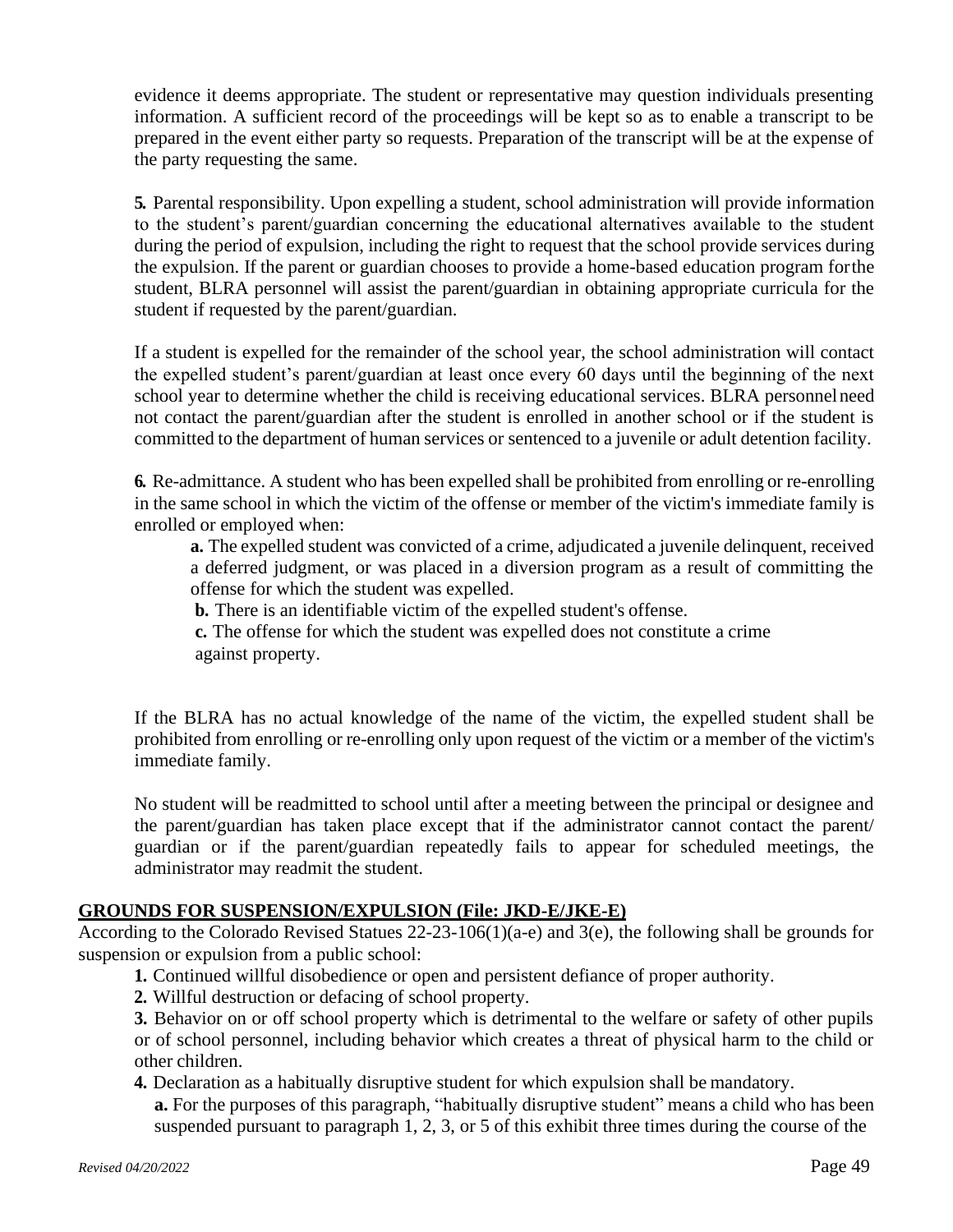school year for causing a material and substantial disruption in the classroom, on school grounds, or at school activities or events because of behavior that was initiated, willful, and overt on the part of the child. Any student who is enrolled in a public school may be subject to being declared a habitually disruptive student.

**b.** The student and the parent, legal guardian, or legal custodian shall have been notified in writing of each suspension counted toward declaring the student as habitually disruptive, and thestudent and parent, legal guardian, or legal custodian shall have been notified in writing and by telephone or other means at the home or the place of employment of the parent or legal guardian of the definition of "habitually disruptive student" and the mandatory expulsion of such students.

**5.** Serious violations in the school building or in or on school property for which suspension or expulsion shall be mandatory. Expulsion shall be mandatory for:

**a.** The sale of a drug or controlled substance as defined in C.R.S. 12-22-303.

**b.** The commission of an act which if committed by an adult would be robbery pursuant to Part 3, Article 4, Title 18, C.R.S. or assault pursuant to Part 2.

**c.** The carrying, bringing, using, or possessing of a dangerous weapon without the authorization of the school or school district, except that if a student discovers that he or she has carried, brought, or is in possession of a dangerous weapon and the student notifies a teacher, administrator, or other authorized person in the school district and, as soon as possible, delivers the dangerous weapon to that person, expulsion shall not be mandatory. As used in this paragraph, "dangerous weapon" means:

1) A firearm, whether loaded or unloaded, or a firearm facsimile that could reasonably be mistaken for an actual firearm.

2) Any pellet or BB gun or other device, whether operational or not, designed to propel projectiles by spring action or compressed air.

3) A fixed blade knife with a blade that measures longer than three inches in length or a spring loaded knife or a pocket knife with a blade longer than three and one-half inches.

4) Any object, device, instrument, material, or substance, whether animate or inanimate, used or intended to be used to inflict death or serious bodily injury.

**6.** Repeated interference with a school's ability to provide educational opportunities to other students.

**7.** Failure to comply with the provisions of Part 9, Article 4, Title 15, C.R.S. (immunization requirements). Any suspension, expulsion, or denial of admission for such failure to comply shall not be recorded as a disciplinary action but may be recorded with the student's immunization record with an appropriate explanation.

**8.** Making a false accusation of criminal activity against a Accel Schools or district employee to law enforcement or to the district.

**9.** Misuse of an electronic device such as a cell phone, pager, and/or personal digital assistant (PDA) on school grounds or on school buses, at school sponsored activities, and/or on field trips in a manner which constitutes an interference with school purposes or an educational function or that is profane, indecent, or obscene or constitutes an invasion of privacy.

According to C.R.S. 22-22-106(2), subject to the district's responsibilities under the Exceptional Children's Education Act (see policy JK-2, Discipline of Students with Disabilities), the following shall be grounds for expulsion from or denial of admission to a public school or diversion to an appropriate alternate program:

**1.** Physical or mental disability such that the child cannot reasonably benefit from the programs available.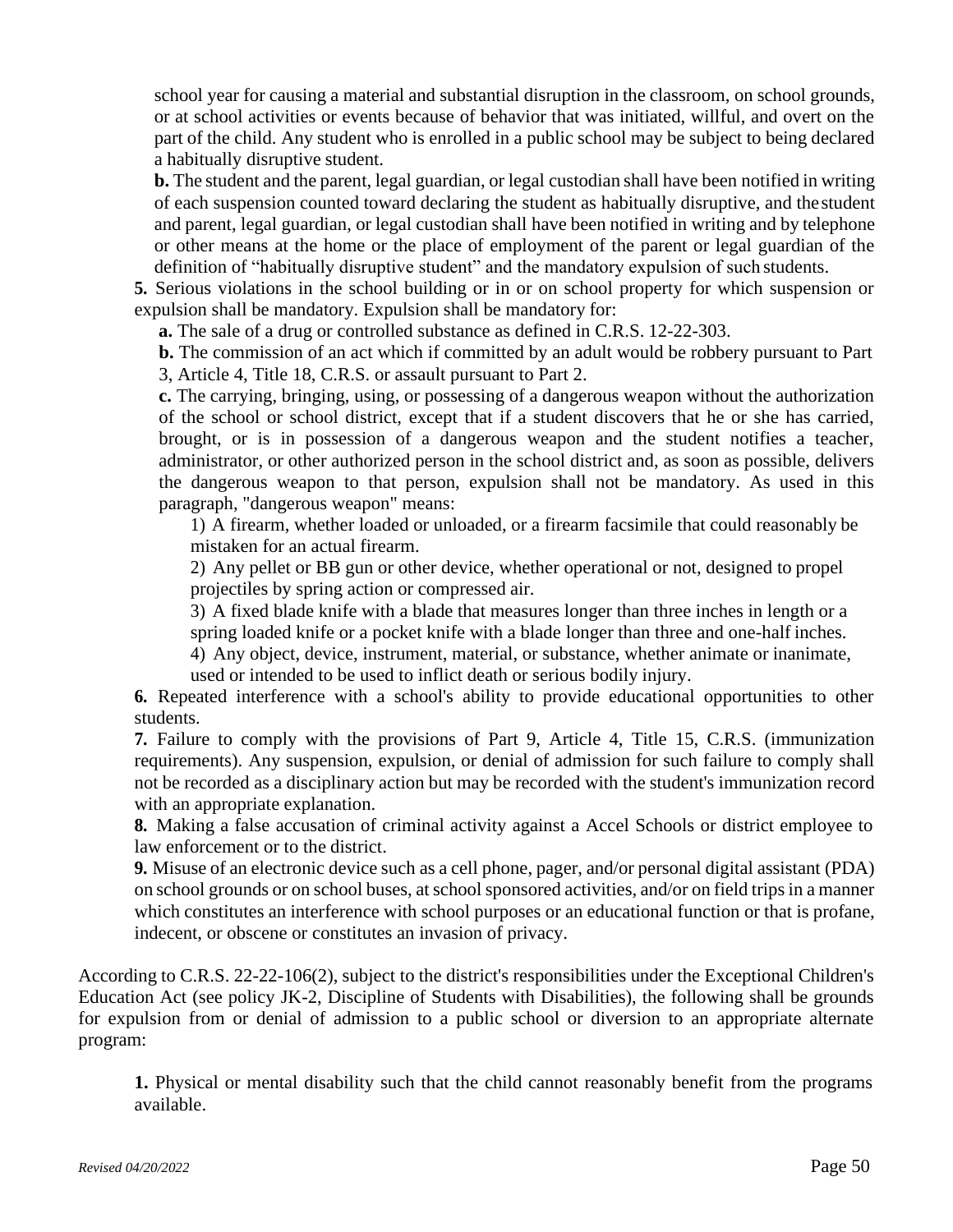**2.** Physical or mental disability or disease that is causing the attendance of the child suffering to be detrimental to the welfare of other students.

### **SUSPENSION/EXPULSION OF DISABLED STUDENTS (File: JKD-2/JKE-2 and JKD-2-R/JKE-2-R)**

Special education students are neither immune from a school disciplinary process nor entitled to participate in programs when their behavior impairs the education of other students.

A special education student may be temporarily suspended from school if exclusion is warranted because of the student's disruptive activities and/or actions which present a physical danger to him, other students, school personnel, or school property.

A special education student whose behavior is determined to be a manifestation of his or her disability may not be expelled but shall have his individual education plan (IEP) reviewed by the appropriate IEP team. The team shall review the IEP for appropriateness of services and the need for a more restrictive or alternate placement.

A special education student whose behavior creates a threat of physical harm to him or other students may not be expelled if the actions creating the threat are a manifestation of his or her disability. However, the student shall be removed from the classroom to an appropriate alternative setting for a length of time which is consistent with federal law. Within 10 days, the school in which the student is enrolled shall arrange for a re-examination of the IEP to amend the plan as necessary to ensure that the needs of the student are addressed in a more appropriate manner or setting which is less disruptive to other students.

The special services director shall be consulted prior to consideration of expulsion of a special education student for misbehavior that is not related to his or her handicapping condition.

### **Procedure**

Suspensions from the child's current placement must be for a definite period of time, not longer than 10 consecutive school days for any violations of school rules. Removals do not constitute a change of placement. After the child with a disability has been removed from his or her current placement for more than 10 days in the same school year, the building special education team must meet to determine the level of services the student may need; and a functional behavioral assessment and a behavior intervention plan must be established for that child by the IEP team.

Occasionally, the misconduct of a student with disabilities necessitates a brief change of placement to an interim alternative education setting (IAES). The IEP team determines if an IAES is appropriate for the student. The IAES must:

**1.** Allow the student to progress in the general curriculum.

**2.** Provide the student the necessary services and modifications to meet the goals set out in theIEP.

**3.** Include services and modifications to address the presence of and prevent the reoccurrence of the misconduct behavior.

A student with a disability may be placed in an IAES for a period of time consistent with their nondisabled peers but not more than a maximum of 45 days.

In the case where the student with a disability carries a weapon to school or to a school function, knowingly possesses or uses illegal drugs, or solicits the sale of a controlled substance, the student would be suspended from school and considered for expulsion.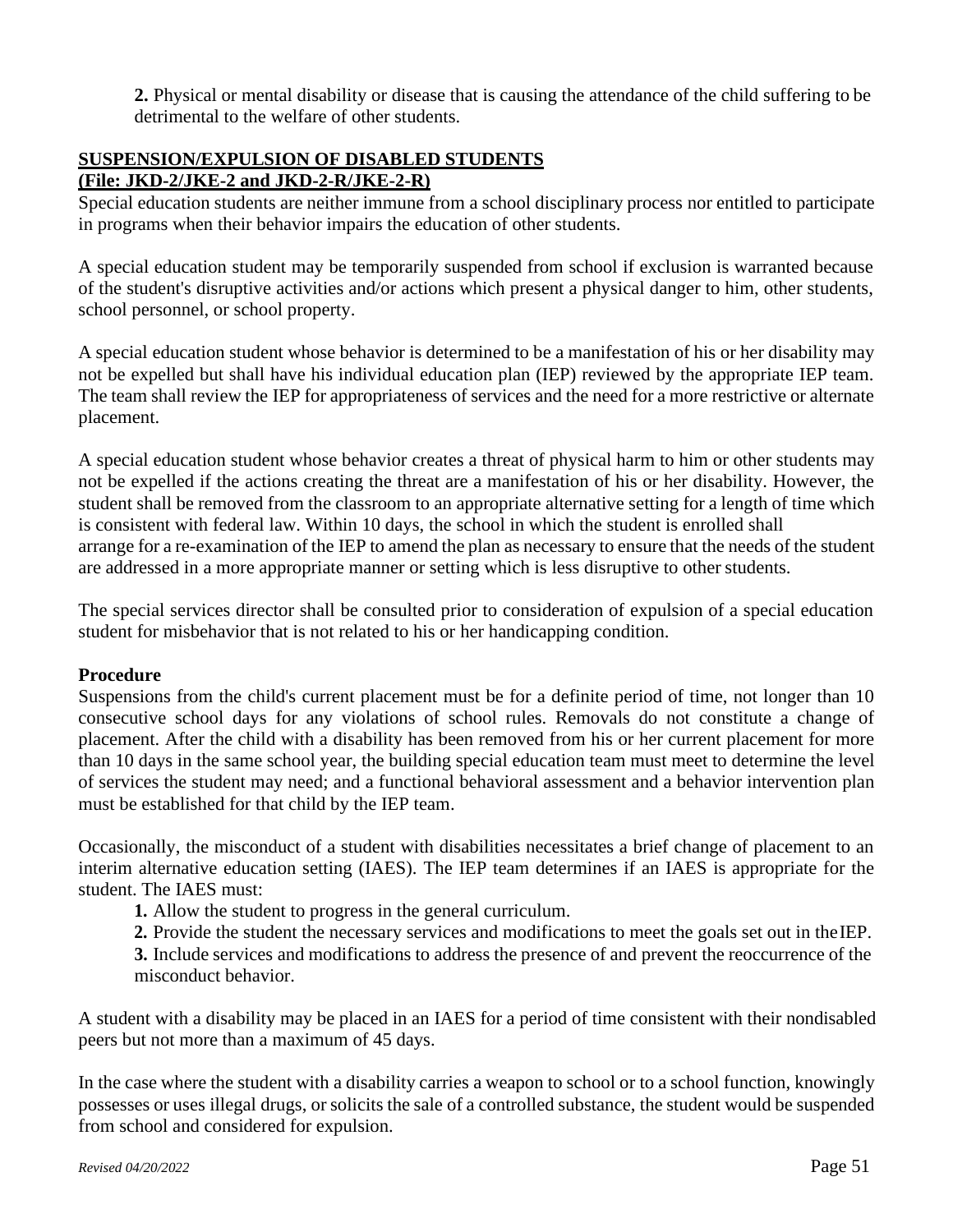Immediately upon the decision that expulsion is to be pursued, the parent of the child must be notified and provided procedural safeguards. Within 10 days of the decision, a manifestation staffing review must be conducted. The IEP team and other qualified personnel are responsible for conducting the manifestation determination review.

If the IEP team determines that the misconduct is not a manifestation of the student's disability, the school can proceed with the expulsion; but the IEP team must tailor a free and appropriate public educational (FAPE) program during the suspension or expulsion.

If the misconduct is a manifestation of the disability, the discipline proceeding must stop; and the IEP team must review the IEP and adjust the programming according to the least restrictive environment (LRE) options.

### **CUSTODIAL AND NONCUSTODIAL PARENT RIGHTS AND RESPONSIBILTIES – ALLOCATION OF PARENTAL RESPONSIBILITIES (File: KBBA and KBBA-R)**

BLRA presumes that the person who enrolls a student in school is the student's custodial parent. Unless the school has a copy of a court order that specifies otherwise, said custodial parent shall be the one whom the school holds responsible for the education and welfare of that child.

Parents or guardians shall have the right to receive information contained in school records pertaining to their minor child and to forbid or permit the disclosure of such information to others unless authorized by the custodial parent.

The School, unless informed otherwise, assumes that there are no restrictions regarding either parent's right to be kept informed of the student's school progress and activities.

If restrictions are made relative to the rights of either parent, the custodial parent or the parent to whom parental responsibility for school matters has been allocated shall be requested to submit a certified copy of the court order which curtails specific rights of the other parent.

Unless there are specific court-imposed restrictions, either parent, upon request, shall be given access to all of the student's educational records including, but not limited to the student's cumulative file and the student's special education file, if applicable. The student shall not be permitted to visit with or be released to anyone without the approval of the custodial parent or the parent to whom parental responsibility for school matters has been allocated by a court order. However, if neither parent has been granted custody or allocated parental responsibility forschool matters by a court order and the custodial parent cites emergency circumstances, access to a student by the other parent may be limited on a temporary basis for a reasonable period of time to allow a custodial parent an opportunity to obtain a court order.

### **Procedure**

The following procedures have been developed for situations involving the allocation of parental responsibilities (custody), visitation, and release of records of a child enrolled at Banning Lewis Ranch Academy:

**1.** The school registrar will maintain records easily accessible to school administration indicating those students whose parents are divorced or legally separated and have special custody arrangements. Upon receiving the appropriate information, the school will make every attempt to comply with special custody terms.

**2.** Students will not be released to unauthorized individuals.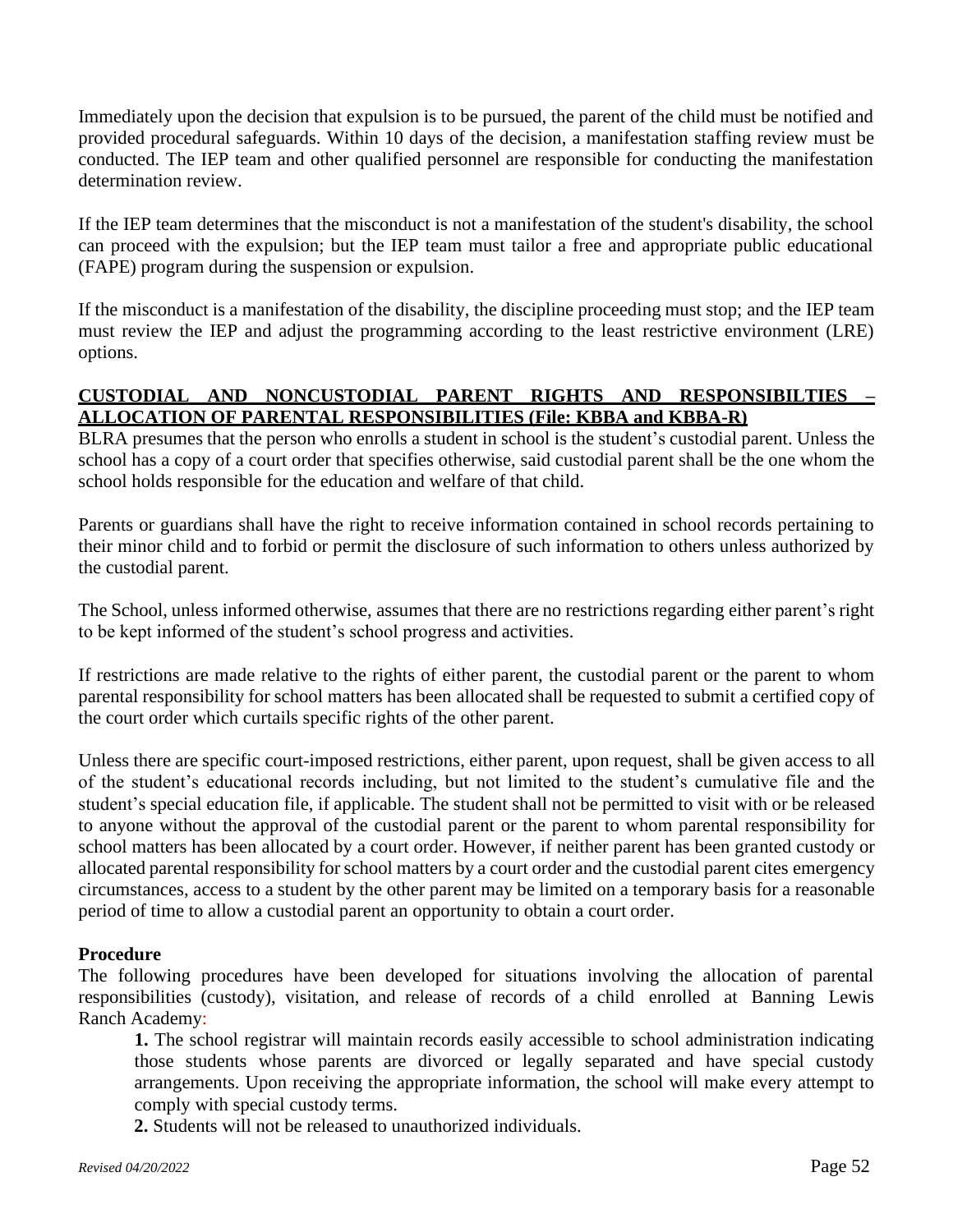### **Children of Divorced/Separated Parents**

**1.** Both natural parents have the right to view the child's school records and receive school progress reports unless otherwise documented through a court order.

**2.** BLRA will presume that both parents have equal access to a child when that student is registered in school unless one parent provides the school with a court order indicating otherwise.

**3.** A copy of the court order governing a divorce, separation, or delineation of parental rights will be provided by the custodial parent or the parent to whom parental responsibility for school matters has been allocated and kept in the student's cumulative record as a temporary record if situation warrants.

**4.** If the school is aware that the student's parents are divorced or separated and a parent refuses to provide a copy of the court order to the school, the principal will be advised; and a statement of the refusal will be noted, including the date and situation. This statement will be filed in the student's cumulative record. The school will provide full access to both parents in this case.

**5.** A student will not be denied admission to school on the basis of refusing the request for documentation of a divorce, separation, or delineation of parental rights unless student residency is at issue.

**6.** In some instances, two opposing court orders may be presented to the school. In such event, the most current order will govern.

**7.** Joint allocation of parental responsibility or joint custody stipulations in a divorce decree will be read carefully in order to understand the rights and privileges allowed each parent. The school will review such a decree for residency and visitation rights purposes. Students may be allowed bysuch a decree to attend two schools on a rotation basis corresponding to custody arrangements.

**8.** The student shall not be permitted to visit with or be released to anyone without the approval of the custodial parent or the parent to whom parental responsibility for school matters has been allocated by a court order. However, if neither parent has been granted custody or allocated parental responsibility for school matters by a court order and the custodial parent cites emergency circumstances, access to a student by the other parent may be limited on a temporary basis for a reasonable period of time to allow a custodial parent an opportunity to obtain a court order.

**9.** If a school official becomes aware of emergency circumstances, the appropriate law enforcement agency will be contacted. If a school official is in doubt about the validity of a request or documentation presented, the school official will contact appropriate officials. The school official should request positive identification of any individual making a request for release or visitation of a student.

**10.** If a parent making an unauthorized request for release or visitation refuses to leave the school premises at the principal's request, the principal will contact the appropriate law enforcement agency.

**11.** Contact from an attorney on behalf of a parent may be referred to the school attorney on advice of the superintendent.

### **STUDENT USE OF THE INTERNET (File: JS)**

The Internet, a global computer network referred to as the World Wide Web, and electronic communications (e-mail, chat rooms, and other forms of electronic communication) have vast potential to support curriculum and student learning. BLRA believes they should be used in schools as a learning resource to educate and to inform.

Use of the Internet and electronic communications require students to think critically, analyzeinformation, write clearly, use problem-solving skills, and home computer and research skills that employers demand. Use of these tools also encourages an attitude of lifelong learning and offers an opportunity for students to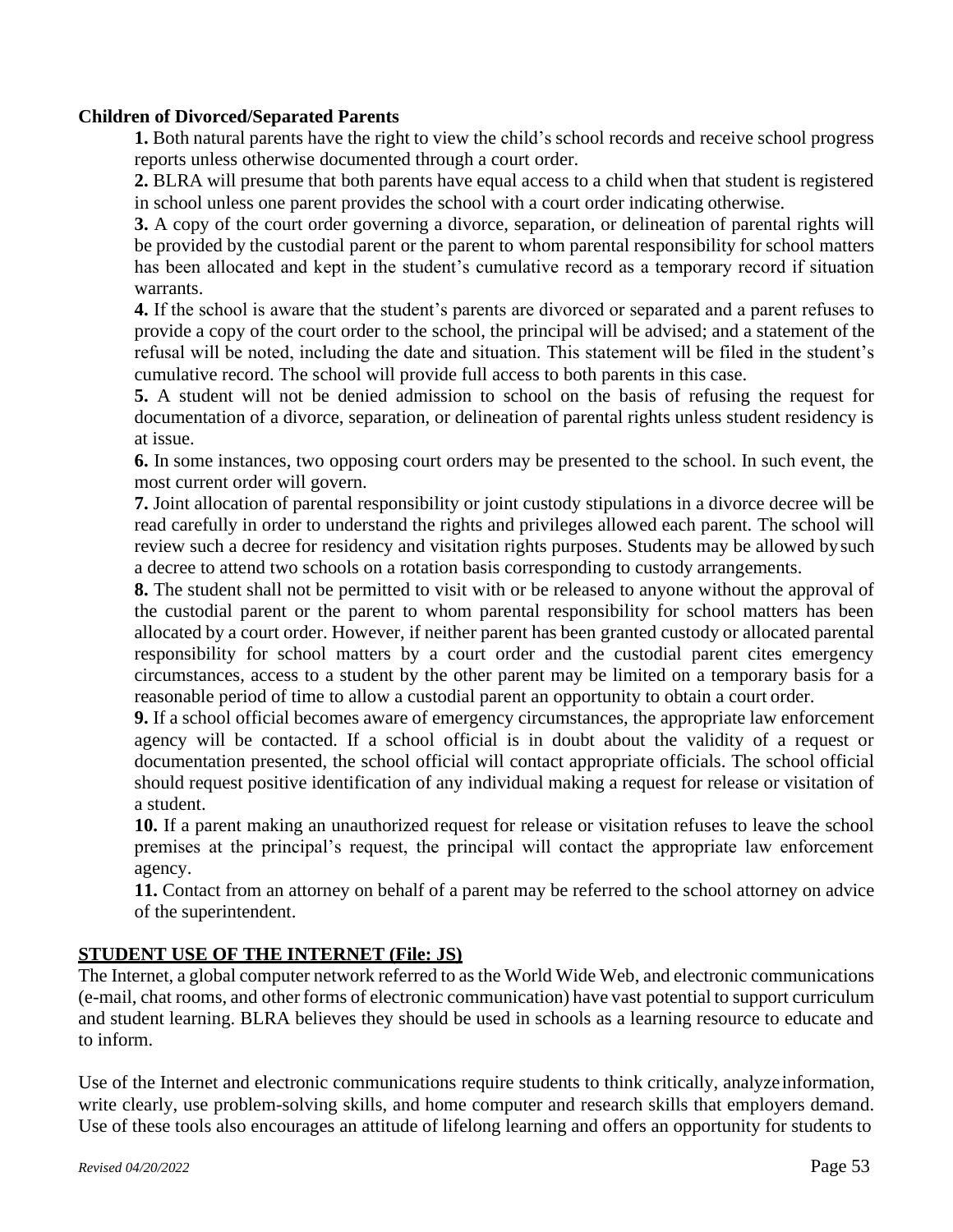participate in distance learning activities, ask questions of and consult with experts, communicate with other students and individuals, and locate material to meet educational and personal information needs.

BLRA believes the educational opportunities inherent in these tools far outweigh the possibility that users may procure material not consistent with the education goals of the school. However, the Internet and electronic communications are fluid environments in which students may access materials and information from many sources including some that may be harmful to students.

BLRA acknowledges that while it is impossible to predict with certainty what information students might locate or come into contact with, it desires to take all reasonable steps to protect students from accessing material and information that is obscene, child pornography, or otherwise harmful to minors, as defined by the school. Students shall take responsibility for their own use of district computers and computer systems to avoid contact with material or information that may be harmful to minors.

### **Blocking or Filtering Obscene, Pornographic and Harmful Information**

Services/products that block or filter material and information that is obscene, child pornography, or otherwise harmful to minors, as defined by BLRA, shall be installed on all school computers having Internet or electronic communications access. Students shall report access to material and information that is obscene, child pornography, harmful to minors, or otherwise in violation of this policy to the supervising staff member. If a student becomes aware of other students accessing such material or information, he or she shall report it to the supervising staff member.

### **No Expectation of Privacy**

BLRA computers and computer systems are owned by the Banning Lewis Ranch Academy and are intended for educational purposes at all times. Students shall have no expectation of privacy when using the Internet or electronic communications. The school reserves the right to monitor, inspect, copy, review, and store at any time and without prior notice, all usage of Banning Lewis Ranch Academy computers and computer systems, including all Internet and electronic communications access and transmission/receipt of materials and information. All material and information accessed/received through district computers and computer systems shall remain the property of BLRA.

### **Unauthorized and Unacceptable Uses**

Students shall use BLRA computers and computer systems in a responsible, efficient, ethical, and legal manner. Because technology and ways of using technology are constantly evolving, every unacceptable use of BLRA computers and computers systems cannot be specifically described in policy. Therefore, examples of unacceptable uses include, but are not limited to, the following:

No student shall access, create, transmit, retransmit or forward material or information:

- That promotes violence or advocates destruction of property including, but not limited to, access to information concerning the manufacturing or purchasing of destructive devices or weapons.
- That is not related to BLRA education objectives.
- That contains pornographic, obscene, or other sexually oriented materials, either as pictures or writings that are intended to stimulate erotic feelings or appeal to prurient interests in nudity, sex, or excretion.
- That harasses, threatens, demeans, or promotes violence or hatred against another person or group of persons with regard to race, color, sex, religion, national origin, age, marital status, disability, or handicap.
- For personal profit, financial gain, advertising, commercial transaction, or political purposes.
- That plagiarizes the work of another without express consent.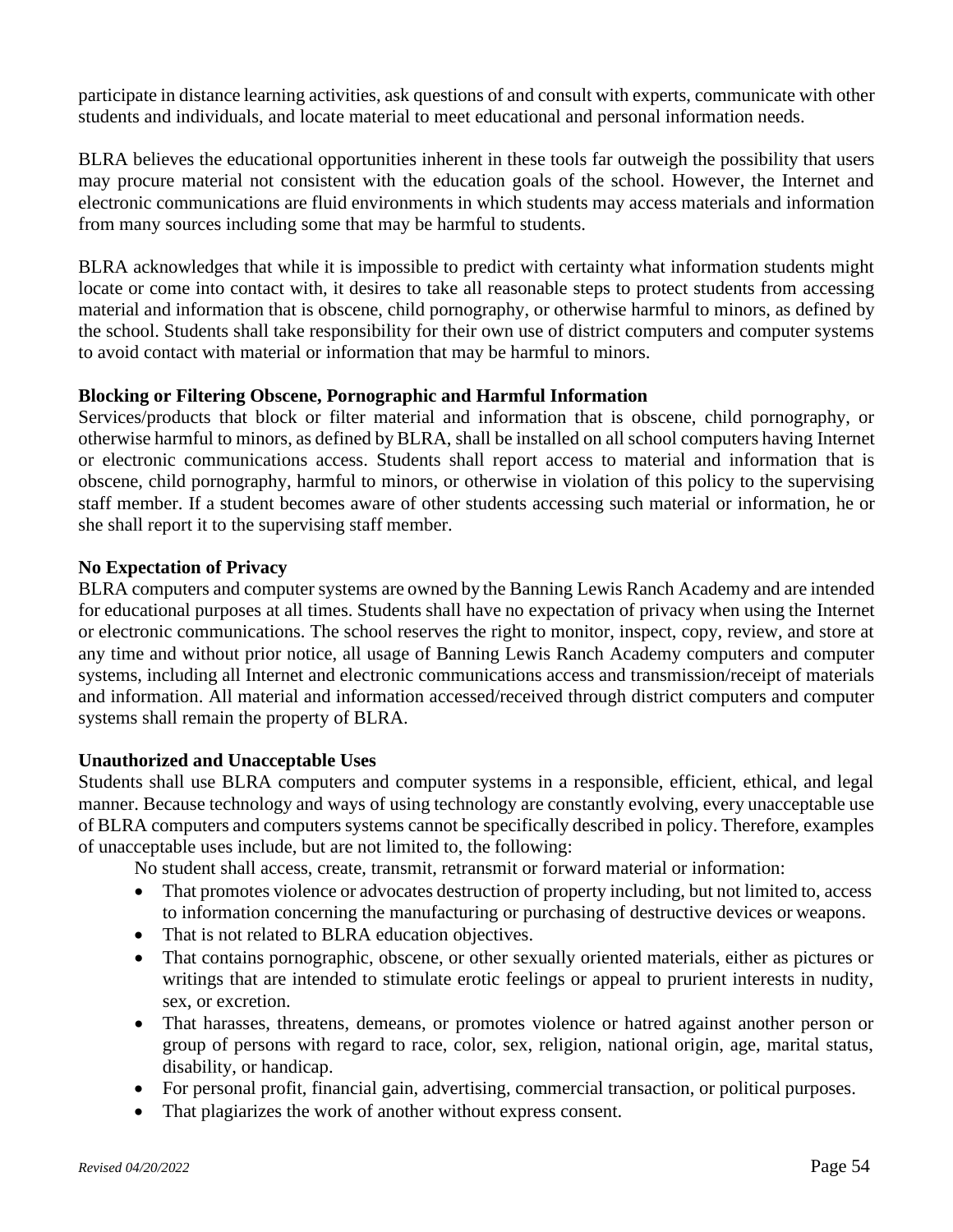- That uses inappropriate or profane language likely to be offensive to others in the school community.
- That is knowingly false or could be construed as intending to purposely damage another person's reputation.
- In violation of any federal or state law, including but not limited to copyrighted material and material protected by trade secret.
- That contains personal information about themselves or others, including information protected by confidentiality laws.
- Using another individual's Internet or electronic communications account without written permission from that individual.
- That impersonates another or transmits through an anonymous remailer.
- That accesses fee services without specific permission from the system administrator.

### **Security**

Security on School computer systems is a high priority. Students who identify a security problem while using the Internet or electronic communications must immediately notify a system administrator. Students should not demonstrate the problem to other users. Logging on to the Internet or electronic communications as a system administrator is prohibited. Students shall not:

- **1.** Use another person's password or any other identifier.
- **2.** Gain or attempt to gain unauthorized access to district computers or computers systems.
- **3.** Read, alter, delete, copy, or attempt to do so, electronic communications of other system users.

Any user identified as a security risk, or as having a history of problems with other computer systems, may be denied access to the Internet and electronic devices communications.

### **Safety**

Students shall not reveal personal information, such as home address or phone number, while using the Internet or electronic communications. Without first obtaining permission of the supervising staff member, students shall not use their last name or any other information that might allow another person to locate him or her. Students shall not arrange face-to-face meetings with persons met on the Internet or through electronic communications.

### **Vandalism**

Vandalism will result in cancellation of privileges and may result in school disciplinary action and/orlegal action. Vandalism is defined as any malicious or intentional attempt to harm, destroy, modify, abuse, or disrupt operation of any network within the school district or any network connected to the Internet, operation of any form of electronic communications, the data contained on any network or electronic communications, the data of another user, usage by another user, or BLRA-owned software or hardware. This includes, but is not limited to, the uploading or creation of computer viruses and the use of encryption software.

### **Unauthorized Software**

Students are prohibited from using or possessing any software that has been downloaded or is otherwise in the user's possession without appropriate registration and payment of any fees owed to the software owner.

### **Assigning Student Projects and Monitoring Student Use**

BLRA will make every effort to see that the Internet and electronic communications are used responsibly by students. Administrators, teachers, and staff have a professional responsibility to work together to monitor students' use of the Internet and electronic communications, help students develop the intellectual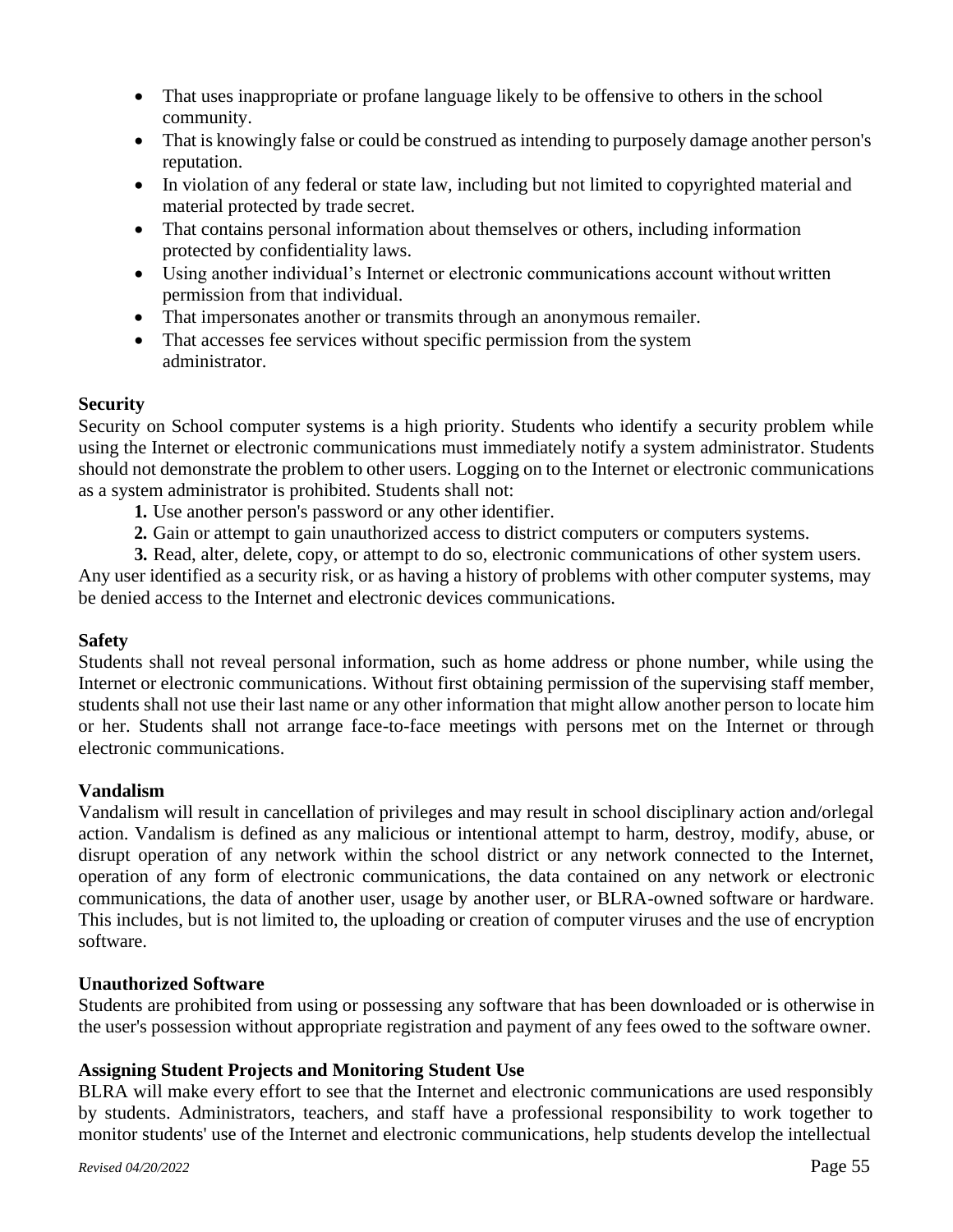skills needed to discriminate among information sources, to identify information appropriate to their age and developmental levels, and to evaluate and use information to meet their educational goals. Students shall have specifically defined objectives and search strategies prior to accessing material and information on the Internet and through electronic communications. Opportunities shall be made available on a regular basis for parents to observe student use of the Internet and electronic communications in schools.

### **Student Use is a Privilege**

Use of the Internet and electronic communications demands personal responsibility and an understanding of the acceptable and unacceptable uses of such tools. Student use of the Internet and electronic communications is a privilege, not a right. Failure to follow the use procedures contained in this policy will result in the loss of the privilege to use these tools and may result in school disciplinary action and/orlegal action. The school may deny, revoke, or suspend access to technology or close accounts at any time.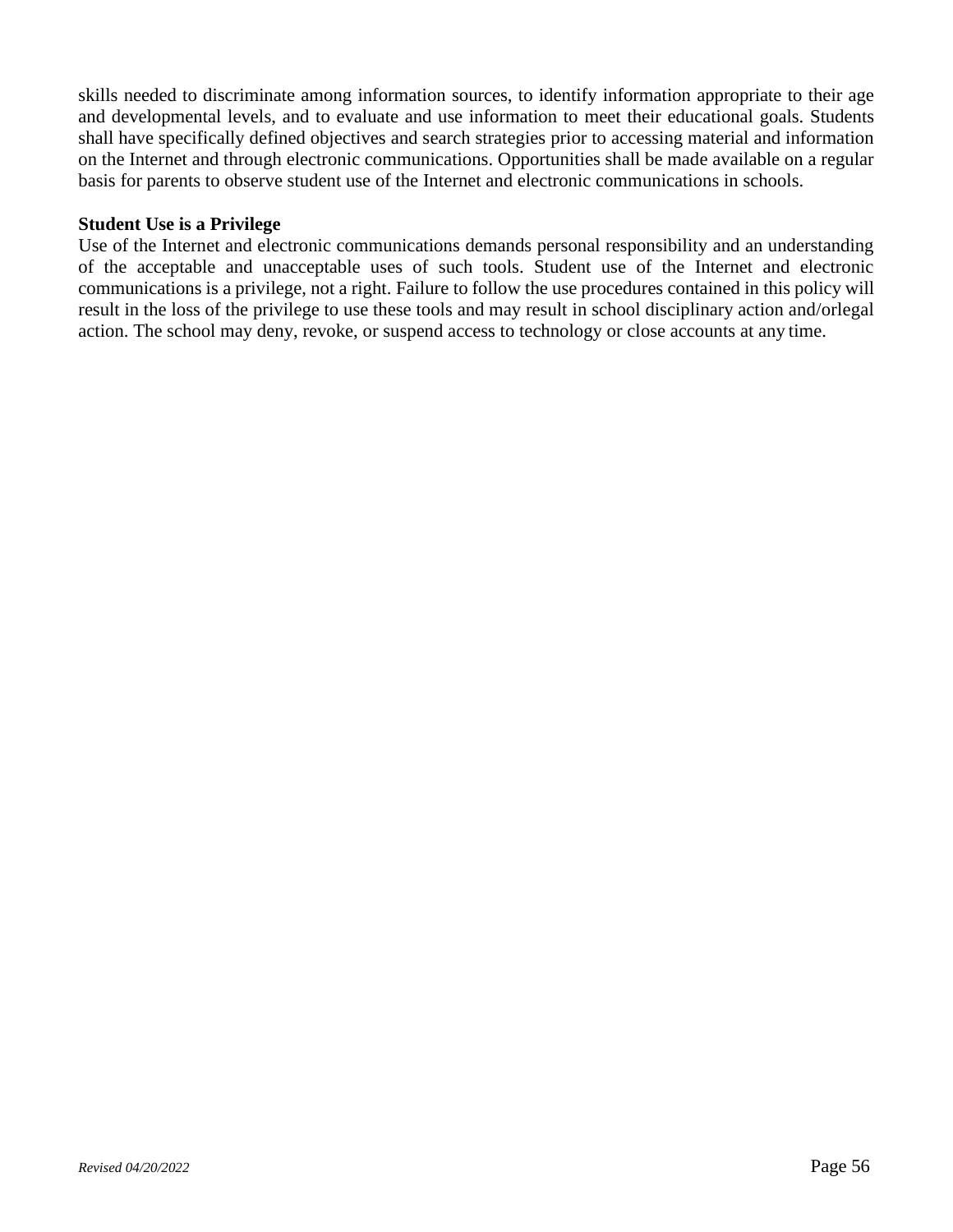## Banning Lewis Ranch Academy Behavior Matrix

The enrolling entity of Banning Lewis Ranch Academy understands that students and behaviors are unique; while this matrix is intended to support in decision making regarding student behavior, all incidents will be considered on a case-bycase basis. Factors that may impact the matrix may include but are not limited to repeated infractions, severity of behavior, grade etc.



| Safety Level 1 (K-5)   | <b>1st Offense</b>           | 2nd Offense              | 3rd Offense              | <b>4th Offense</b>           |
|------------------------|------------------------------|--------------------------|--------------------------|------------------------------|
| Verbal<br>$\bullet$    | <b>Administrative Action</b> | Administrative           | <b>Administrative</b>    | <b>Administrative Action</b> |
| Altercation            | $(K-1)$                      | Action $(K-1)$           | Action $(K-1)$           | $(K-1)$                      |
|                        | Restrict<br>$\bullet$        | Restrict<br>$\bullet$    | Restrict<br>$\bullet$    | Restrict<br>$\bullet$        |
| Verbal<br>$\bullet$    | Activity                     | Activity                 | Activity                 | Activity                     |
| Altercation            | Restorative<br>$\bullet$     | Assigned<br>$\bullet$    | Assigned<br>$\bullet$    | Assigned<br>$\bullet$        |
| Threatening            | Conference                   | Detention                | Detention                | Detention                    |
| <b>Bodily Harm</b>     | <b>Administrative Action</b> | Restorative<br>$\bullet$ | Restorative<br>$\bullet$ | Restorative<br>$\bullet$     |
|                        | $(2-3)$                      | Conference               | Conference               | Conference                   |
| False<br>$\bullet$     | Restrict<br>$\bullet$        | <b>Administrative</b>    | <b>Administrative</b>    | <b>Administrative Action</b> |
| Accusation             | Activity                     | Action $(2-3)$           | Action $(2-3)$           | $(2-3)$                      |
|                        | Restorative<br>$\bullet$     | Assigned                 | Assigned<br>$\bullet$    | Restorative<br>$\bullet$     |
| Fighting:<br>$\bullet$ | Conference                   | Detention                | Detention                | Conference                   |
| Pushing,               | <b>Administrative Action</b> | Restorative<br>$\bullet$ | Restorative<br>$\bullet$ | Restrict<br>$\bullet$        |
| Shoving                | $(4-5)$                      | Conference               | Conference               | Activity                     |
| (resulting in          | Restrict<br>$\bullet$        | Restrict                 | Restrict<br>$\bullet$    | In School<br>$\bullet$       |
| minor scuffle          | Activity                     | Activity                 | Activity                 | Suspension                   |
| $w/$ no injuries)      | Restorative<br>$\bullet$     | Administrative           | <b>Administrative</b>    | <b>Administrative Action</b> |
|                        | Conference                   | Action $(4-5)$           | Action $(4-5)$           | $(4-5)$                      |
| Fighting:<br>$\bullet$ |                              | Assigned                 | Restorative<br>$\bullet$ | Restorative                  |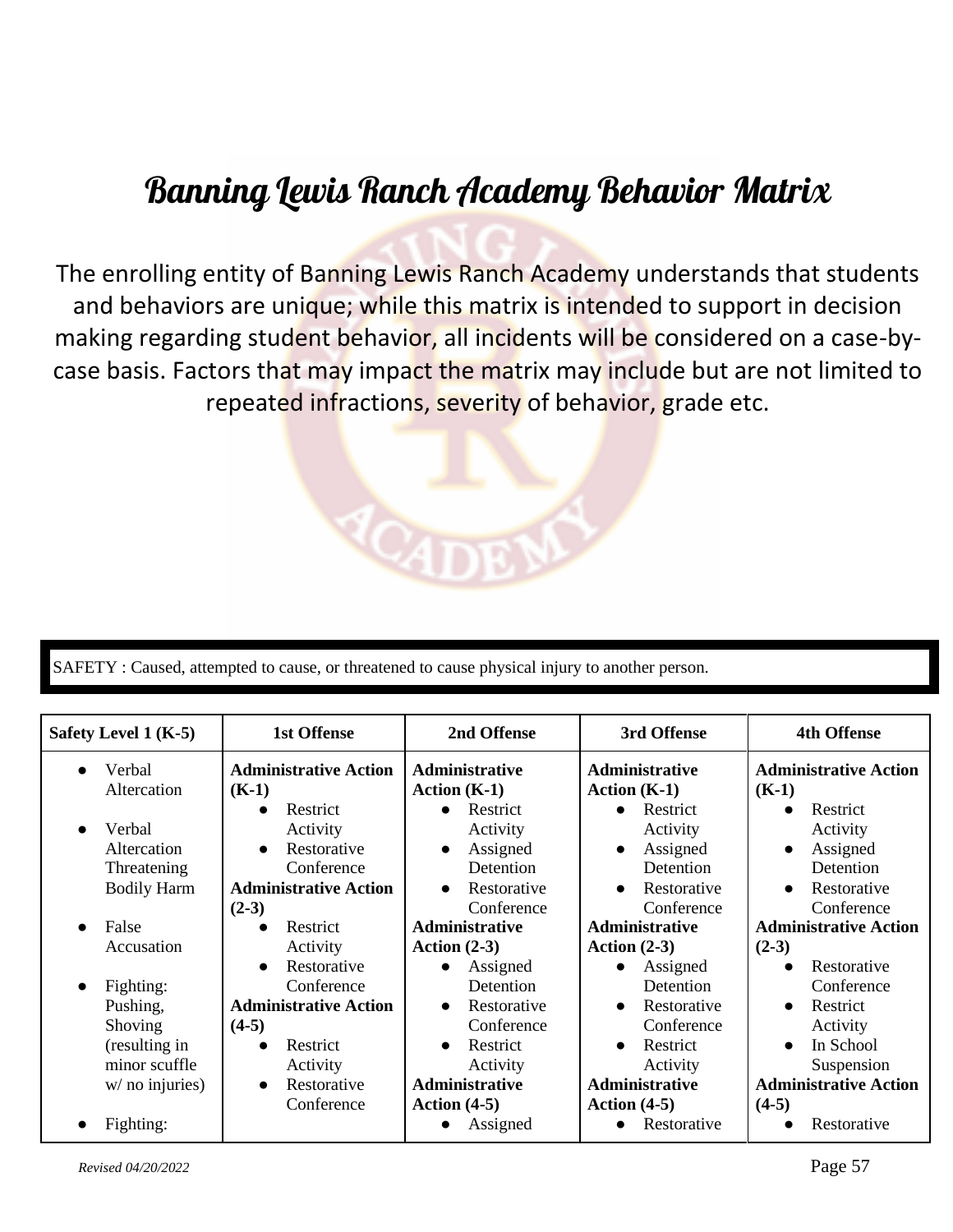| Safety Level $1(K-5)$             | 1st Offense | 2nd Offense                                                    | 3rd Offense                                                   | <b>4th Offense</b>                                            |
|-----------------------------------|-------------|----------------------------------------------------------------|---------------------------------------------------------------|---------------------------------------------------------------|
| mutual combat<br>with no injuries |             | Detention<br>Restorative<br>Conference<br>Restrict<br>Activity | Conference<br>Restrict<br>Activity<br>In School<br>Suspension | Conference<br>Restrict<br>Activity<br>In School<br>Suspension |

| Safety Level 2 (K-5)                                                                                                                      | <b>1st Offense</b>                                                                                                                                                      | 2nd Offense                                                                                                                                    | 3rd Offense                                                                                                                       | <b>4th Offense</b> |
|-------------------------------------------------------------------------------------------------------------------------------------------|-------------------------------------------------------------------------------------------------------------------------------------------------------------------------|------------------------------------------------------------------------------------------------------------------------------------------------|-----------------------------------------------------------------------------------------------------------------------------------|--------------------|
| Fighting:<br>$\bullet$<br>Mutual combat                                                                                                   | Administrative<br>Action $(K-1)$                                                                                                                                        | Administrative<br>Action $(K-1)$                                                                                                               | <b>Administrative</b><br>Action $(K-1)$                                                                                           |                    |
| Minor injury<br>without<br>medical<br>attention (Black<br>eye without<br>lacerations to nose,<br>small scratches or<br>cut without severe | Restrict<br>$\bullet$<br>Activity<br>Assigned<br>$\bullet$<br>Detention<br>Restorative<br>$\bullet$<br>Conference<br><b>Administrative</b>                              | Restrict<br>Activity<br>Assigned<br>Detention<br>Restorative<br>Conference<br><b>Administrative</b>                                            | Restrict<br>Activity<br>Assigned<br>Detention<br>Restorative<br>Conference<br>In School                                           |                    |
| bleeding)                                                                                                                                 | Action $(2)$                                                                                                                                                            | Action $(2)$                                                                                                                                   | Suspension                                                                                                                        |                    |
| Fighting or<br>$\bullet$<br>assault on a<br>student<br>unprovoked                                                                         | Restrict<br>$\bullet$<br>Activity<br>Assigned<br>$\bullet$<br>Detention<br>Restorative<br>$\bullet$<br>Conference<br>Administrative                                     | Restrict<br>$\bullet$<br>Activity<br>Assigned<br>Detention<br>Restorative<br>$\bullet$<br>Conference<br>In School<br>$\bullet$                 | Administrative<br>Action $(2)$<br>Restrict<br>Activity<br>Restorative<br>Conference<br>In School                                  |                    |
|                                                                                                                                           | Action $(3-5)$<br>Restrict<br>$\bullet$<br>Activity<br>Assigned<br>$\bullet$<br>Detention<br>Restorative<br>$\bullet$<br>Conference<br>1 Day<br>$\bullet$<br>Suspension | Suspension<br><b>Administrative</b><br>Action $(3-5)$<br>Restrict<br>Activity<br>Restorative<br>$\bullet$<br>Conference<br>3 Day<br>Suspension | Suspension<br><b>Administrative</b><br>Action $(3-5)$<br>Restrict<br>Activity<br>Restorative<br>Conference<br>5 Day<br>Suspension |                    |

| Safety Level 2 (K-<br>5)                                                   | 1st Offense                                                                                                                                                                                        | 2nd Offense                                                                                                                                                                                 | 3rd Offense                                                                                                                                                        | <b>4th Offense</b>                                                                                                                                                                                               |
|----------------------------------------------------------------------------|----------------------------------------------------------------------------------------------------------------------------------------------------------------------------------------------------|---------------------------------------------------------------------------------------------------------------------------------------------------------------------------------------------|--------------------------------------------------------------------------------------------------------------------------------------------------------------------|------------------------------------------------------------------------------------------------------------------------------------------------------------------------------------------------------------------|
| Sexual<br>$\bullet$<br>Harassment<br>and/or<br><b>Offenses</b><br>(verbal) | <b>Administrative Action</b><br>$(K-2)$<br><b>Administrative Action</b><br>$(3-5)$<br>Offending<br>$\bullet$<br>student<br>removed from<br>class and in<br>person parent<br>conference<br>required | Administrative<br>Action $(K-2)$<br><b>Administrative</b><br>Action $(3-5)$<br>Offending<br>$\bullet$<br>student<br>removed from<br>class and in<br>person parent<br>conference<br>required | <b>Administrative</b><br>Action $(K-5)$<br>Offending<br>student<br>receives ISS<br>$w/$ aligned<br>coursework<br>and In person<br>parent<br>conference<br>required | <b>Administrative</b><br>Action $(3-5)$<br>Targeted<br>$\bullet$<br>students to<br>counselor<br>Counselor<br>$\bullet$<br>calls home for<br>targeted<br>students<br>Consideration<br>$\bullet$<br>for suspension |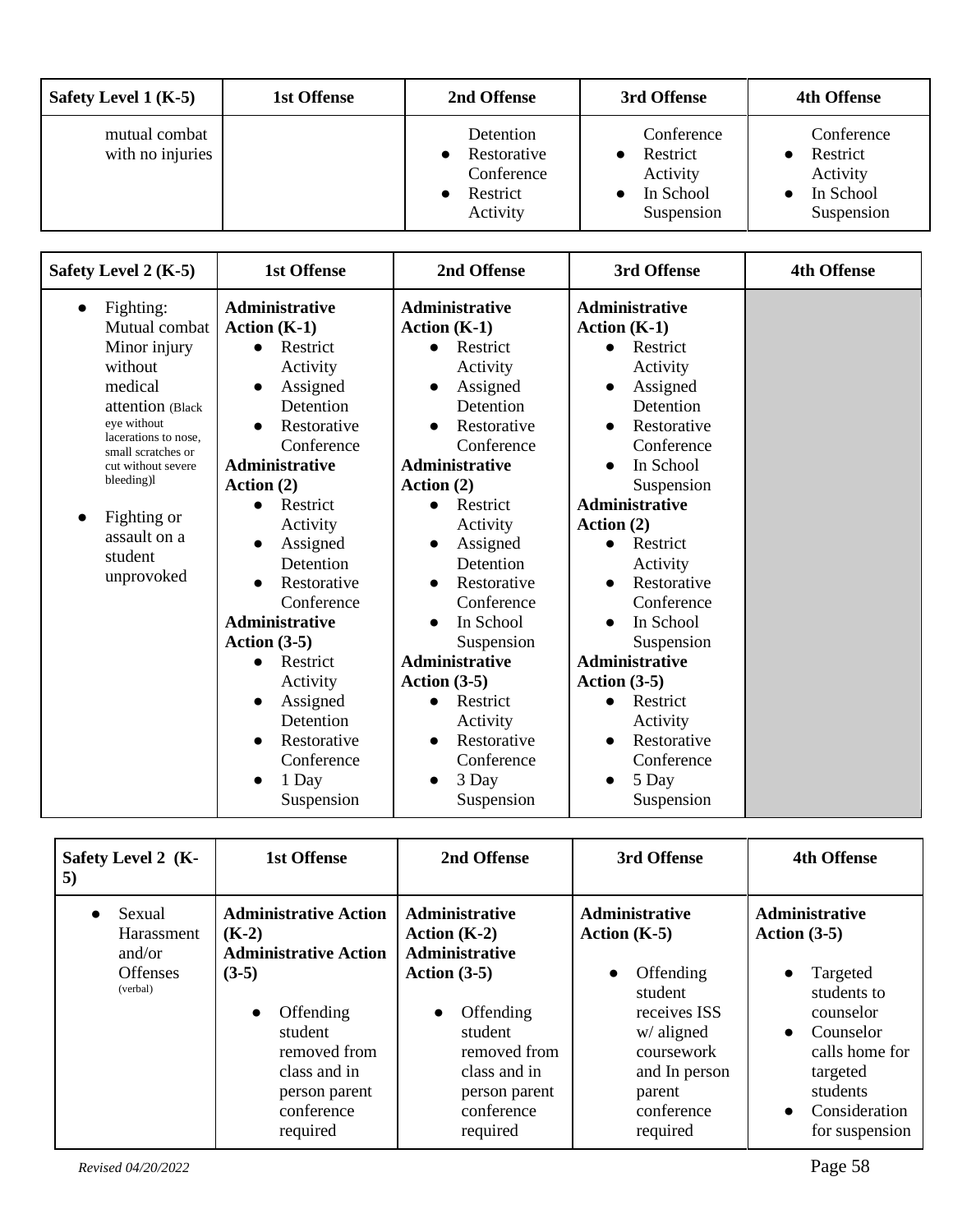| Targeted<br>$\bullet$<br>student $(s)$ to<br>counselor<br>Counselor calls<br>$\bullet$<br>home for<br>targeted<br>student(s)<br>Loss of<br>$\bullet$<br>privileges<br>based on<br>incident<br>(lunch/recess/sp)<br>ecials/tech etc)<br>w/aligned<br>coursework<br>$1-5$ Day<br>$\bullet$<br>Suspension | Receiving<br>$\bullet$<br>student $(s)$ to<br>counselor<br>Counselor<br>calls home for<br>targeted<br>student(s)<br>Loss of<br>$\bullet$<br>privileges<br>based on<br>incident<br>(lunch/recess/s)<br>pecials/tech<br>$etc)$ w/ aligned<br>coursework<br>$1-5$ Day<br>$\bullet$<br>Suspension | Receiving<br>$\bullet$<br>students to<br>counselor<br>Counselor<br>calls home for<br>targeted<br>students<br>$1-5$ Day<br>$\bullet$<br>Suspension | expulsion at<br>any point<br>beyond the 4th<br>offense<br>$1-5$ Day<br>Suspension |
|--------------------------------------------------------------------------------------------------------------------------------------------------------------------------------------------------------------------------------------------------------------------------------------------------------|-----------------------------------------------------------------------------------------------------------------------------------------------------------------------------------------------------------------------------------------------------------------------------------------------|---------------------------------------------------------------------------------------------------------------------------------------------------|-----------------------------------------------------------------------------------|
|--------------------------------------------------------------------------------------------------------------------------------------------------------------------------------------------------------------------------------------------------------------------------------------------------------|-----------------------------------------------------------------------------------------------------------------------------------------------------------------------------------------------------------------------------------------------------------------------------------------------|---------------------------------------------------------------------------------------------------------------------------------------------------|-----------------------------------------------------------------------------------|

| Safety Level 3 (K-<br>5)                                                                                                                                                                                                                                       | <b>1st Offense</b>                                                                                                                                                                                                                                                                                                                                                                                                                 | 2nd Offense | 3rd Offense | <b>4th Offense</b> |
|----------------------------------------------------------------------------------------------------------------------------------------------------------------------------------------------------------------------------------------------------------------|------------------------------------------------------------------------------------------------------------------------------------------------------------------------------------------------------------------------------------------------------------------------------------------------------------------------------------------------------------------------------------------------------------------------------------|-------------|-------------|--------------------|
| Fighting:<br>$\bullet$<br>Serious<br>injury/Assau<br>It (broken bones,<br>contusion,<br>convulsions,<br>unconscious due to<br>fight, stitches, shot,<br>stabbed)<br>Assault/Batt<br>●<br>ery<br>(Staff member)<br>Sexual<br>$\bullet$<br>Assault<br>(physical) | <b>Administrative Action</b><br>$(K-2)$<br>Restrict<br>$\bullet$<br>Activity<br>Assigned<br>$\bullet$<br>Detention<br>Restorative<br>$\bullet$<br>Conference<br>In School<br>suspension<br>Reference<br>$\bullet$<br>House Bill 19-<br>1194 for<br>possible out of<br>school<br>suspension<br><b>Administrative Action</b><br>$(3-5)$<br>Restorative<br>Conference<br>Restrict<br>$\bullet$<br>Activity<br>Suspension<br>$\bullet$ |             |             |                    |

| Safety Level 4 (K-<br>5)                                       | 1st Offense                                                                       | 2nd Offense | 3rd Offense | 4th Offense |
|----------------------------------------------------------------|-----------------------------------------------------------------------------------|-------------|-------------|-------------|
| Possession<br>$\bullet$<br>of a knife or<br>other<br>dangerous | <b>Administrative Action</b><br>$(K-1)$<br>Restorative<br>$\bullet$<br>Conference |             |             |             |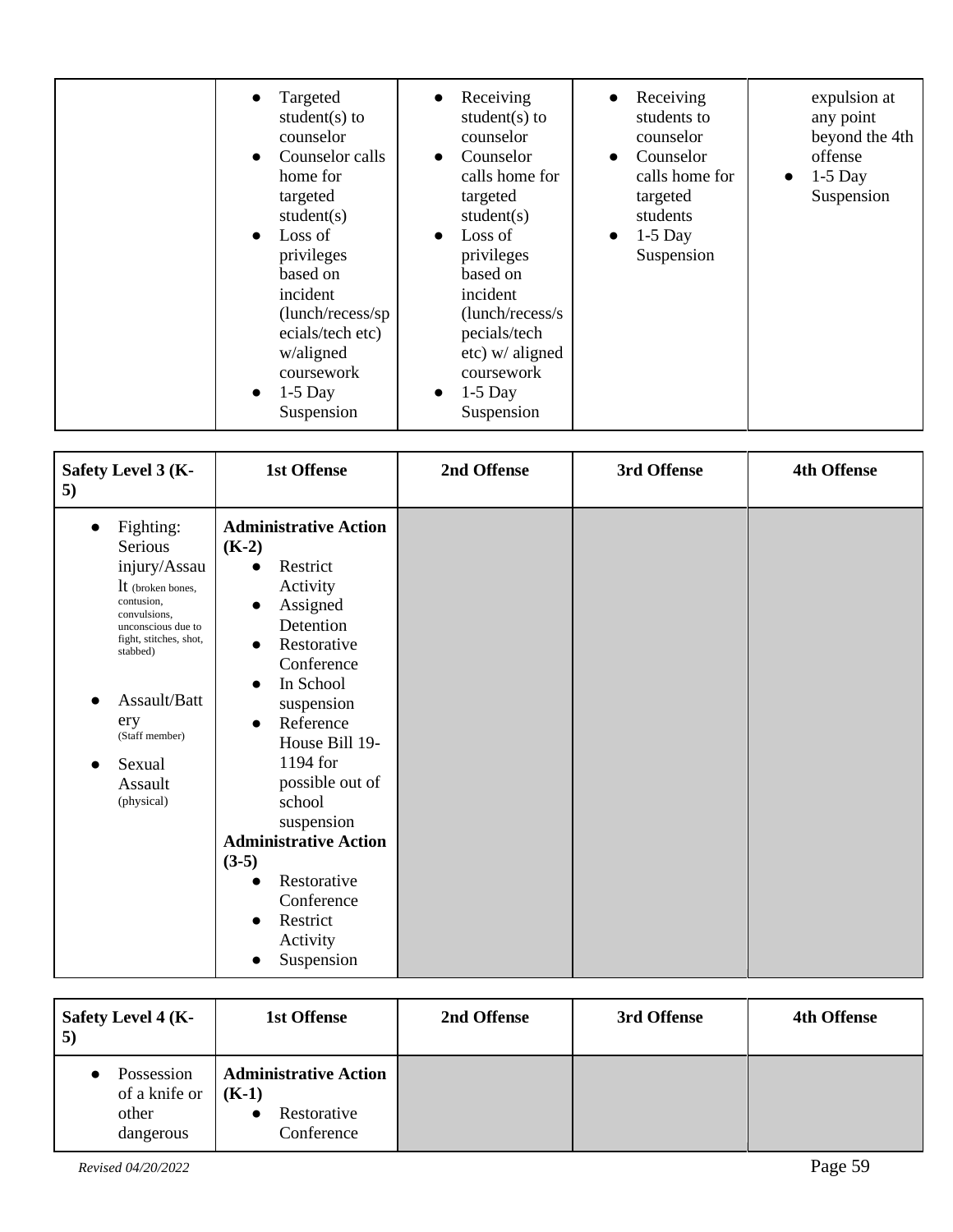| object                                                                                       | Restrict<br>$\bullet$<br>Activity<br>Suspension<br>$\bullet$                                                                                      |  |  |
|----------------------------------------------------------------------------------------------|---------------------------------------------------------------------------------------------------------------------------------------------------|--|--|
| <b>Brandishing</b><br>$\bullet$<br>a knife or<br>other<br>dangerous<br>object at a<br>person | <b>Administrative Action</b><br>$(2-3)$<br>Restorative<br>$\bullet$<br>Conference<br>Restrict<br>$\bullet$<br>Activity<br>Suspension<br>$\bullet$ |  |  |
|                                                                                              | <b>Administrative Action</b><br>$(4-5)$                                                                                                           |  |  |
|                                                                                              | Restorative<br>$\bullet$<br>Conference<br>Restrict<br>$\bullet$<br>Activity<br>Suspension                                                         |  |  |

| Safety Level 5 $(K-5)$                                                              | 1st Offense                                                                                                                                                    | 2nd Offense | 3rd Offense | <b>4th Offense</b> |
|-------------------------------------------------------------------------------------|----------------------------------------------------------------------------------------------------------------------------------------------------------------|-------------|-------------|--------------------|
| Possession<br>of or<br>brandishing<br>a gun<br>Possession<br>of explosive<br>device | Administrative<br>Action $(K-5)$<br>Contact law<br>$\bullet$<br>enforcement<br>Suspension<br>Parent contact<br>$\bullet$<br>$& \text{in person}$<br>conference |             |             |                    |

Non-Safety: Caused, attempted to cause, damage to school or private property

| Non-Safety Level (K-<br>5)                                                       | <b>1st Offense</b>                                                                                                                                                                                                                                                                                                                    | 2nd Offense                                                                                                                                                                                                                                                                                                   | 3rd Offense                                                                                                                                                                                                                                                                   | <b>4th Offense</b>                                                                                                                                                                                                                                                                                                          |
|----------------------------------------------------------------------------------|---------------------------------------------------------------------------------------------------------------------------------------------------------------------------------------------------------------------------------------------------------------------------------------------------------------------------------------|---------------------------------------------------------------------------------------------------------------------------------------------------------------------------------------------------------------------------------------------------------------------------------------------------------------|-------------------------------------------------------------------------------------------------------------------------------------------------------------------------------------------------------------------------------------------------------------------------------|-----------------------------------------------------------------------------------------------------------------------------------------------------------------------------------------------------------------------------------------------------------------------------------------------------------------------------|
| Defacing<br>$\bullet$<br>School<br>Property,<br>Graffiti:<br>Permanent<br>Damage | <b>Administrative</b><br>Action $(K-1)$<br>Restorative<br>$\bullet$<br>Conference<br>Community<br>$\bullet$<br>Service<br><b>Administrative</b><br>Action $(2-3)$<br>Restorative<br>$\bullet$<br>Conference<br>Community<br>$\bullet$<br>Service<br><b>Administrative</b><br>Action $(4-5)$<br>Restorative<br>$\bullet$<br>Conference | <b>Administrative</b><br>Action $(K-1)$<br>Restorative<br>$\bullet$<br>Conference<br>Community<br>$\bullet$<br>Service<br>Restrict<br>$\bullet$<br>Activity<br><b>Administrative</b><br>Action $(2-3)$<br>Restorative<br>Conference<br>Community<br>$\bullet$<br>Service<br>Restrict<br>$\bullet$<br>Activity | <b>Administrative</b><br>Action $(K-1)$<br>Restorative<br>Conference<br>Community<br>$\bullet$<br>Service<br>Restrict<br>$\bullet$<br>Activity<br>Administrative<br>Action $(2-3)$<br>Restorative<br>Conference<br>Community<br>Service<br>Assigned<br>$\bullet$<br>Detention | <b>Administrative Action</b><br>$(K-1)$<br>Restorative<br>$\bullet$<br>Conference<br>Community<br>$\bullet$<br>Service<br>Restrict<br>$\bullet$<br>Activity<br>Assigned<br>$\bullet$<br>Detention<br><b>Administrative Action</b><br>$(2-3)$<br>Restorative<br>$\bullet$<br>Conference<br>Community<br>$\bullet$<br>Service |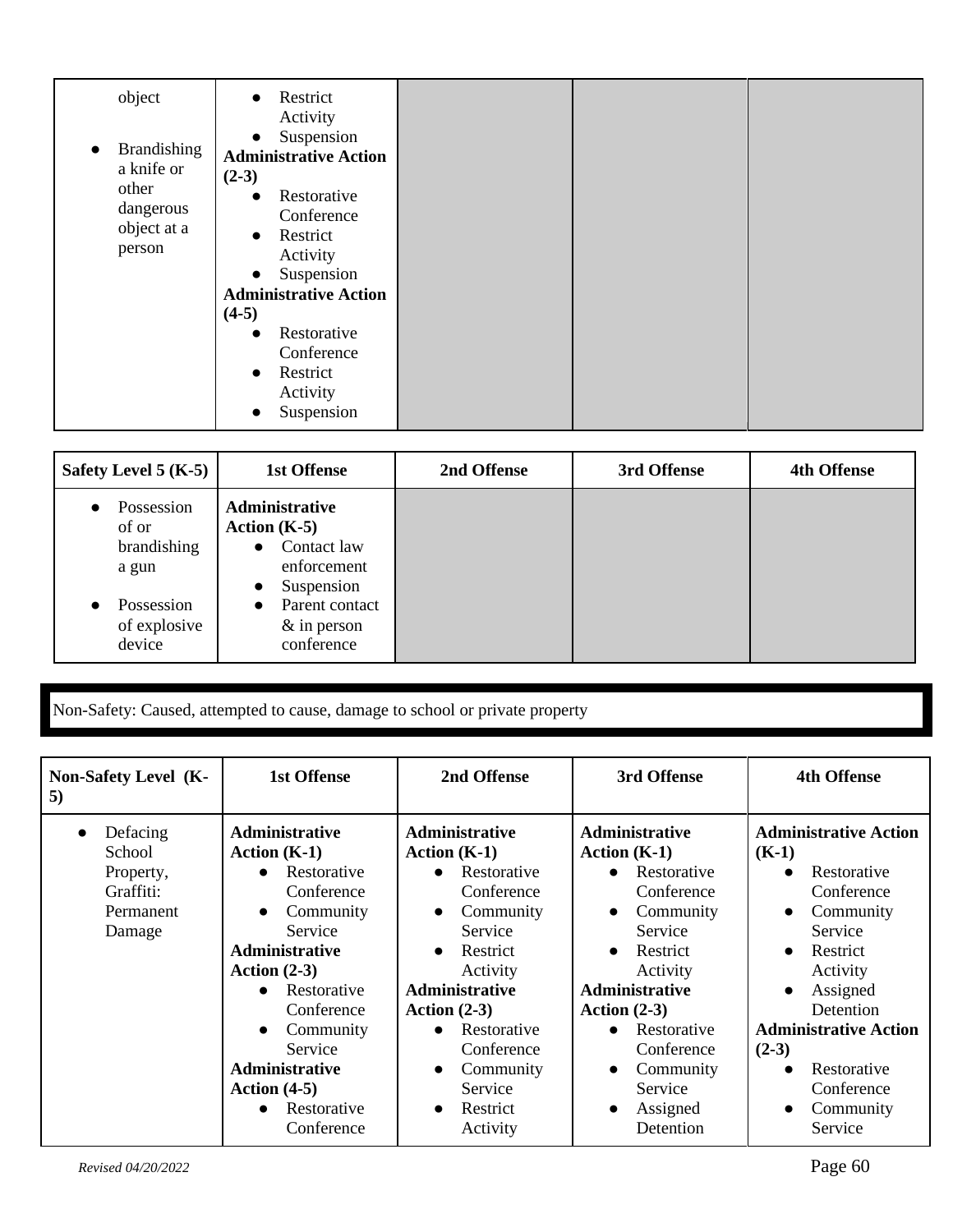| Community<br>$\bullet$<br>Service<br>Interventions $(K-5)$ | <b>Administrative</b><br>Action $(4-5)$<br>Restorative<br>$\bullet$<br>Conference<br>Community<br>$\bullet$<br>Service<br>Restrict<br>$\bullet$<br>Activity | Administrative<br>Action $(4-5)$<br>Restorative<br>$\bullet$<br>Conference<br>Community<br>$\bullet$<br>Service<br>Assigned<br>Detention | Assigned<br>$\bullet$<br>Detention<br><b>Administrative Action</b><br>$(4-5)$<br>Restorative<br>Conference<br>Community<br>$\bullet$<br>Service<br>In School<br>$\bullet$<br>Suspension |
|------------------------------------------------------------|-------------------------------------------------------------------------------------------------------------------------------------------------------------|------------------------------------------------------------------------------------------------------------------------------------------|-----------------------------------------------------------------------------------------------------------------------------------------------------------------------------------------|
|------------------------------------------------------------|-------------------------------------------------------------------------------------------------------------------------------------------------------------|------------------------------------------------------------------------------------------------------------------------------------------|-----------------------------------------------------------------------------------------------------------------------------------------------------------------------------------------|

Non-Safety: Stole, or attempted to steal, school or private property

| <b>Non-Safety Level 1</b><br>$(K-5)$                                               | <b>1st Offense</b>                                                                                                                                                                                                                                          | 2nd Offense                                                                                                                                                                                                                                                                                                                                                                                         | 3rd Offense                                                                                                                                                                                                                                                                                                                                                  | <b>4th Offense</b>                                                                                                                                                                                                                                                                                                                                                                                                                                                    |
|------------------------------------------------------------------------------------|-------------------------------------------------------------------------------------------------------------------------------------------------------------------------------------------------------------------------------------------------------------|-----------------------------------------------------------------------------------------------------------------------------------------------------------------------------------------------------------------------------------------------------------------------------------------------------------------------------------------------------------------------------------------------------|--------------------------------------------------------------------------------------------------------------------------------------------------------------------------------------------------------------------------------------------------------------------------------------------------------------------------------------------------------------|-----------------------------------------------------------------------------------------------------------------------------------------------------------------------------------------------------------------------------------------------------------------------------------------------------------------------------------------------------------------------------------------------------------------------------------------------------------------------|
| Stole or<br>$\bullet$<br>attempted to<br>steal School<br>Property (petty<br>theft) | <b>Administrative</b><br>Action $(K-1)$<br>Restorative<br>$\bullet$<br>Conference<br><b>Administrative</b><br>Action $(2-3)$<br>Restorative<br>$\bullet$<br>Conference<br><b>Administrative</b><br>Action $(4-5)$<br>Restorative<br>$\bullet$<br>Conference | Administrative<br>Action $(K-1)$<br>Restorative<br>$\bullet$<br>Conference<br>Restitution<br>$\bullet$<br>Loss of<br>Privilege<br><b>Administrative</b><br>Action $(2-3)$<br>Restorative<br>$\bullet$<br>Conference<br>Restitution<br>Loss of<br>$\bullet$<br>Privilege<br><b>Administrative</b><br>Action $(4-5)$<br>Restorative<br>$\bullet$<br>Conference<br>Restitution<br>Loss of<br>Privilege | Administrative<br>Action $(K-1)$<br>Restorative<br>$\bullet$<br>Conference<br>Restitution<br>Loss of<br>Privilege<br><b>Administrative</b><br>Action $(2-3)$<br>Restorative<br>Conference<br>Restitution<br>Loss of<br>Privilege<br><b>Administrative</b><br>Action $(4-5)$<br>Restorative<br>$\bullet$<br>Conference<br>Restitution<br>Loss of<br>Privilege | Administrative<br>Action $(K-1)$<br>Restorative<br>$\bullet$<br>Conference<br>Restitution<br>$\bullet$<br>Loss of<br>Privilege<br><b>Administrative</b><br>Action $(2-3)$<br>Restorative<br>Conference<br>Restitution<br>$\bullet$<br>Loss of<br>$\bullet$<br>Privilege<br><b>Administrative</b><br>Action $(4-5)$<br>Restorative<br>$\bullet$<br>Conference<br>Restitution<br>$\bullet$<br>Loss of<br>$\bullet$<br>Privilege<br>In School<br>$\bullet$<br>Suspension |

| <b>Non-Safety Level 2</b><br>$(K-5)$       | <b>1st Offense</b>                                                                                                             | 2nd Offense                                                                                                                                        | 3rd Offense | <b>4th Offense</b> |
|--------------------------------------------|--------------------------------------------------------------------------------------------------------------------------------|----------------------------------------------------------------------------------------------------------------------------------------------------|-------------|--------------------|
| Theft amount<br>$\bullet$<br>over \$200.00 | Administrative<br>Action $(K-1)$<br>Restorative<br>$\bullet$<br>Conference<br>Restitution<br>$\bullet$<br>Loss of<br>Privilege | <b>Administrative Action</b><br>$(K-1)$<br>Restorative<br>$\bullet$<br>Conference<br>Restitution<br>$\bullet$<br>Loss of<br>$\bullet$<br>Privilege |             |                    |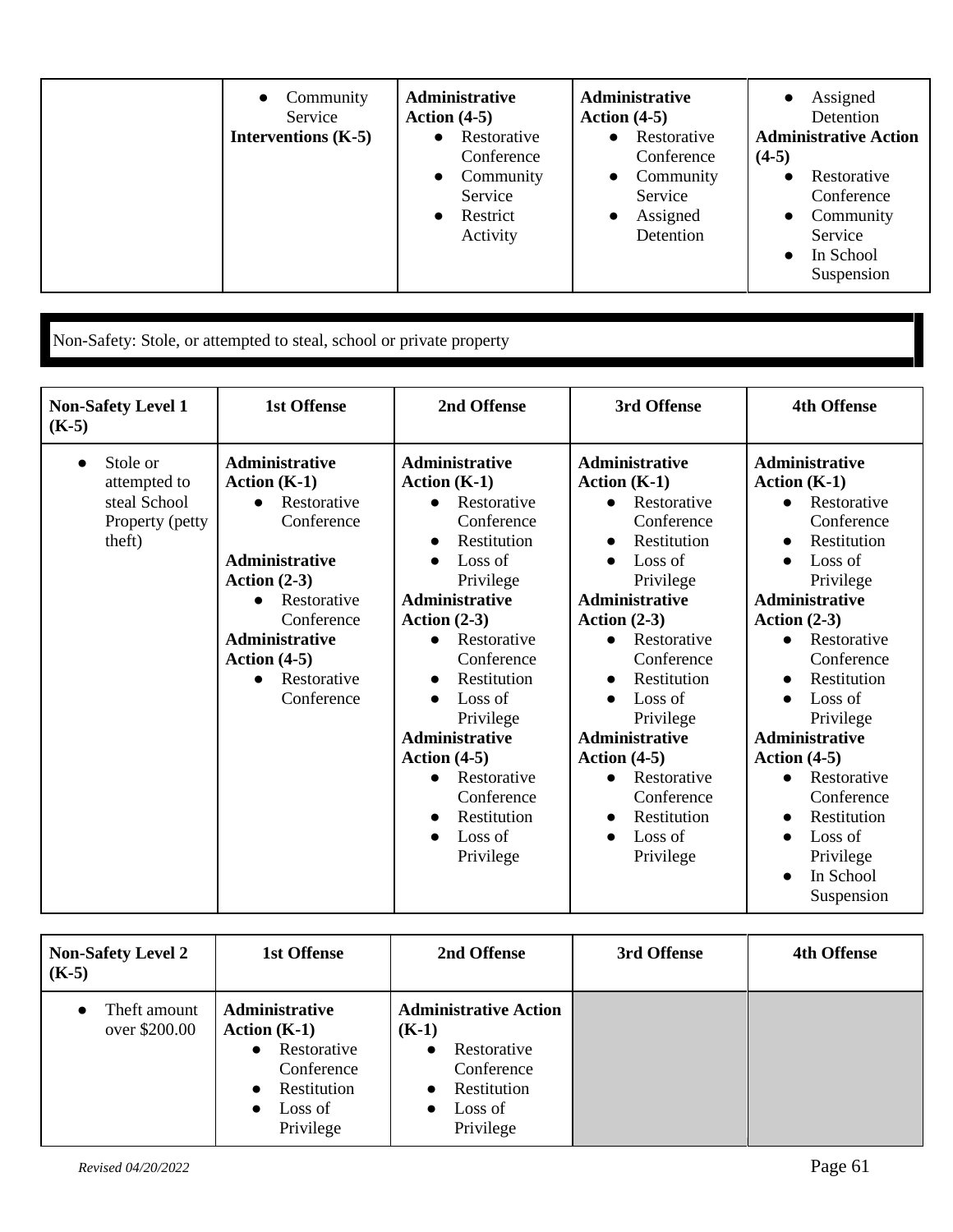| Administrative<br>Action $(2-3)$                                                                                                            | <b>Administrative Action</b><br>$(2-3)$                                                                                                            |
|---------------------------------------------------------------------------------------------------------------------------------------------|----------------------------------------------------------------------------------------------------------------------------------------------------|
| Restorative<br>$\bullet$<br>Conference<br>Restitution<br>$\bullet$<br>Loss of<br>$\bullet$<br>Privilege<br>Administrative<br>Action $(4-5)$ | Restorative<br>$\bullet$<br>Conference<br>Restitution<br>$\bullet$<br>Loss of<br>$\bullet$<br>Privilege<br><b>Administrative Action</b><br>$(4-5)$ |
| Restorative<br>$\bullet$<br>Conference<br>Restitution<br>$\bullet$<br>Loss of<br>$\bullet$<br>Privilege                                     | Restorative<br>$\bullet$<br>Conference<br>Restitution<br>$\bullet$<br>Loss of<br>$\bullet$<br>Privilege<br>In School<br>$\bullet$<br>Suspension    |

Non-Safety: Disrupted school activities or otherwise willfully defied the valid authority of supervisors, teachers, administrators, school officials, or other school personnel engaged in the performance of other duties.

| <b>Non-Safety Level 3</b><br>$(K-5)$                                                                                                                                                                                                               | <b>1st Offense</b>                                                                                                                                                                                                                                                                             | 2nd Offense                                                                                                                                                                                                                                                                                                                                                   | 3rd Offense                                                                                                                                                                                                                                                                                                                         | <b>4th Offense</b>                                                                                                                                                                                                                                                                                                                                                                                           |
|----------------------------------------------------------------------------------------------------------------------------------------------------------------------------------------------------------------------------------------------------|------------------------------------------------------------------------------------------------------------------------------------------------------------------------------------------------------------------------------------------------------------------------------------------------|---------------------------------------------------------------------------------------------------------------------------------------------------------------------------------------------------------------------------------------------------------------------------------------------------------------------------------------------------------------|-------------------------------------------------------------------------------------------------------------------------------------------------------------------------------------------------------------------------------------------------------------------------------------------------------------------------------------|--------------------------------------------------------------------------------------------------------------------------------------------------------------------------------------------------------------------------------------------------------------------------------------------------------------------------------------------------------------------------------------------------------------|
| Chronic<br>$\bullet$<br>classroom<br>disruption<br>Disruption to<br>school<br>activities<br>Possession or<br>misuse of<br>electronic<br>devices<br>(depending on<br>misuse, other<br>portions of the<br>matrix may be<br>necessary ie<br>bullying) | <b>Administrative</b><br>Action $(K-1)$<br>Restorative<br>Conference<br><b>Administrative</b><br>Action $(2-3)$<br>Restorative<br>$\bullet$<br>Conference<br>Loss of<br>Privilege<br><b>Administrative</b><br>Action $(4-5)$<br>Restorative<br>$\bullet$<br>Conference<br>Loss of<br>Privilege | <b>Administrative</b><br>Action $(K-1)$<br>Restorative<br>$\bullet$<br>Conference<br>Loss of<br>Privilege<br><b>Administrative</b><br>Action $(2-3)$<br>Restorative<br>$\bullet$<br>Conference<br>Loss of<br>Privilege<br>Detention<br><b>Administrative</b><br>Action $(4-5)$<br>Restorative<br>$\bullet$<br>Conference<br>Loss of<br>Privilege<br>Detention | <b>Administrative</b><br>Action $(K-1)$<br>Restorative<br>Conference<br>Loss of<br>Privilege<br><b>Administrative</b><br>Action $(2-3)$<br>Restorative<br>Conference<br>Loss of<br>Privilege<br>Detention<br>$\bullet$<br><b>Administrative</b><br>Action $(4-5)$<br>Restorative<br>Conference<br>Loss of<br>Privilege<br>Detention | <b>Administrative</b><br>Action $(K-1)$<br>Restorative<br>$\bullet$<br>Conference<br>Loss of<br>Privilege<br>Detention<br>Administrative<br>Action $(2-3)$<br>Restorative<br>$\bullet$<br>Conference<br>Loss of<br>Privilege<br>Detention<br>In School<br>Suspension<br><b>Administrative</b><br>Action $(4-5)$<br>Restorative<br>Conference<br>Restrict<br>Activity<br>In School<br>$\bullet$<br>Suspension |

| Non-Safety Level 4<br>$(K-5)$ | 1st Offense | 2nd Offense | 3rd Offense | <b>4th Offense</b> |
|-------------------------------|-------------|-------------|-------------|--------------------|
| Revised 04/20/2022            |             |             |             | Page 62            |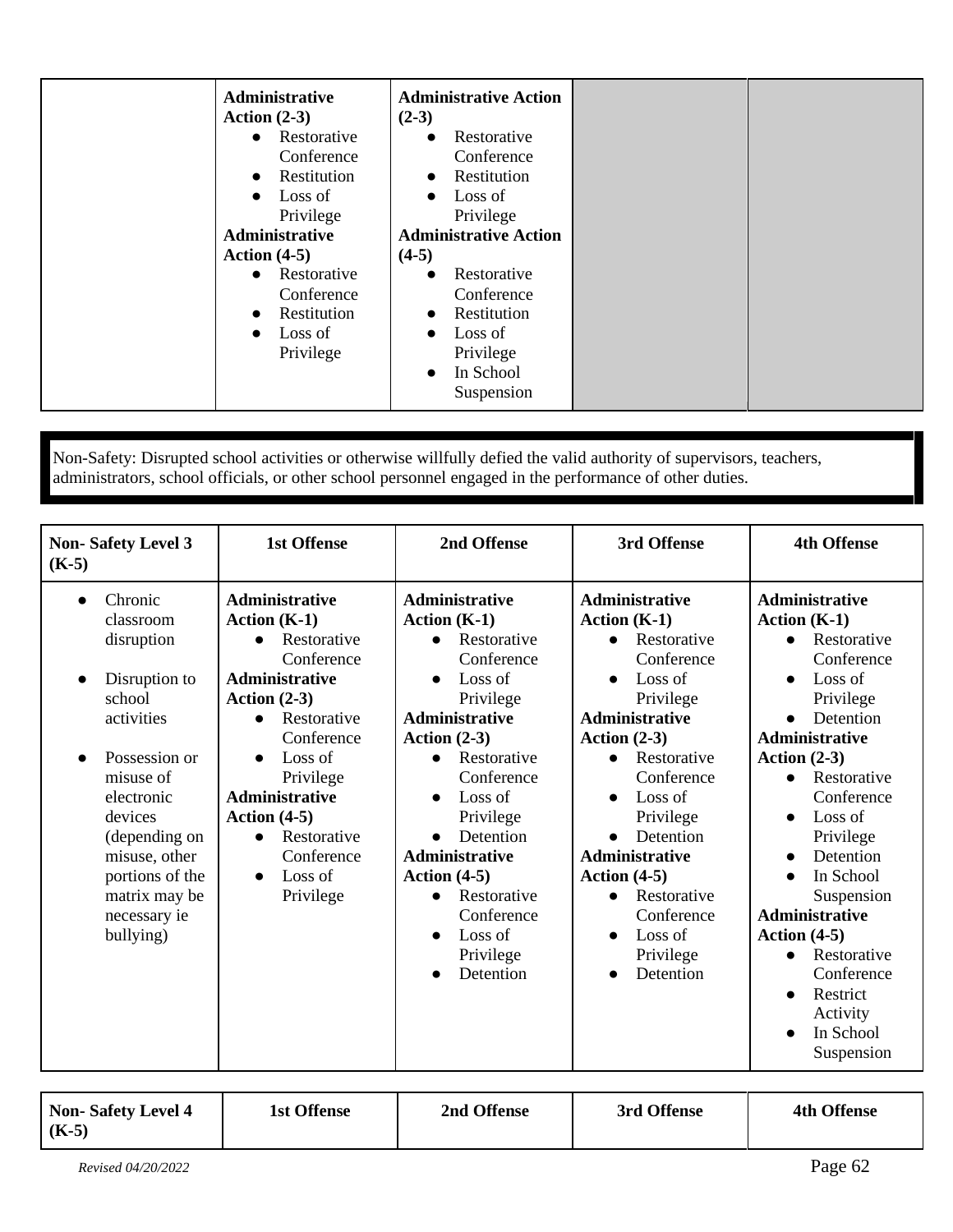| Continued<br>willful<br>disobedience<br>refusal to<br>follow school<br>rules and<br>regulations,<br>defiance. | <b>Administrative</b><br>Action $(K-1)$<br>Restorative<br>$\bullet$<br>Conference<br>Administrative<br>Action $(2-3)$<br>Restorative<br>Conference<br>Administrative<br>Action $(4-5)$<br>Restorative<br>$\bullet$<br>Conference | <b>Administrative</b><br>Action $(K-1)$<br>• Restorative<br>Conference<br><b>Administrative</b><br>Action $(2-3)$<br>Restorative<br>$\bullet$<br>Conference<br>Detention<br>$\bullet$<br><b>Administrative</b><br>Action $(4-5)$<br>Restorative<br>$\bullet$<br>Conference<br>Detention<br>$\bullet$ | <b>Administrative</b><br>Action $(K-1)$<br>• Restorative<br>Conference<br>Detention<br>$\bullet$<br><b>Administrative</b><br>Action $(2-3)$<br>Restorative<br>$\bullet$<br>Conference<br>Detention<br>$\bullet$<br><b>Administrative</b><br>Action $(4-5)$<br>Restorative<br>$\bullet$<br>Conference<br>Detention<br>$\bullet$ | <b>Administrative</b><br>Action $(K-1)$<br>• Restorative<br>Conference<br>Detention<br>$\bullet$<br><b>Administrative</b><br>Action $(2-3)$<br>• Restorative<br>Conference<br>Detention<br>$\bullet$<br>In School<br>$\bullet$<br>Suspension<br><b>Administrative</b><br>Action $(4-5)$<br>Restorative<br>$\bullet$<br>Conference<br>Detention<br>$\bullet$<br>In School<br>$\bullet$<br>Suspension |
|---------------------------------------------------------------------------------------------------------------|----------------------------------------------------------------------------------------------------------------------------------------------------------------------------------------------------------------------------------|------------------------------------------------------------------------------------------------------------------------------------------------------------------------------------------------------------------------------------------------------------------------------------------------------|--------------------------------------------------------------------------------------------------------------------------------------------------------------------------------------------------------------------------------------------------------------------------------------------------------------------------------|-----------------------------------------------------------------------------------------------------------------------------------------------------------------------------------------------------------------------------------------------------------------------------------------------------------------------------------------------------------------------------------------------------|
|---------------------------------------------------------------------------------------------------------------|----------------------------------------------------------------------------------------------------------------------------------------------------------------------------------------------------------------------------------|------------------------------------------------------------------------------------------------------------------------------------------------------------------------------------------------------------------------------------------------------------------------------------------------------|--------------------------------------------------------------------------------------------------------------------------------------------------------------------------------------------------------------------------------------------------------------------------------------------------------------------------------|-----------------------------------------------------------------------------------------------------------------------------------------------------------------------------------------------------------------------------------------------------------------------------------------------------------------------------------------------------------------------------------------------------|

| $(K-5)$                                                                                                                                                                                                                                                                                                                                                                                                                                                                                                                                                                                                                                                                                                                                                                                                                                                                                                                                                                                                                                                                                                                                                                                                                                                                                                                                                                                                                                                                                                                                  | <b>Non-Safety Level 5</b> | <b>1st Offense</b> | 2nd Offense | 3rd Offense | <b>4th Offense</b>                                                                                                                                               |
|------------------------------------------------------------------------------------------------------------------------------------------------------------------------------------------------------------------------------------------------------------------------------------------------------------------------------------------------------------------------------------------------------------------------------------------------------------------------------------------------------------------------------------------------------------------------------------------------------------------------------------------------------------------------------------------------------------------------------------------------------------------------------------------------------------------------------------------------------------------------------------------------------------------------------------------------------------------------------------------------------------------------------------------------------------------------------------------------------------------------------------------------------------------------------------------------------------------------------------------------------------------------------------------------------------------------------------------------------------------------------------------------------------------------------------------------------------------------------------------------------------------------------------------|---------------------------|--------------------|-------------|-------------|------------------------------------------------------------------------------------------------------------------------------------------------------------------|
| <b>Administrative</b><br><b>Administrative</b><br><b>Administrative</b><br><b>Administrative</b><br>Racism/Bias<br>$\bullet$<br>Incident<br>Action $(K-5)$<br>Action $(K-5)$<br>Action $(K-5)$<br>Action $(K-5)$<br>Offending<br>Offending<br>Offending<br>Offending<br>$\bullet$<br>$\bullet$<br>$\bullet$<br>student<br>student<br>student<br>student<br>removed from<br>removed from<br>receives ISS<br>w/ aligned<br>w/ aligned<br>class<br>class<br>coursework<br>In person<br>In person<br>In person<br>parent<br>parent<br>conference<br>conference<br>parent<br>required for<br>required for<br>conference<br>aligned<br>offending<br>offending<br>required for<br>student<br>student<br>offending<br>In person<br>$\bullet$<br>Targeted<br>student<br>Targeted<br>parent<br>$\bullet$<br>student $(s)$ to<br>student $(s)$ to<br>Targeted<br>conference<br>$\bullet$<br>counselor<br>counselor<br>students to<br>Counselor<br>Counselor<br>counselor<br>offending<br>calls home for<br>calls home for<br>Counselor<br>student<br>calls home for<br>Targeted<br>targeted<br>targeted<br>student(s)<br>students to<br>student(s)<br>targeted<br>Loss of<br>Loss of<br>students<br>counselor<br>$\bullet$<br>Counselor<br>privileges<br>privileges<br>based on<br>based on<br>incident<br>incident<br>targeted<br>(lunch/recess/<br>(lunch/recess/s)<br>students<br>$3 - 5$<br>specials/tech<br>pecials/tech<br>$\bullet$<br>etc) w/aligned<br>etc) w/ aligned<br>for<br>coursework<br>coursework<br>Page 63<br>Revised 04/20/2022 |                           |                    |             |             | receives ISS<br>coursework<br>After school<br>restoration w/<br>coursework<br>required for<br>calls home for<br>Consideration<br>suspension/ex<br>pulsion at any |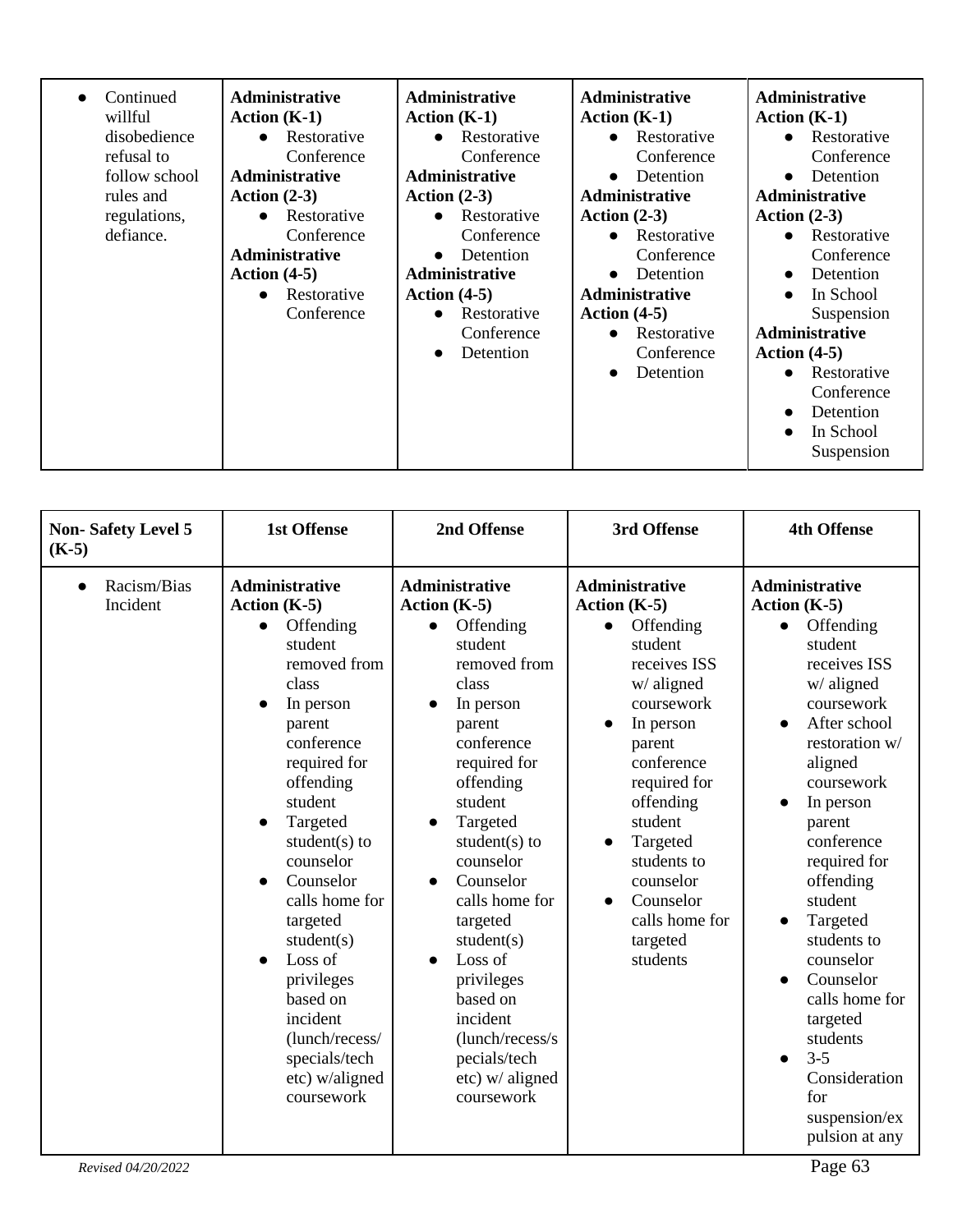|  |  | point beyond    |
|--|--|-----------------|
|  |  | the 4th offense |

| <b>Non-Safety Level 5</b><br>$(K-5)$                                                                                                                                          | <b>1st Offense</b>                                                                                                                          | 2nd Offense                                                                                                                                                    | 3rd Offense                                                                                                                                                 | <b>4th Offense</b>                                                                                                                                                |
|-------------------------------------------------------------------------------------------------------------------------------------------------------------------------------|---------------------------------------------------------------------------------------------------------------------------------------------|----------------------------------------------------------------------------------------------------------------------------------------------------------------|-------------------------------------------------------------------------------------------------------------------------------------------------------------|-------------------------------------------------------------------------------------------------------------------------------------------------------------------|
| <b>Bullying</b> (note<br>$\overline{\phantom{a}}$<br>this behavior<br>is on the level<br>1 and 2<br>teacher matrix<br>so the 1st<br>offense with<br>admin has<br>already been | Administrative<br>Action $(K-2)$<br>• Restorative<br>conversation<br>Loss of<br>$\bullet$<br>privileges<br>Administrative<br>Action $(3-5)$ | <b>Administrative Action</b><br>$(K-2)$<br>Restorative<br>$\bullet$<br>conversation<br>Loss of<br>$\bullet$<br>privileges<br>Parent<br>$\bullet$<br>conference | Administrative<br>Action $(K-2)$<br>Restorative<br>$\bullet$<br>conversation<br>Loss of<br>$\bullet$<br>privileges<br>Afternoon<br>$\bullet$<br>restorative | <b>Administrative</b><br>Action $(K-2)$<br>Restorative<br>$\bullet$<br>conversation<br>Loss of<br>$\bullet$<br>privileges<br>In school<br>$\bullet$<br>suspension |
| addressed at<br>the teacher<br>level)                                                                                                                                         | Restorative<br>conversation<br>Loss of<br>privileges<br>Parent<br>conference<br>Afternoon<br>$\bullet$<br>restorative                       | <b>Administrative Action</b><br>$(3-5)$<br>Restorative<br>conversation<br>Loss of<br>$\bullet$<br>privileges<br>In school<br>$\bullet$<br>suspension           | Administrative<br>Action $(3-5)$<br>Restorative<br>$\bullet$<br>conversation<br>Loss of<br>privileges<br>Out of School<br>$\bullet$<br>Suspension           | <b>Administrative</b><br>Action $(3-5)$<br>Restorative<br>$\bullet$<br>conversation<br>Loss of<br>$\bullet$<br>privileges<br>Out of school<br>suspension          |

### Appendix

- Under current law, juveniles who are 10 years of age and older can be prosecuted in juvenile court in the state of Colorado. Law enforcement may be contacted involving *any* infraction as deemed necessary.
- Restorative Conference: restorative approaches promote a relational culture, which builds the growth mindset of students and communities by providing meaningful interpersonal interactions; the goal is to address the harm caused by disruptive behavior in an environment of accountability and caring.
- Detention: may include but is not limited to lunch or recess detention.
- Knife: Fixed-blade knives with blades that measure longer than three inches in length or springloaded knives or pocket knives with blades that measure longer than three and one-half inches in length (the knife blade will be measured from the hilt to the top of the blade); and any knives, regardless of length, which a student uses or presents in a threatening manner.
- Bullying: Bullying is verbal or physical behavior that is intentional and targeted towards an individual or group. Bullying is usually ongoing and not an isolated incident. Mean on purpose Over and Over with an imbalance of power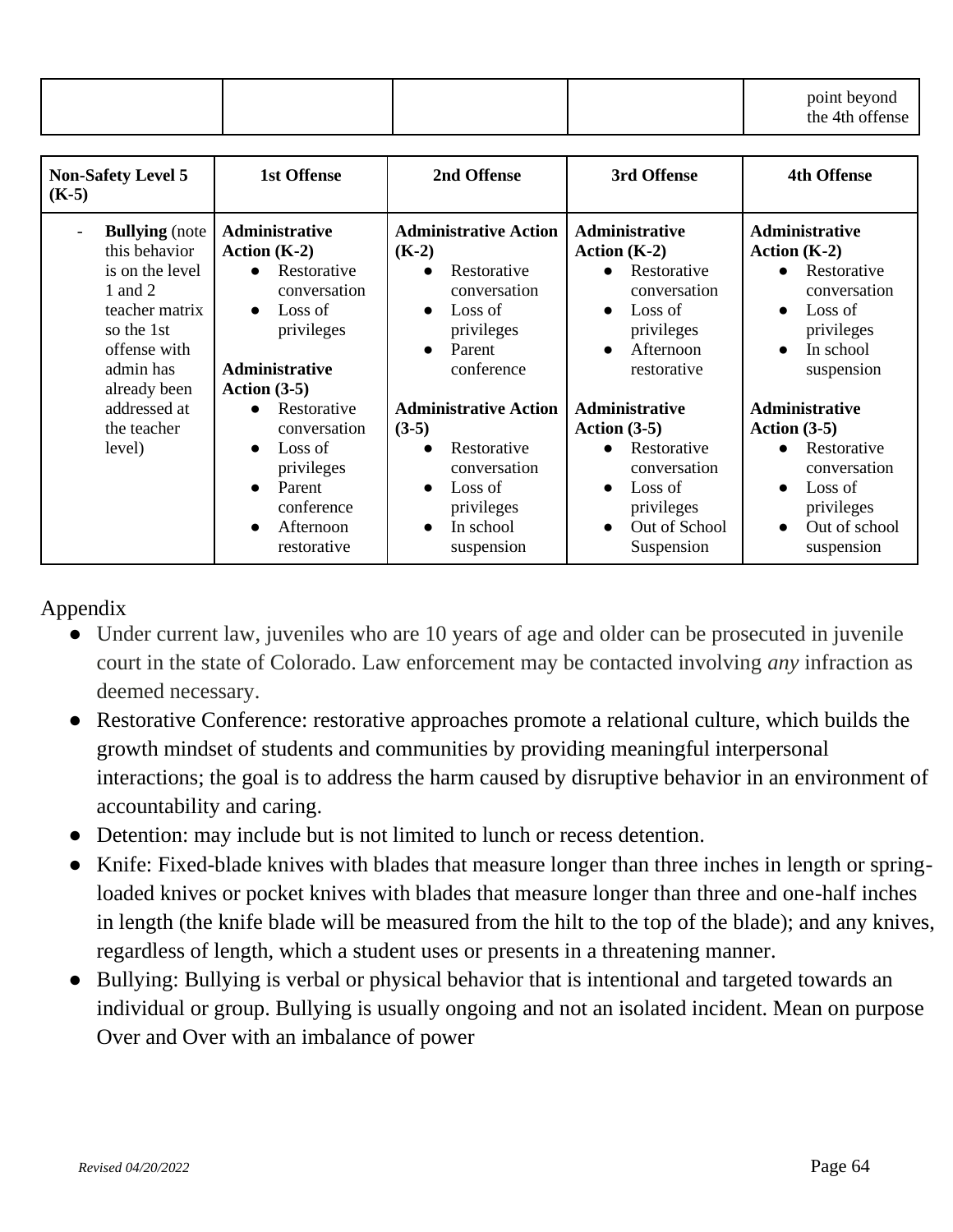(III) A CHARTER SCHOOL.

(2) NOTWITHSTANDING ANY PROVISION OF THIS ARTICLE 33 TO THE CONTRARY, AN ENROLLING ENTITY MAY IMPOSE AN OUT-OF-SCHOOL SUSPENSION OR EXPEL A STUDENT ENROLLED IN PRESCHOOL, KINDERGARTEN, FIRST GRADE, OR SECOND GRADE ONLY IF:

(a) THE ENROLLING ENTITY DETERMINES THAT THE STUDENT HAS ENGAGED IN CONDUCT ON SCHOOL GROUNDS, IN A SCHOOL VEHICLE, OR AT A SCHOOL ACTIVITY OR SANCTIONED EVENT THAT:

(I) INVOLVES THE POSSESSION OF A DANGEROUS WEAPON WITHOUT THE AUTHORIZATION OF THE PUBLIC SCHOOL OR ENROLLING ENTITY, IF **DIFFERENT;** 

(II) INVOLVES THE USE, POSSESSION, OR SALE OF A DRUG OR CONTROLLED SUBSTANCE, AS DEFINED IN SECTION 18-18-102(5); OR

(III) ENDANGERS THE HEALTH OR SAFETY OF OTHERS;

(b) THE ENROLLING ENTITY DETERMINES THAT FAILURE TO REMOVE THE STUDENT FROM THE SCHOOL BUILDING WOULD CREATE A SAFETY THREAT THAT CANNOT OTHERWISE BE ADDRESSED; AND

(c) THE ENROLLING ENTITY, ON A CASE-BY-CASE BASIS, CONSIDERS EACH OF THE FACTORS SET FORTH IN SECTION 22-33-106 (1.2) BEFORE SUSPENDING OR EXPELLING THE STUDENT. THE ENROLLING ENTITY SHALL DOCUMENT ANY ALTERNATIVE BEHAVIORAL AND DISCIPLINARY INTERVENTIONS THAT IT EMPLOYS BEFORE SUSPENDING OR EXPELLING THE **STUDENT.** 

(3) IF AN ENROLLING ENTITY IMPOSES AN OUT-OF-SCHOOL SUSPENSION ON A STUDENT WHO MEETS THE CRITERIA SPECIFIED IN SUBSECTION (2) OF THIS SECTION, THE OUT-OF-SCHOOL SUSPENSION SHALL NOT EXCEED THREE SCHOOL DAYS UNLESS THE EXECUTIVE OFFICER OR CHIEF ADMINISTRATIVE OFFICER OF THE ENROLLING ENTITY, OR DESIGNEE OF EITHER, DETERMINES THAT A LONGER PERIOD OF SUSPENSION IS NECESSARY TO RESOLVE THE SAFETY THREAT OR RECOMMENDS THAT THE STUDENT BE EXPELLED IN ACCORDANCE WITH SECTION  $22-33-105$  (2)(c).

#### PAGE 3-HOUSE BILL 19-1194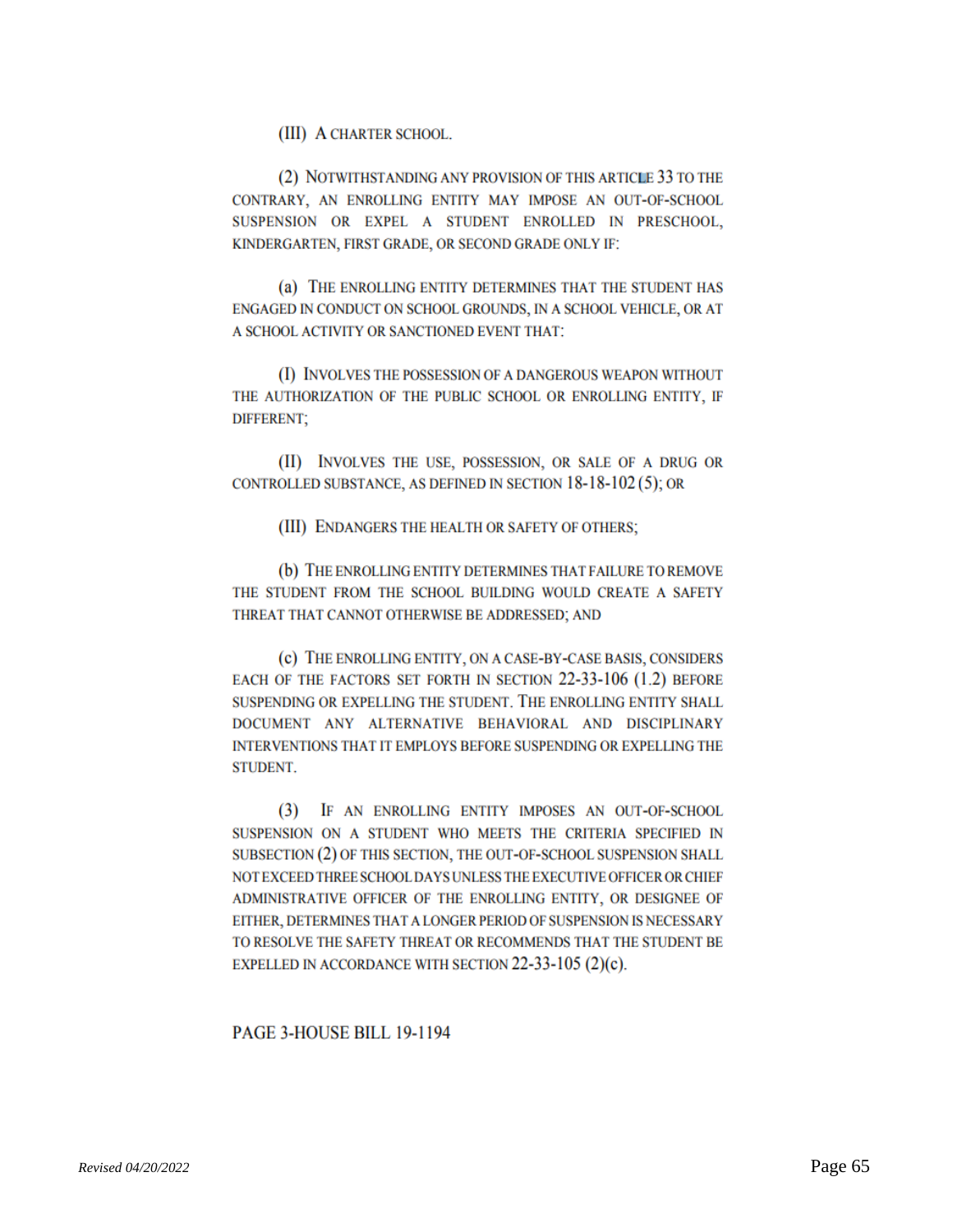### **APPENDIX D. WELLNESS POLICY GUIDELINES**

### **Falcon School District 49/Banning Lewis Ranch Academy Wellness Policy Guidelines for Parents**

The district/BLRA wellness policy focuses on improving the health of students.

### **Nutrition in the classroom**

•All food items must be store-bought with the nutrition information showing the product is 100 calories or less, 0 grams of trans fat. (This is for any snacks that BLRA staff provides at the school during our school day) Parents are encouraged to provide students with the most nutritious snacks available as research shows our students learn best with proper nutrition for their bodies. •No candy or sodas will be allowed.

•BLRA celebrates birthdays with Non-Food Items. Celebration ideas are listed below.

Non-Food Celebration Ideas:

- Smencils (smell good pencils)
- Glow Sticks
- Stickers
- Books
- Chapstick
- Post its in fun shapes
- Play dough
- Stress balls
- Seeds for planting
- Lead a Dance Break
- Donate a book to the classroom library

### **Physical Activity**

•Physical education is provided in elementary, middle and high school.

•Strenuous physical activity is not used (e.g. running laps, pushups) as punishment.

•Generally, students should not be required to "sit out" any part of recess as punishment unless there is a safety concern.

•Elementary school students will have a minimum of 30-minutes daily of physical activity. Physical activity can include recess, physical education classes, fitness breaks, active classroom activities, exercise programs, or active field trips.

### **Snacking Tips for Parents**

•Plan ahead and buy healthy snacks when you shop. You will save money and make healthier choices than if you or your kids are buying snacks on the go.

•Provide kids with choices and make those choices nutritious.

•Pre-portion you child's snacks into small plastic bags to grab on the go.

•Combine snacks from at least two food groups to pack more nutrients into your child's diet... it will be more filling and it will hold them over to the next meal.

•And remember... space snacks far enough between meals so appetites are not spoiled!

•Classrooms are peanut free at BLRA, so all snacks will need to be peanut free for snack time.